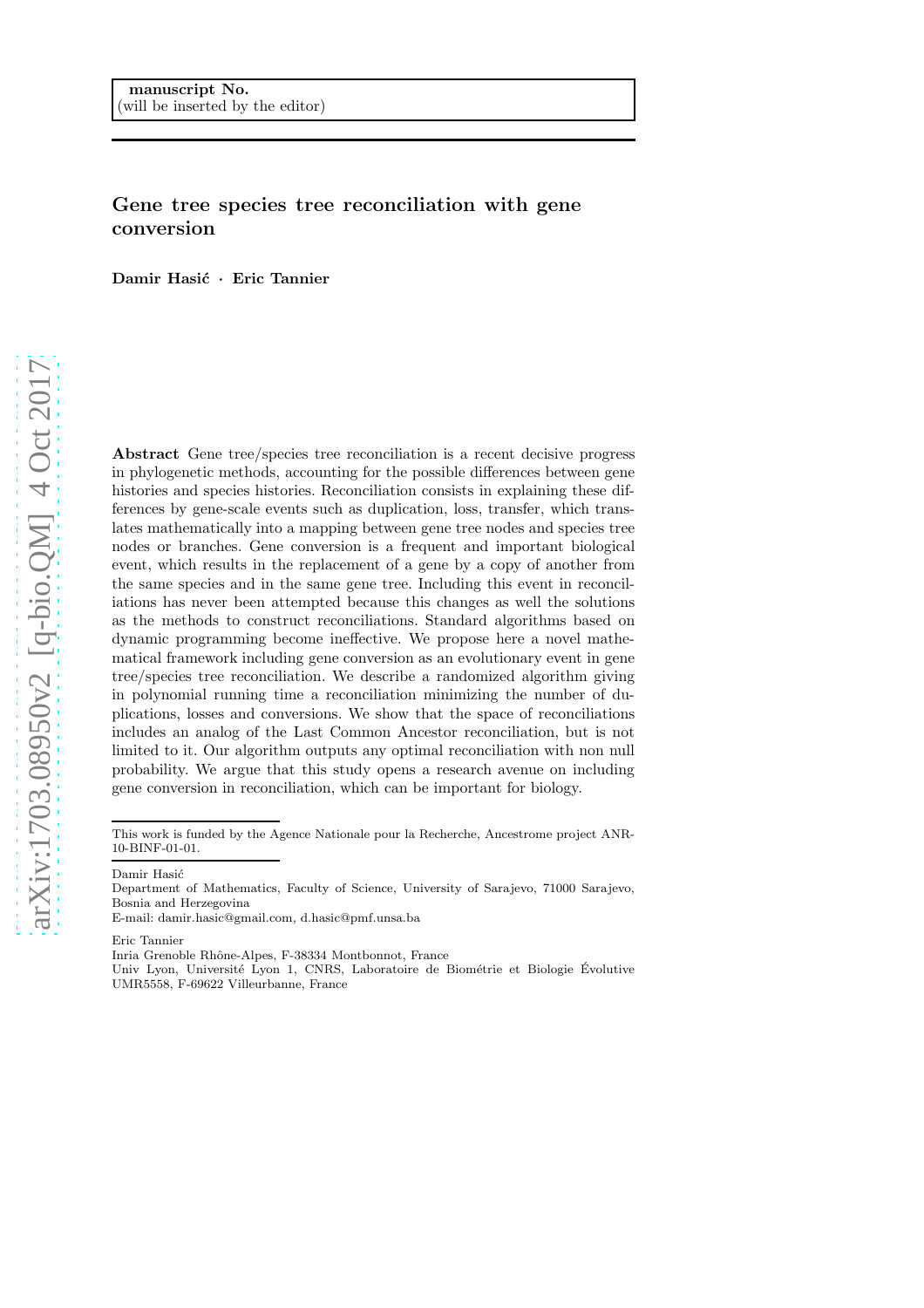Keywords phylogenetic reconciliation  $\cdot$  gene conversion  $\cdot$  gene duplication  $\cdot$ gene  $loss \cdot random$  algorithms  $\cdot$  all optimal solutions

Mathematics Subject Classification (2010) 92D15 · 05C90 · 92-08 · 68W40

## 1 Introduction

## 1.1 Biological motivation

Due to various evolutionary events on a gene level, gene trees (trees used to describe the evolution of genes) and species trees (trees used to describe the evolution of species) are often not identical. Identifying these evolutionary events, such as speciation, duplication, transfer, conversion, transfer with replacement, and their positioning inside species tree is called phylogenetic reconciliation.

Tree reconciliation techniques become widely used in biology. For example they are used in testing hypotheses of horizontal transfer in some Bacterial and Archaeal species [\(Planet et al. 2003\)](#page-36-0); studying parasites infecting tropheine cichlids [\(Vanhove et al. 2015](#page-37-0)); finding horizontal gene transfers of RH50 among prokaryotes [\(Matassi 2017\)](#page-36-1). Reconciliation tools (Szöllősi et al. [2012,](#page-37-1) 2013a,b) are also used to explore the process of shaping gut microbiomes [\(Groussin et al. 2017\)](#page-36-2). In [Dufayard et al. \(2005\)](#page-35-0); [Storm and Sonnhammer \(2002](#page-37-2)); [van der Heijden et al. \(2007\)](#page-36-3) reconciliations are used "for inferring orthology relationships" [\(Doyon et al. 2011\)](#page-35-1), and in [Bourgon et al. \(2004](#page-35-2)); [Searls](#page-37-3) [\(2003\)](#page-37-3) "for identifying orthologs for use in function prediction, gene annotation, planning experiments in model organisms, and identifying drug targets" [\(Vernot et al. 2008\)](#page-37-4). From [Page and Charleston \(1998\)](#page-36-4); [Brooks and Ferrao](#page-35-3) [\(2005\)](#page-35-3) we can see that "reconciliation can also be used to study co-evolution between parasites and their hosts (parasitology), and between organisms and their living areas (biogeography)" [\(Doyon et al. 2011\)](#page-35-1).

An evolutionary event of particular interest in this paper is gene conversion. It is a highly important genomic event for evolution and health [\(Chen et al.](#page-35-4) [2007\)](#page-35-4). It results in the replacement of a gene in a genome by another homologous gene from the same genome, where homologous means that they have a common ancestor. It has largely contributed to shaping extant eukaryotic genomes and is involved in several known human genetic diseases (Ko [et al.](#page-36-5) [2011\)](#page-36-5).

However, gene conversion is nearly absent from the mathematical framework for phylogeny. Phylogenetic methods can handle base substitutions, indels [\(Felsenstein 2004\)](#page-35-5), genome rearrangements [\(Hu et al. 2014](#page-36-6)), duplications, transfers and losses of genes (Szöllősi et al. 2015) or population scale events as incomplete lineage sorting [\(Mirarab et al. 2014\)](#page-36-7). But the detection of gene conversion is still done with empirical examinations of gene trees combined with various genomic features [\(Hsu et al. 2010;](#page-36-8) [Mansai and Innan 2010](#page-36-9)).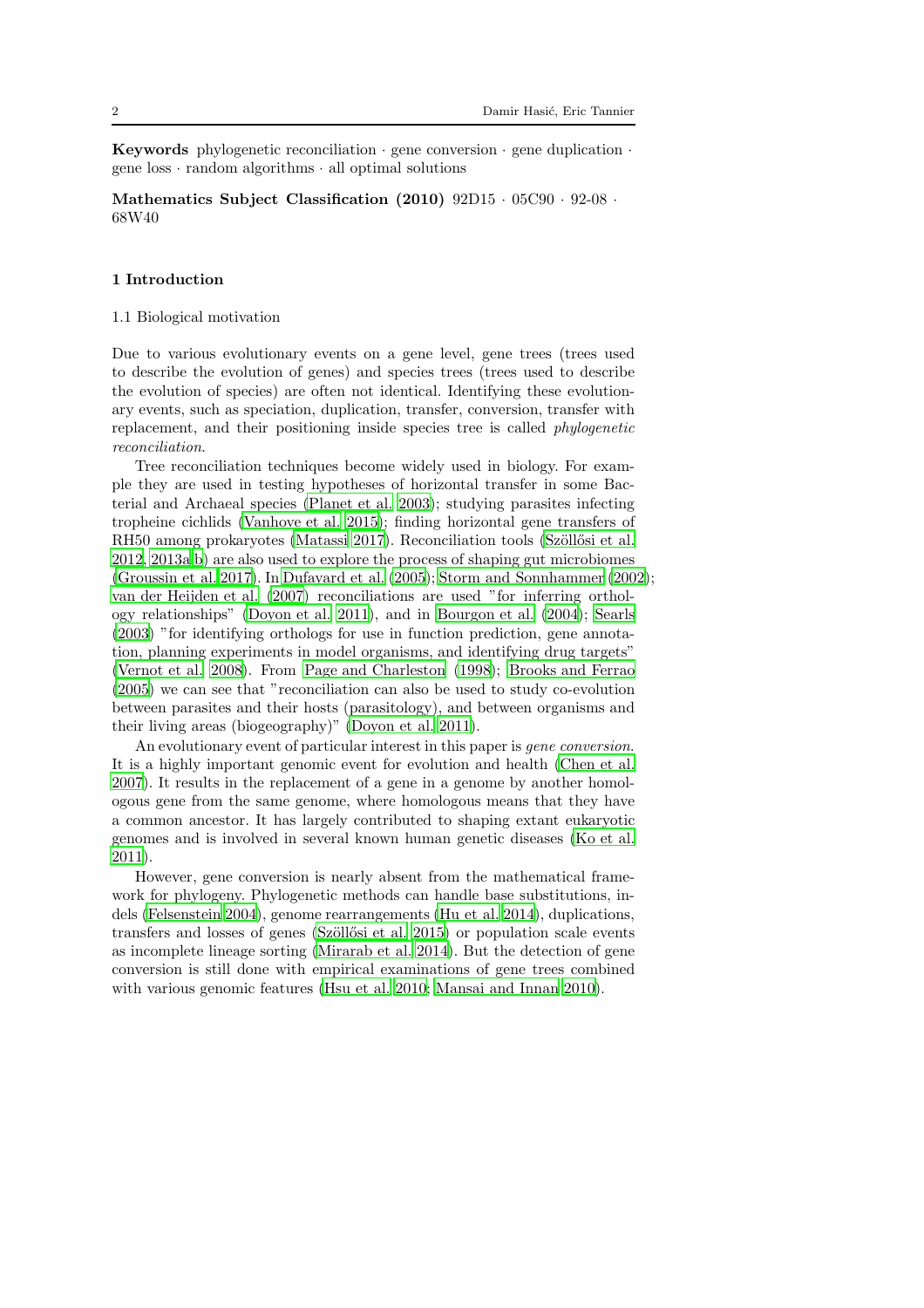This absence of gene conversion can strongly bias evolutionary studies. Indeed, it introduces a discordance between the history of a gene and the history of a locus [\(Rasmussen and Kellis 2012\)](#page-37-6) which stays unresolved. It makes the confusion between duplications and conversions [\(Boussau et al. 2013\)](#page-35-6), whereas conversions are probably more frequent [\(Kejnovsky et al. 2007\)](#page-36-10).

#### 1.2 Mathematical and computational aspects of the problem

With  $V(T)$  we denote the set of all nodes, and  $L(T)$  is the set of all leaves of a tree T. We assume that a gene tree G and a species tree S are given, as well as a mapping  $\phi: L(G) \to L(S)$  that places extant genes into extant species.

The problem is to find a mapping  $\rho: V(G) \to V(T)$  that optimizes some objective function. How to determine  $\rho$  depends on a model that describes a problem of reconciliation. The model includes the set of allowed evolutionary events (speciation is usually always included) and the objective function, which is usually the likelihood of a reconciliation (maximization problem) or the weight of a reconciliation (minimization problem). The weight of a reconciliation, which is the sum of costs of all evolutionary events in a reconciliation, is a sort of measure of dissimilarity between G and S.

In this paper, the objective function is the weight of a reconciliation. Conversions are modeled as a pair of duplication and loss. Since we are pairing gene losses with gene duplications, there is a need to introduce lost subtrees, i.e. subtrees of the gene tree that were not given in the input. This means that, in order to obtain an optimal solution, we need to extend given gene tree  $G$ , and this extension we denote by  $G'$ . Because of pairing losses with duplications, we obtain that disjoint subtrees of G are not independent anymore. The loss of independence and the need to extend the given gene tree are things that make the problem harder than the usual duplication/loss reconciliation.

## 1.3 A review of some previous results

The first model of reconciliation to mention is the one with duplications, speciations and losses. A natural way to form a reconciliation, in this model, is to position every node from the gene tree as low as possible inside the species tree. This type of reconciliation is called the Last Common Ancestor (LCA). LCA minimizes the number of duplications and losses (Górecki and Tiuryn [2006\)](#page-35-7), the number of duplications (Górecki and Tiuryn 2006), and the number of losses [\(Chauve and El-Mabrouk 2009;](#page-35-8) [Chauve et al. 2008\)](#page-35-9). LCA is the only reconciliation that minimizes duplications and losses (Górecki and Tiuryn [2006\)](#page-35-7). These reconciliations can be found in linear time. There is a polynomial algorithm in [Vernot et al. \(2008](#page-37-4)) that finds the minimum number of duplications even when S is polytomous. The problem of reconciliation between a polytomous gene tree and a binary species tree minimizing the number of mutations (duplications + losses) is polynomial [\(Chang and Eulenstein](#page-35-10) [2006;](#page-35-10)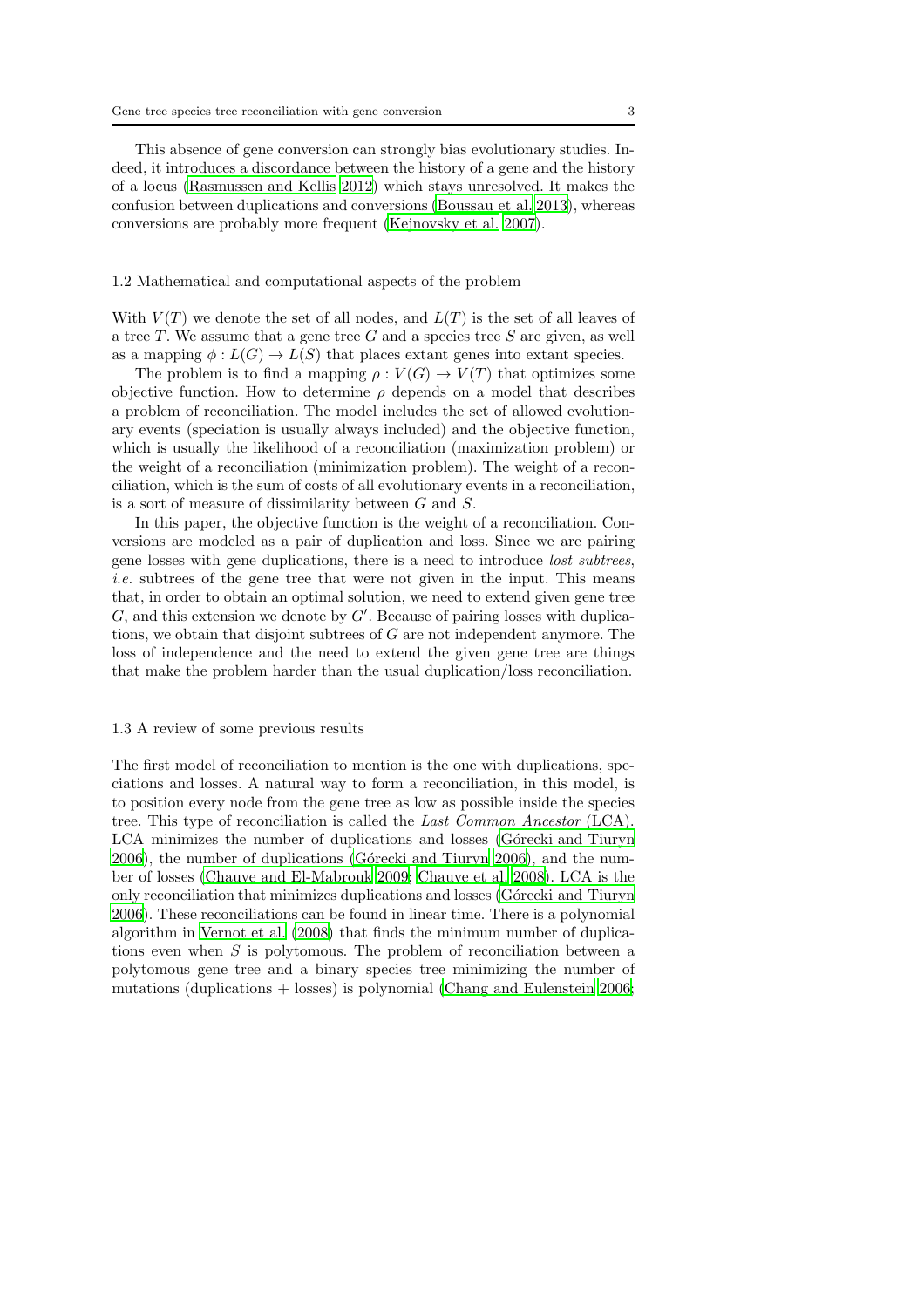[Lafond et al. 2012\)](#page-36-11). In [Zheng and Zhang \(2017\)](#page-37-7),  $O(|G| + |S|)$  algorithms for reconciling a nonbinary gene tree and a binary species tree in the duplication, loss, mutation, and deep coalescence models are given.

A biologically important and mathematically much studied evolutionary event is gene transfer. Models that include duplications, losses, and transfer are called DTL models. When the transfers are included, then time constraints are introduced, because direct gene transfer can happen only between species that exist in the same moment. There are two ways of considering time constraints in reconciliations. One is to use an undated species tree but imposing a consistency between found transfers. This variant has been proved to be NP-hard in [Tofigh et al. \(2011\)](#page-37-8) (while without time consistency it is solvable in time  $O(m<sup>2</sup>n)$ , where m is the number of extant species and n is the number of extant genes). Another is to use a fully dated species tree as an input, that is, there is a total order on the internal nodes. In that case a reconciliation algorithm with duplications, transfers and losses is given in [Doyon et al.](#page-35-11) [\(2010\)](#page-35-11) with time complexity  $\Theta(m^2n)$ . In [Chan et al. \(2015\)](#page-35-12) the space of all reconciliations is explored and formula for its size is given. Discrete and continuous cases for DTL model are equivalent [\(Ranwez et al. 2016](#page-37-9)). In [Chan et al. \(2017\)](#page-35-13), duplications, transfers, losses, and incomplete lineage sorting are included in the model and the FPT (fixed-parameter-tractable) algorithm for the most parsimonious reconciliation is given. If a gene that is transfered replaces another gene, then we have transfer with replacement, which is to transfer what conversion is to duplication (see Hasić and Tannier  $(2017)$  for NP-hardness proof, and FPT algorithm) For a more detailed review on reconciliations see Szöllősi et al. (2015), [Nakhleh \(2013\)](#page-36-13), and [Doyon et al. \(2011\)](#page-35-1).

#### 1.4 The contribution of this paper

Gene conversion can be modeled in the gene tree/species tree reconciliation framework. It consists in coupling a duplication (the donor sequence) and a loss (the receiver sequence). It is usually not included in reconciliation models because the usual algorithmic toolbox of gene tree/species tree reconciliation, based on dynamic programming assuming a statistical independence between lineages, does not allow to couple events from different lineages.

Our contribution is to explore the algorithmic possibilities of introducing conversion in reconciliations. We formally define a reconciliation with duplications, losses and conversions. We define the algorithmic problem of computing, given a gene tree and a species tree, a reconciliation minimizing a linear combination of the number of events of each type. We fully solve the problem in the particular case when all events are equally weighted. More precisely, we construct an algorithm which gives, in polynomial running time, an optimal solution, and we prove that any optimal solution can be output by the algorithm with a non null probability. The algorithm can be used as a polynomial delay enumeration of the whole space of solutions.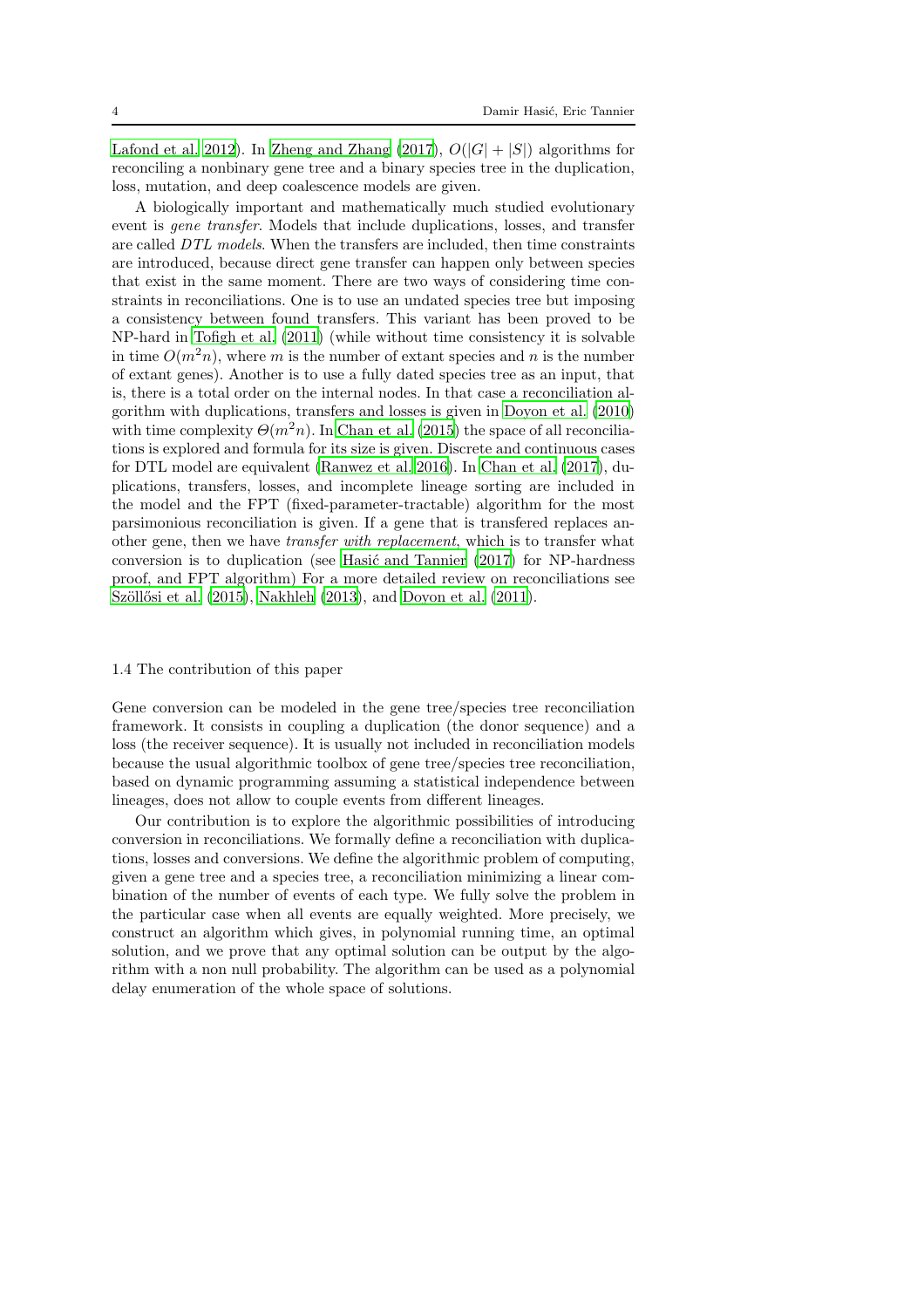The space of solutions is non trivial. In contrast with the duplication and loss only reconciliations, solutions are not unique, they are not all given by the standard Last Common Ancestor (LCA) technique. Moreover, easy examples show that the LCA technique does not give the optimal solution if events are weighted differently. This opens a wide range of new open algorithmic problems related to gene tree/species tree reconciliations.

The paper is organized as follows. Section [2](#page-4-0) introduces a gene tree/species tree reconciliation including gene conversion events, and states the relations with the classical duplication loss reconciliation. Section [3](#page-10-0) is devoted to the presentation of an algorithm to find one optimal solution, which is called an LCA completion. In Section [4,](#page-19-0) we give an algorithm to find all optimal solutions, by the definition of a class of optimal solutions called zero-flow, containing but not limited to LCA completions. We prove that an algorithm finding all zero-flow reconciliations is sufficient to access the whole solution space, and we write such an algorithm. In Section [5](#page-29-0) we complete the proof that the presented algorithm always gives an optimal solution, and that every optimal solution can be output with a non null probability.

## <span id="page-4-0"></span>2 Reconciliations with Duplication, Loss, Conversion

In this section we define the mathematical problem modeling the presence of gene conversion in gene tree species tree reconciliations. We start with the definition of the standard duplication and loss model, and then add the possibility of conversions.

## 2.1 Duplication-Loss reconciliations

Let us begin with some generalities about phylogenetic trees. All phylogenetic trees are binary rooted trees where the root node has degree 1, and its incident edge is called the *root edge*. The root edge of T is denoted by  $root_E(T)$ , and the root node by root(T). If x is a node in a tree, then  $L(x)$  denotes the set of leaves of the maximal subtree rooted at x. If  $x \in V(T) \backslash L(T)$  then  $x_r, x_l$ denote the two children of x. Similarly, we can define the children  $e_r, e_l$  of an edge  $e$ . If  $x$  is a leaf or an edge incident to a leaf, then their children are NULL and  $f(NULL) = 0$  for any function/procedure which returns some value. If x is a node/edge in a rooted tree T, then  $p_T(x) = p(x)$  denotes its parent. Let  $e = (x, p(x))$  be an edge, then  $T(e)$  denotes the maximal rooted subtree with root edge e. If x is on the path from y to  $root(T)$  then we say that x is an ancestor of y, or that y is a descendant of x, and we write  $y \leq_T x$  or  $y \leq x$ , defining a partial order on the nodes. If  $x$  is neither ancestor nor descendant of y, we say that x and y are incomparable. Let x and y be comparable nodes in a rooted tree T, then with  $d_T(x, y)$  or  $d(x, y)$  we denote the distance, *i.e.* the number of edges in the path between  $x$  and  $y$ . For a partially ordered set A, we use minimal to denote an element m such that  $x \leq m \implies x = m$ ,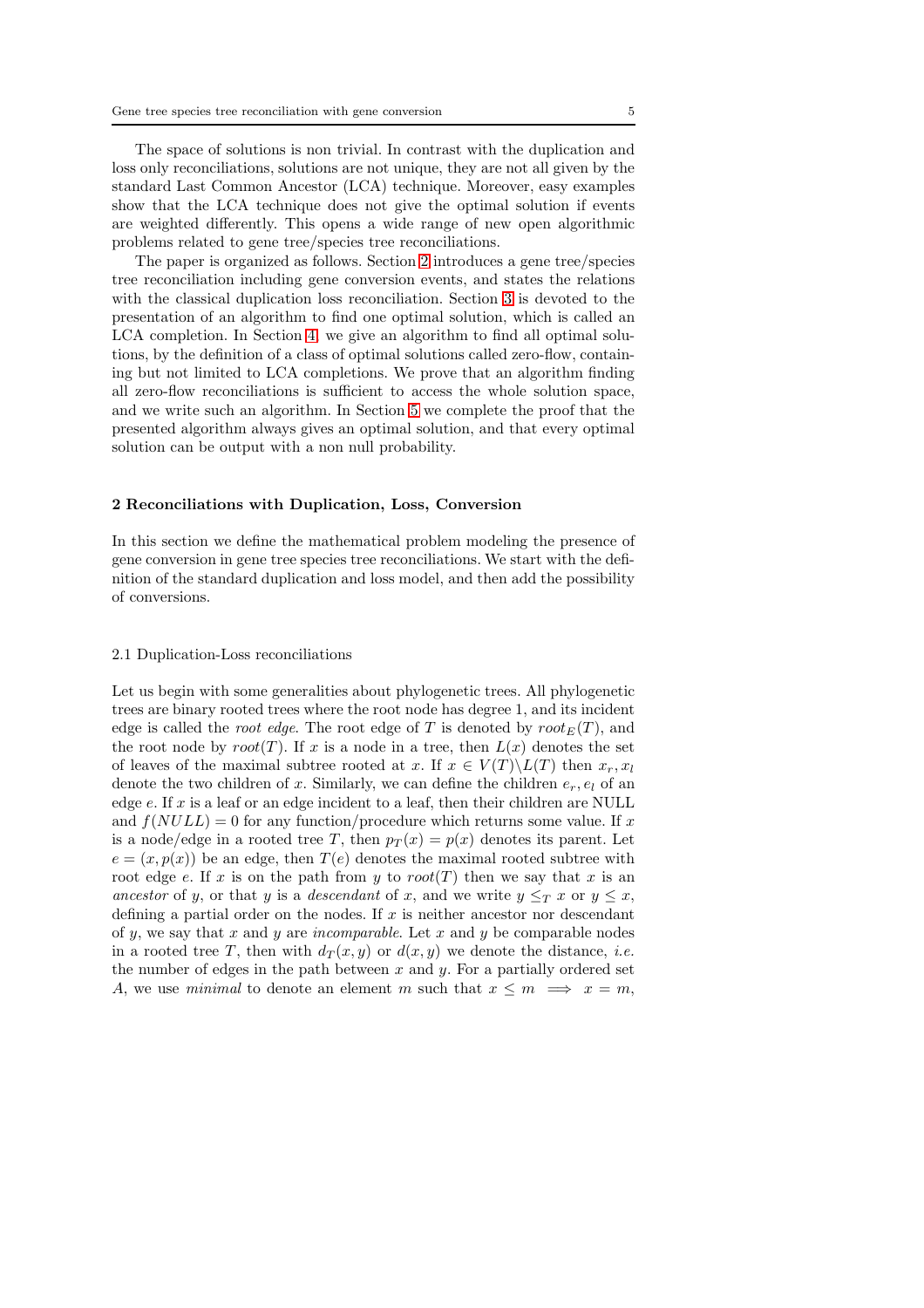$\forall x \in A$ . We use this terminology for the partial order defined by rooted trees. For example, if  $V'$  is a subset of nodes of a tree, their Last Common Ancestor  $(LCA)$  is the minimal node which is an ancestor of all nodes in  $V'$ . We also use it for partial orders defined by inclusion on sets or by subtrees in trees. In particular we can use it for the partial order defined by the extension relation.

**Definition 1** (Extension) A tree  $G'$  is said to be an *extension* of a gene tree  $G$  if  $G$  can be obtained from  $G'$  by pruning some subtrees and suppressing nodes of degree 2.

We define the gene tree species tree duplication loss  $(DL)$  reconciliation. We suppose we have two trees  $G$  and  $S$ , respectively called the *gene* tree and the species tree. Nodes of  $G(S)$  are called genes (species). A mapping  $\phi: L(G) \to L(S)$  indicates the species in which genes are found in the data. Without loss of generality we suppose that  $\phi$  verifies that the last common ancestor of all the leaves of S that are in the image of  $\phi$  is the node adjacent to the root node (recall the root node has degree 1). The reconciliation is based on a function  $\rho$ , which is an extension of  $\phi$  to all genes and species, including internal nodes.

<span id="page-5-0"></span>**Definition 2 (Consistency)** A function  $\rho: V(G') \to V(S)$  on the nodes of a tree G' is said to be *consistent* with a species tree S if  $\rho(root(G')) = root(S)$ and for every  $x \in V(G') \backslash L(G')$  one of the conditions holds (D)  $\rho(x) = \rho(x)$  =  $\rho(x_r)$  or (S)  $\rho(x)$ <sub>l</sub> =  $\rho(x_l)$  and  $\rho(x)_r = \rho(x_r)$ . We also say that G' is  $\rho$ consistent with S.

Obviously, both conditions  $(D)$  and  $(S)$  cannot hold for a single node.

**Definition 3 (DL reconciliation)** Let  $G$  and  $S$  be a gene and a species trees and  $\phi: L(G) \to L(S)$ . A *DL reconciliation* between G and S is a 5-tuple  $(G, G', S, \phi, \rho)$  such that G' is an extension of G, G' is  $\rho$ -consistent with S, and  $\rho/L(G) = \phi$ .

Note that we allow some extant species not to have genes. The definition is equivalent to the standard ones [Arvestad et al. \(2004\)](#page-34-0); Górecki and Tiuryn [\(2006\)](#page-35-7); [Chauve and El-Mabrouk \(2009\)](#page-35-8), although they can present some variations between them. For example we do no impose that losses are represented by subtrees extended to the leaves of S (which is the case for example in [Chauve and El-Mabrouk \(2009\)](#page-35-8)), because of the particular use we make of loss subtrees in the sequel. An example of DL reconciliation is given in Figure [1](#page-6-0) (a).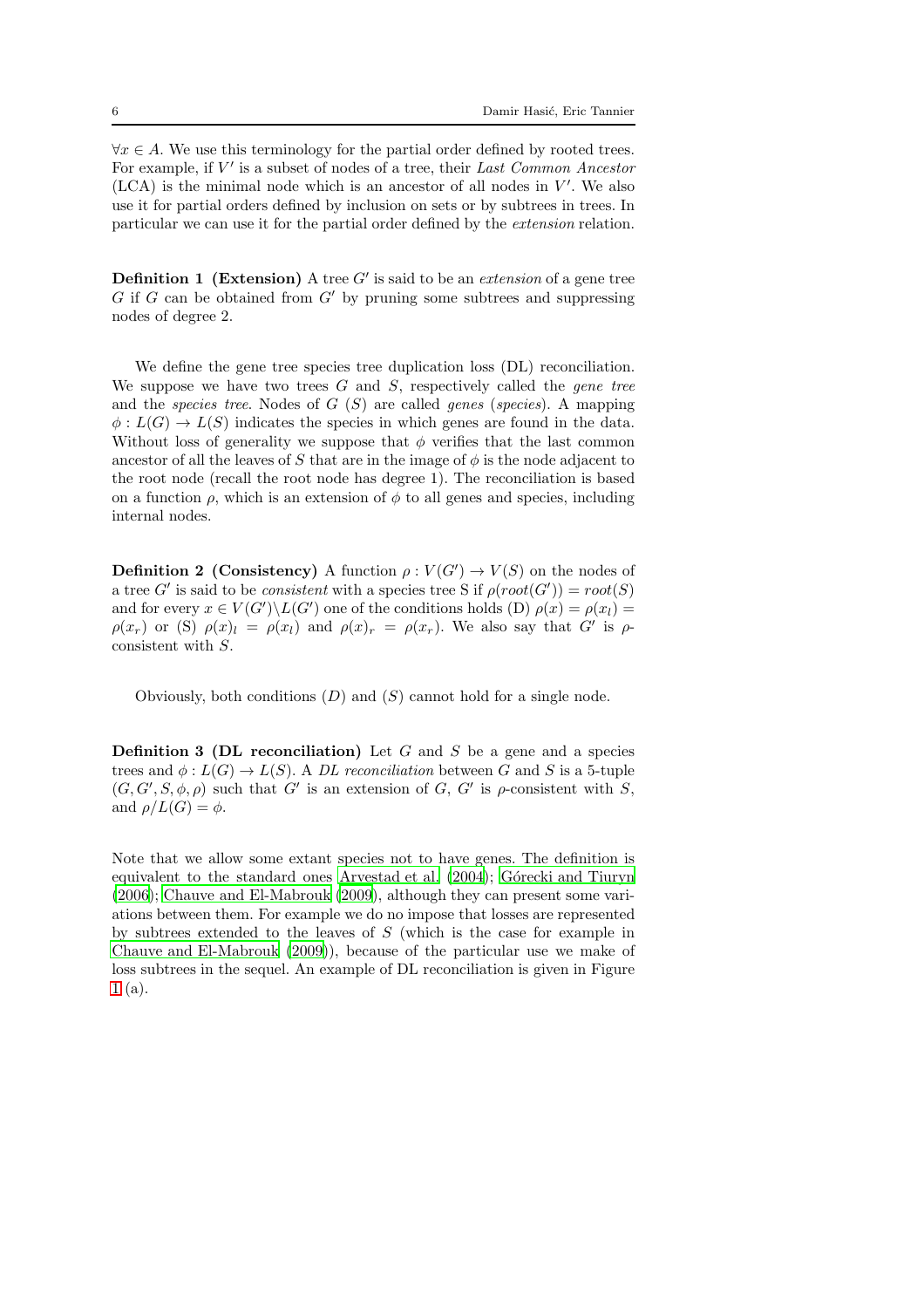<span id="page-6-0"></span>

Fig. 1 Examples of reconciliations. The gene tree is depicted inside the species tree to signify the mapping  $\rho$ . Duplication nodes are black circles, speciation nodes are white circles, losses are leaves with crosses and conversions are duplication nodes which are also a leaf of the lost subtrees, which are dashed. (a) An LCA reconciliation. Total cost:  $3l + 4d = 7$ . (b) An LCA completion, obtained from LCA by extending losses and assigning them to duplications. Total cost:  $l + d + 3c = 5$ . (c) A non-optimal reconciliation. Total cost:  $3l + 2d + 2c = 7$ 

**Definition 4 (Duplication)** Let  $\mathfrak{R} = (G, G', S, \phi, \rho)$  be a DL reconciliation and  $x \in V(G') \backslash L(G')$  satisfies condition (D). Then x is called a *duplication*. The set of all duplications is denoted by  $\Delta = \Delta(\mathfrak{R})$ .

**Definition 5 (Speciation)** Let  $\mathfrak{R} = (G, G', S, \phi, \rho)$  be a DL reconciliation and  $x \in V(G')\backslash L(G')$  satisfies condition (S). Then x is called a speciation. The set of all speciations is denoted by  $\Sigma = \Sigma(\mathfrak{R})$ .

**Definition 6 (Loss)** Let  $\mathfrak{R} = (G, G', S, \phi, \rho)$  be a DL reconciliation and  $x \in$  $L(G')\backslash L(G)$ . Then x is called a *loss*. The set of all losses is denoted by  $\Lambda =$  $\Lambda(\mathfrak{R}).$ 

We say that a duplication, loss or speciation x is assigned to s if  $\rho(x) = s$ . Let  $L(s, \mathfrak{R}) = L(s) = |\rho^{-1}(s) \cap \Lambda(\mathfrak{R})|$  and  $\mathfrak{D}(s, \mathfrak{R}) = \mathfrak{D}(s) = |\rho^{-1}(s) \cap \Lambda(\mathfrak{R})|$ be the number of losses and the number of duplications assigned to  $s \in V(S)$ in the reconciliation  $\Re$ . If  $e = (s, p(s)) \in E(S)$ , then  $L(e, \Re) = L(e) = L(s, \Re)$ and  $\mathfrak{D}(e, \mathfrak{R}) = \mathfrak{D}(e) = \mathfrak{D}(s, \mathfrak{R}).$ 

The next definition extends the notion of loss.

**Definition 7** (Lost subtree) Let  $\mathfrak{R} = (G, G', S, \phi, \rho)$  be a DL reconciliation. A maximal subtree T of G' such that  $V(T) \cap V(G) = \emptyset$  is called a *lost subtree*.

The next lemma introduces the standard Last Common Ancestor reconciliation, and its proof can be found in [Chauve and El-Mabrouk \(2009](#page-35-8)) or [Chauve et al. \(2008](#page-35-9)).

<span id="page-6-1"></span>**Lemma 1** Let G and S be a gene and a species tree, and  $\phi : L(G) \to L(S)$ . There exists a DL reconciliation  $\mathfrak{R} = (G, G', S, \phi, \rho)$  such that  $\rho(x)$  is the root of the minimal subtree of S containing  $L(\phi(x))$ ,  $\forall x \in V(G)$ .

Definition 8 (LCA reconciliation) The DL reconciliation from Lemma [1](#page-6-1) that minimizes  $|A(\mathfrak{R})|$  is called the Last Common Ancestor (LCA) reconciliation and is noted  $\mathfrak{R}_{lca} = (G, G'_{lca}, S, \phi, \rho_{lca})$ .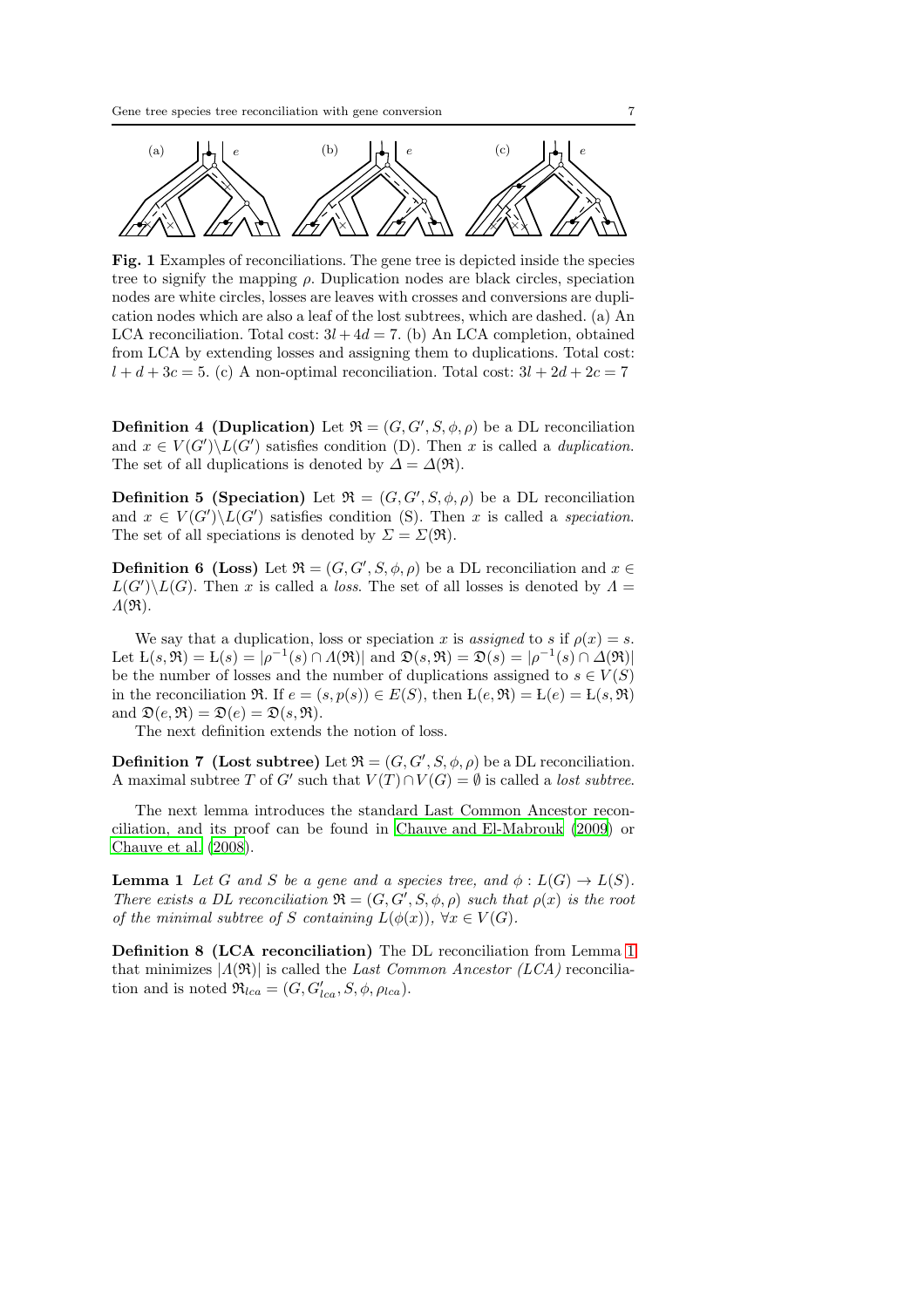Note that the LCA reconciliation is the unique reconciliation minimizing the number of duplications, or the number of losses, or any linear combination of these two numbers [Chauve and El-Mabrouk \(2009\)](#page-35-8). In Section [3](#page-10-0) we will construct equivalents of the LCA reconciliation including conversions, called LCA completions, which will have the property of minimizing the sum of the number of duplications, losses and conversions. However in contrast it is not unique, it does not contain all optimal solutions (as we show it in Section [4\)](#page-19-0) and does not optimize over any linear combinations of these numbers (see the conclusion for such an example).

## 2.2 Duplication-Loss-Conversion reconciliations

In the next definition we introduce an additional event, called gene conversion, which is a function  $\delta$  pairing some losses and duplications. This models the replacement of a gene by a copy of another one from the same family.

**Definition 9 (Conversion)** Let  $(G, G', S, \phi, \rho)$  be a DL reconciliation. Let  $\delta: \Delta \to \Lambda$  be an injective partial function such that  $\rho(x) = \rho(\delta(x))$  for all  $x \in$  $\delta^{-1}(A)$ . If  $x \in \delta^{-1}(A)$ , then x is called a *conversion*, and  $\delta(x)$  is its associate loss. The set of all conversions is denoted by  $\Delta'$  and the set of associate losses by  $\Lambda'$ . The 6-tuple  $(G, G', S, \phi, \rho, \delta)$  is called a DLC reconciliation.

We see that every DL reconciliation is also a DLC reconciliation with  $\Delta' = \emptyset$ . From now on, reconciliation stands for DLC reconciliation. Examples of DLC reconciliations are drawn on Figure [1.](#page-6-0)

The following properties are equivalents of standard properties of DL reconciliations [Chauve et al. \(2008\)](#page-35-9), which have to be checked in the DLC case.

**Lemma 2** Let  $\mathfrak{R} = (G, G', S, \phi, \rho, \delta)$  be a reconciliation,  $x, y \in V(G')$  and  $x < y$ . Then  $\rho(x) \leq \rho(y)$ .

*Proof* If  $x < y$ , then we have  $x_1, ..., x_k \in V(G')$  so that  $x = x_0 < x_1 < x_2 <$  $\ldots < x_k < x_{k+1} = y$ , and  $x_i$  is a child of  $x_{i+1}$ . From Definition [2,](#page-5-0) we have that (D) or (S) holds, i.e.  $\rho(x) \leq \rho(p(x))$ , therefore  $\rho(x) \leq \rho(x_1) \leq \rho(x_2) \leq ... \leq$  $\rho(x_k) \leq \rho(y)$ .

<span id="page-7-0"></span>**Lemma 3** Let  $\mathfrak{R} = (G, G', S, \phi, \rho, \delta)$  be a reconciliation,  $s \in V(S) \setminus L(S)$ ,  $x \in V(G')\backslash L(G')$  such that  $\rho(x) = s$ . Then  $x \in \Sigma(\mathfrak{R})$  if and only if x is a minimal element of  $\rho^{-1}(s)$ .

*Proof* Let x be a minimal element of  $\rho^{-1}(s)$ . Assume the opposite, then  $x \in$  $\Delta(\mathfrak{R})$ . Let  $x_l, x_r$  be the children of x in G', hence  $x_l < x$ ,  $x_r < x$  and  $\rho(x) =$  $\rho(x_l) = \rho(x_l) = s$ , which contradicts the minimality of x.

Let  $x \in \Sigma(\mathfrak{R})$ . Assume the opposite, that x is not a minimal element of  $\rho^{-1}(s)$ . Let  $x' < x$ ,  $\rho(x') = s$ . Then  $x' \leq x_l$  or  $x' \leq x_r$ . Let  $x' \leq x_l$ , hence  $\rho(x') \leq \rho(x_l) \leq \rho(x)$ . Therefore  $\rho(x) = \rho(x_l)$ , which contradicts  $x \in \Sigma(\mathfrak{R})$ . □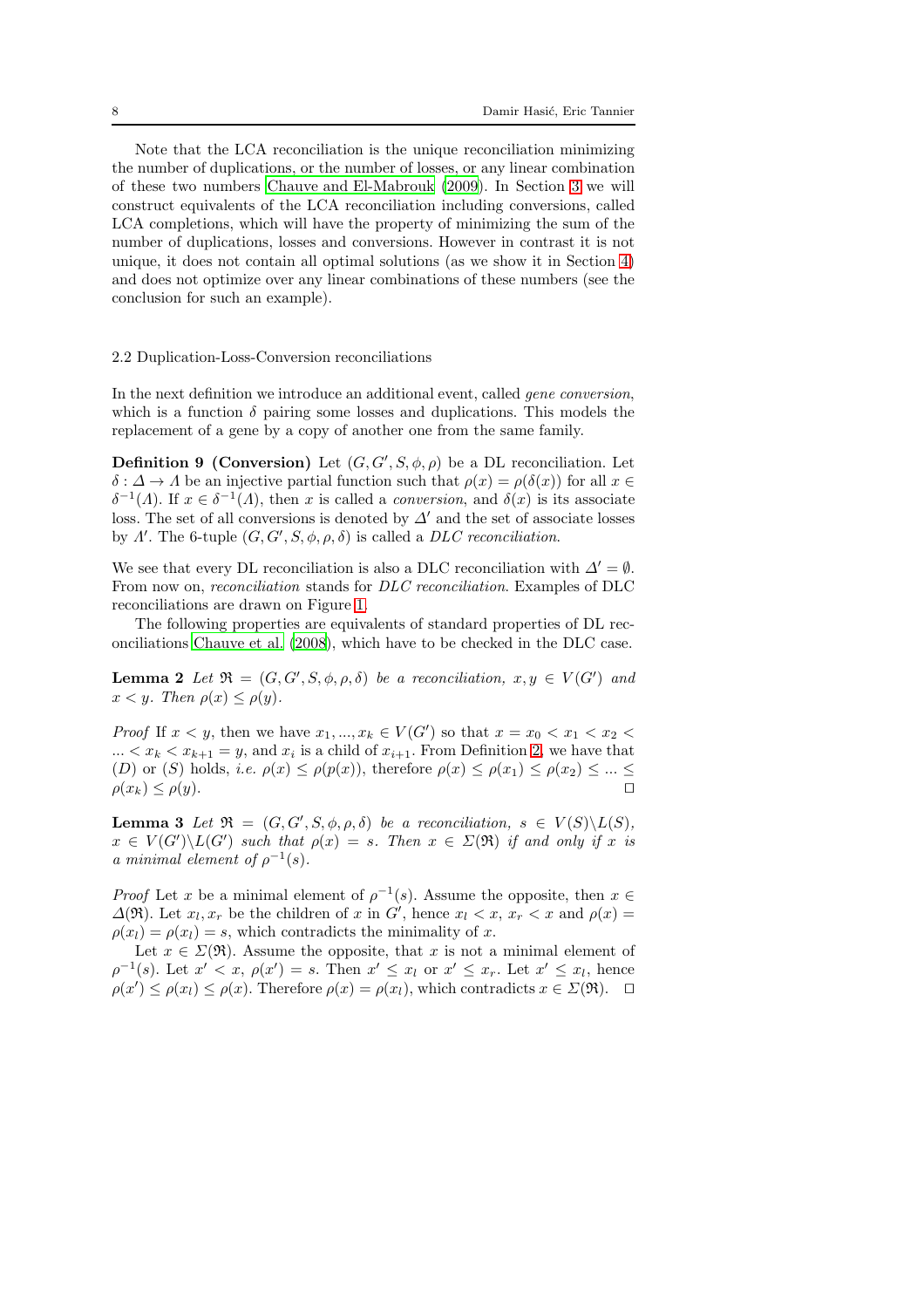<span id="page-8-1"></span>Next lemma states that we cannot have two comparable speciations assigned to the same node from  $V(S)$ .

**Lemma 4** Let  $\mathfrak{R} = (G, G', S, \phi, \rho, \delta)$  be a reconciliation and  $x, y \in V(G')$ ,  $x < y$ ,  $\rho(x) = \rho(y)$ . Then  $y \in \Delta(\mathfrak{R})$ .

<span id="page-8-0"></span>Proof Follows directly from Lemma [3.](#page-7-0) □

**Lemma 5** Let  $\mathfrak{R}_1 = (G, G'_1, S, \phi, \rho_1, \delta_1)$  and  $\mathfrak{R}_2 = (G, G'_2, S, \phi, \rho_2, \delta_2)$  be reconciliations, and  $x \in V(G)$ . Then  $\rho_1(x)$  and  $\rho_2(x)$  are comparable.

*Proof* Assume the opposite, *i.e.*  $\rho_1(x)$  and  $\rho_2(x)$  are incomparable. Then  $T(\rho_1(x))$ and  $T(\rho_2(x))$  are disjoint, and in particular  $L(\rho_1(x)) \cap L(\rho_2(x)) = \emptyset$ . Let  $l \in L(x)$ . Then  $l \leq x$ , therefore  $\phi(l) = \rho_1(l) \leq \rho_1(x)$  and  $\phi(l) = \rho_2(l) \leq \rho_2(x)$ , hence  $\phi(l) \in L(\rho_1(x))$  and  $\phi(l) \in L(\rho_2(x))$ , a contradiction. □

Definition 10 (The cost/weight of a reconciliation) Let  $\mathfrak{R} = (G, G', S, \phi, \rho, \delta)$ be a reconciliation,  $d, l, c \in \mathbb{N}$  weights associated with duplication, loss and conversion. The cost (or weight) of  $\Re$  is given by

$$
\omega(\mathfrak{R}) = l \cdot |A \backslash A'| + d \cdot |\Delta \backslash \Delta'| + c \cdot |\Delta'|.
$$

Examples of computations of this cost are given on Figure [1.](#page-6-0) As we can see, losses from  $\Lambda'$  are not counted as losses in the formula, so we call them free losses. If a lost subtree has only free losses then it is called a free subtree.

Definition 11 (Minimum/optimal reconciliation) Let  $\mathfrak{R} = (G, G', S, \phi, \rho, \delta)$ be a reconciliation that minimizes  $\omega(\mathfrak{R})$ , for given G, S, and  $\phi$ . Then it is called minimum (or *optimal*) reconciliation.

In the sequel we give an algorithm that is able to output all optimal reconciliations for  $d = l = c$ , so unless specified, we assume from now, and without loss of generality, that they are all equal to 1. We come back to the general case in the conclusion, stating open problems.

#### 2.3 Completions and minimizations of reconciliations

Recall that any DL reconciliation is a DLC reconciliation by definition. However an optimal DL reconciliation is not an optimal DLC reconciliation. Completions and minimizations are operations on reconciliations that help constructing nonetheless a relation between optimal DL and DLC reconciliations.

**Definition 12 (Loss extension)** Let  $\mathfrak{R} = (G, G', S, \phi, \rho, \delta)$  be a reconciliation. The reconciliation  $\mathfrak{R}' = (G, G'', S, \phi, \rho', \delta')$  is said to be obtained from  $\Re$  by loss extension if G'' is an extension of G',  $\rho = \rho'/V(G')$ ,  $\Re$  and  $\Re'$  have the same number of lost subtrees.

**Definition 13 (Completion)** Let  $\Re$  be a reconciliation, and  $\Re'$  is a reconciliation with minimum weight among all reconciliations obtained from R by extending some losses. Then  $\mathfrak{R}'$  is called a *completion* of  $\mathfrak{R}$ .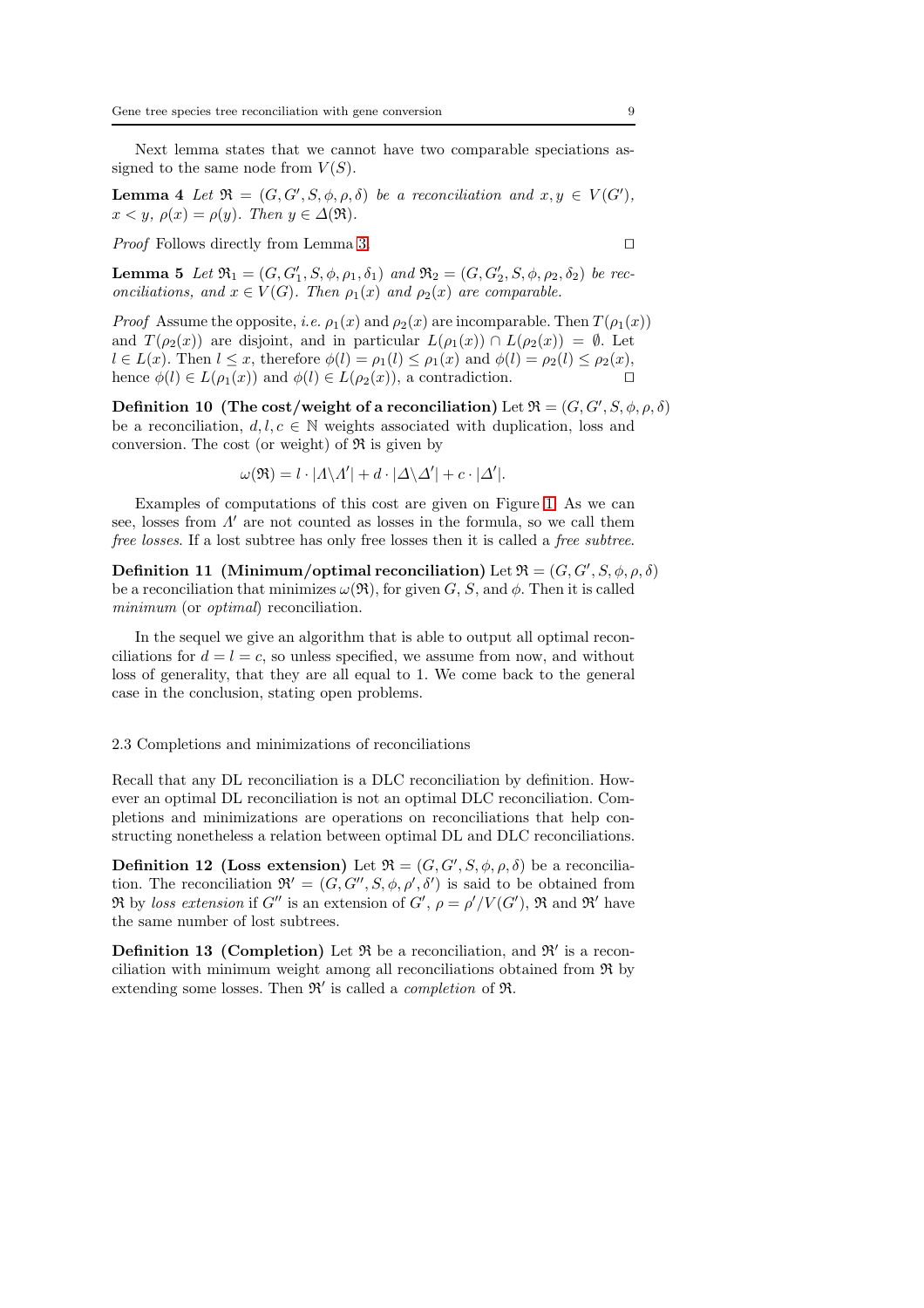It is obvious, by definition, that an optimal reconciliation is a completion, *i.e* a completion of a reconciliation  $\Re$  has always a lower or equal cost than  $\mathfrak{R}$  itself. The set of all completions of  $\mathfrak{R}$  is denoted by  $c(\mathfrak{R})$ . When useful,  $c(\mathfrak{R})$  can also be used to denote one arbitrary completion if it is clear that any completion works. For example the cost of a completion can be written  $\omega(c(\mathfrak{R}))$  since by definition they all have the same cost.

The converse of a completion is a minimization. It is based on the following definition and lemma.

**Definition 14** (Minimal reconciliation) A reconciliation  $\mathfrak{R} = (G, G', S, \phi, \rho, \delta)$ is called *minimal* if there does not exist  $G''$  such that  $G'$  is a proper extension of  $G''$ ,  $G''$  is an extension of G, and  $G''$  is  $\rho''$ -consistent, where  $\rho'' = \rho/V(G'')$ .

An example of minimal reconciliation is the LCA reconciliation. The next lemma shows how to construct a minimal reconciliation from any reconciliation.

<span id="page-9-0"></span>**Lemma 6** Let G and S be a gene and a species tree, and  $\rho' : V(G) \to V(S)$ such that

 $- \rho'(x) = \phi(x), \ \forall x \in L(G),$  $- x < y \implies \rho'(y) \leq \rho'(y),$ 

 $\rho'(x)$  belongs to the path from  $\rho_{lca}(x)$  to root(S).

Then there exists a unique (up to  $\delta$ ) minimal reconciliation  $\mathfrak{R} = (G, G', S, \phi, \rho, \delta)$ such that  $\rho/V(G) = \rho'$ .

*Proof* Assume that there exists a reconciliation  $\mathfrak{R}_1 = (G, G'_1, S, \phi, \rho_1, \delta_1)$  such that  $\rho_1/V(G) = \rho'$ . Let  $x \in V(G)$  with children  $x_l, x_r$  (in G). In the next three cases we show how to construct  $G'$ .

Case 1,  $\rho_1(x_l) = \rho_1(x)$  and  $\rho_1(x_r) < \rho_1(x)$ . In that case  $x \notin \Sigma(\mathfrak{R}_1)$ , hence  $x \in \Delta(\mathfrak{R}_1)$ . Therefore  $\exists x' \in V(G'_1)$  such that  $x'$  is the right child of x and  $\rho_1(x') = \rho_1(x)$ . Since  $x_r < x' < x$ , x' is not a leaf and it has the left subtree. Therefore  $\exists x'' \in V(G'_1)$  such that  $x''$  is a descendant of  $x'$  and  $\rho_1(x'') = \rho_1(x')_l$ . We have a similar situation for the case  $\rho_1(x_r) = \rho_1(x)$  and  $\rho_1(x_l) < \rho_1(x)$ .

Case 2,  $e = (s, p(s)) \in E(S)$ ,  $s \in V(S)$  and  $\rho_1(p_G(x)) > s$  and  $\rho_1(x) < s$ . We will prove that there exists a node  $x_1 \in V(G'_1)$  such that  $\rho(x_1) = s$  and  $x < x_1 < p_G(x)$ . Let x' be a minimal node of  $V(G'_1)$  such that  $x' \le p_G(x)$  and  $\rho(x') > s$ . From Lemma [3,](#page-7-0) we have  $x' \in \Sigma(\mathfrak{R}_1)$ . Therefore it has children  $x'_l, x'_r$ (in  $G'_1$ ) such that  $\rho_1(x'_l) < \rho_1(x')$  and  $\rho_1(x'_r) < \rho_1(x')$ . From the properties of x', we get that one of the children maps to s. Let  $\rho(x'_r) = s$ , and we need to insert an additional child for  $x'_r$ , since  $x'_r$  cannot be a leaf.

Case 3,  $\rho_1(x_l) \leq \rho_1(x_l)$  and  $\rho_1(x_r) \leq \rho_1(x_l)$ . Let x' be a child of x in  $G'_1$ . Therefore x' is comparable to  $x_l$  or  $x_r$ , and  $\rho_1(x')$  is comparable to  $\rho_1(x_l)$  or  $\rho_1(x_r)$ , hence  $\rho_1(x')$  is comparable to  $\rho_1(x)$ . Next,  $\rho_1(x')$  is incomparable to  $\rho_1(x)_r$ , hence  $x \notin \Sigma(\mathfrak{R}_1)$  and  $x \in \Delta(\mathfrak{R}_1)$ . If  $x'_l, x'_r$  are the children of x in  $G'_1$ , then  $\rho_1(x'_l) = \rho_1(x'_r) = \rho_1(x)$ . This means that we need to insert  $x'_l, x'_r$  and additional children for  $x'_l, x'_r$ .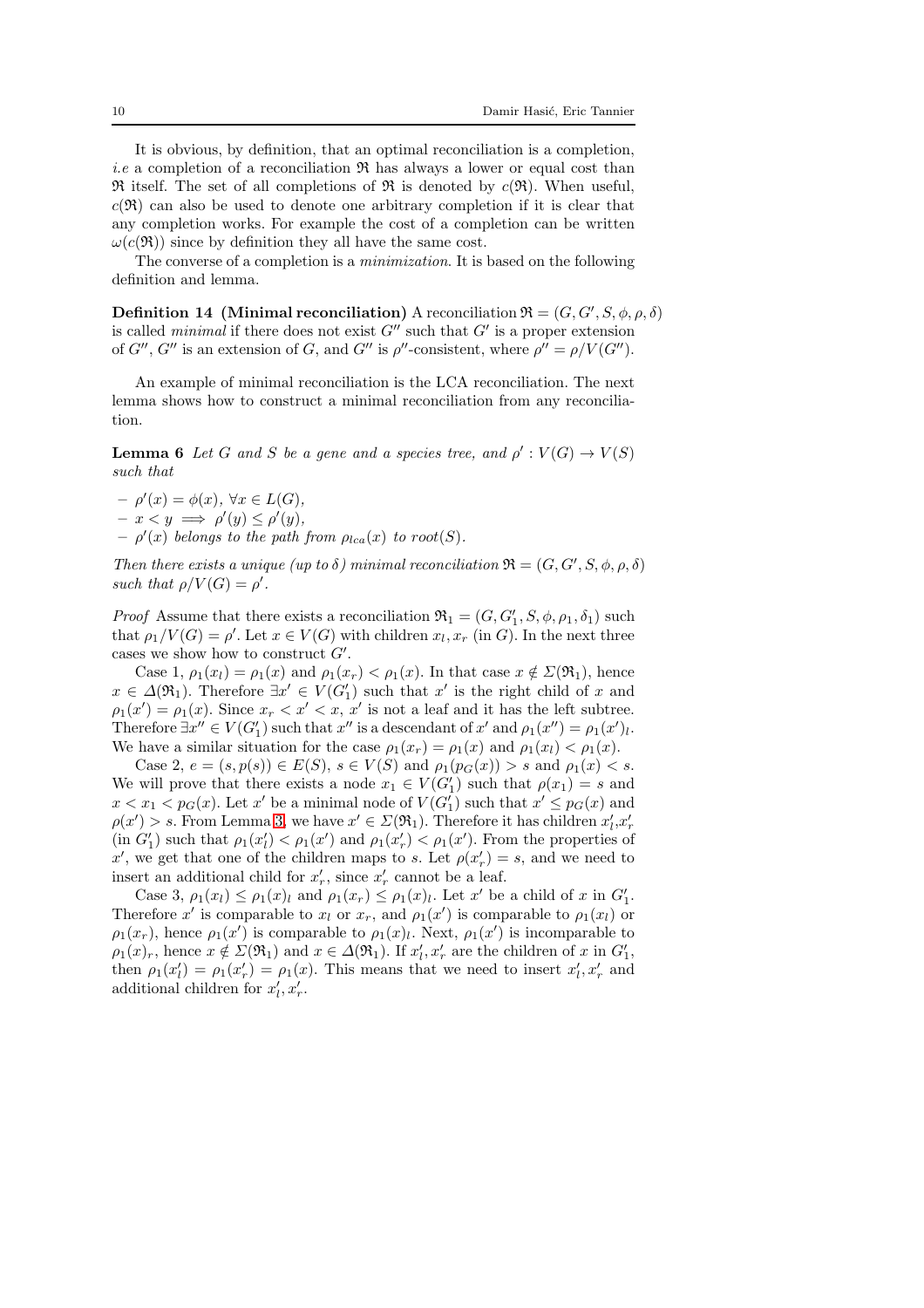Insertions, described in the previous three cases, are for any reconciliation  $\mathfrak{R}_1$ . Let us prove that they are enough to form a reconciliation. From this will follow minimization and uniqueness.

Let us form  $G'$  and  $\rho$  in a way described in the previous three cases. We need to prove that G' is  $\rho$ -consistent. Let  $x \in V(G') \backslash L(G')$  and  $x_l, x_r$  are the children of x in  $G'$ . We will prove that x satisfies condition  $(D)$  or  $(S)$  from Definition [2.](#page-5-0) If  $\rho(x) = \rho(x_i) = \rho(x_i)$ , then condition (D) is satisfied. Now assume that condition (D) is not satisfied, i.e.  $\rho(x) \neq \rho(x_l)$  or  $\rho(x) \neq \rho(x_r)$ . Take  $\rho(x_r) < \rho(x)$ . From the Case 2, we get  $\rho(x_r) = \rho(x)_r$ . We are left to prove  $\rho(x_l) = \rho(x_l)$ . Assume the opposite, let  $\rho(x_l) = \rho(x_r)$  or  $\rho(x_l) = \rho(x)$ . From Case 3 and the definition of duplication, we get that  $x$  is a duplication, this contradicts our assumption that  $\rho(x_l) \neq \rho(x_l)$ . . ⊓⊔

The unique minimal reconciliation obtained from a reconciliation is called its minimization. In the next section we prove that minimization and completion are complementary operations, that is, an optimal reconciliation is always the completion of its minimization. This will lead to the important result that completions of the LCA reconciliations are optimal.

#### <span id="page-10-0"></span>3 A family of optimal reconciliations: LCA reconciliations

In this section we provide a polynomial running time algorithm which finds an LCA completion, and prove that it is an optimal reconciliation. We present a more general algorithm, which finds a completion of any reconciliation. To this aim we present the important notion of flow, constantly used all along the paper. This settles the complexity of the defined problem when the weights  $d, l, c$  are all equal. However the algorithm described here does not find all LCA completions, and moreover the space of optimal reconciliations is not limited to LCA completions. Finding all solutions will be the subject of next section. Here we begin by stating general properties of reconciliations and optimal reconciliations, showing that they all share some important properties with LCA reconciliations.

## 3.1 Similarities of any reconciliation with the LCA reconciliation

<span id="page-10-1"></span>Some properties of the LCA reconciliation are shared by all reconciliations.

**Lemma 7** Let  $\mathfrak{R} = (G, G', S, \phi, \rho, \delta)$  be a reconciliation, and  $x \in V(G)$ . Then  $\rho(x)$  is not lower than  $\rho_{lca}(x)$ .

*Proof* Follows directly from the definition of Last Common Ancestor. □

<span id="page-10-2"></span>**Lemma 8** Let  $\mathfrak{R} = (G, G', S, \phi, \rho, \delta)$  be a reconciliation, and  $x \in V(G) \setminus L(G)$ . Then  $\rho(x)$  is in the path in S from  $\rho_{lca}(x)$  to root(S).

Proof Follows directly from Lemmas [5](#page-8-0) and [7.](#page-10-1) □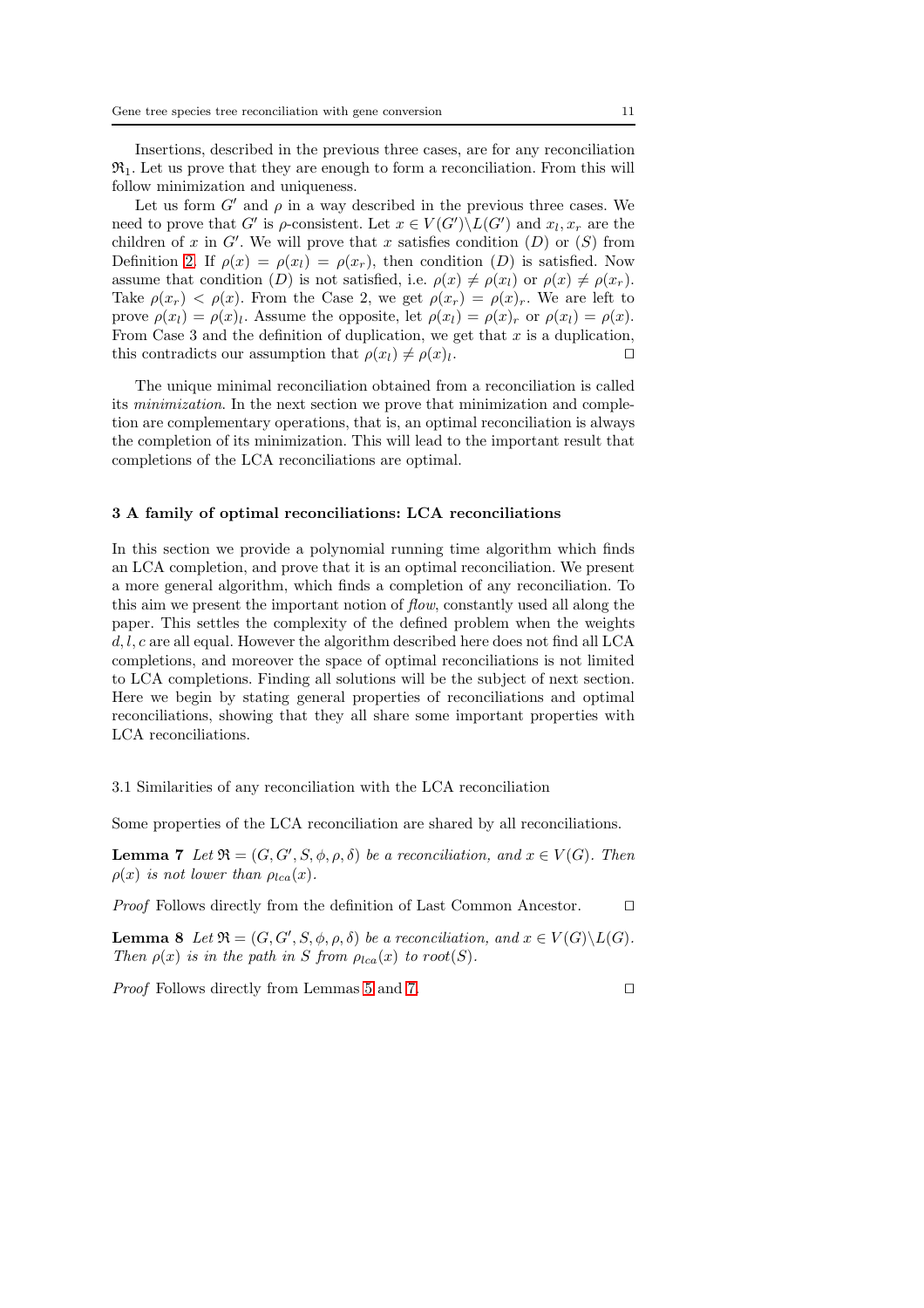<span id="page-11-0"></span>The next lemma states that if a node is a speciation in an arbitrary reconciliation then it is also a speciation in the LCA.

**Lemma 9** Let  $\mathfrak{R} = (G, G', S, \phi, \rho, \delta)$  be a reconciliation, and  $x \in V(G)$ . If  $x \in \Sigma(\mathfrak{R})$ , then  $x \in \Sigma(\mathfrak{R}_{lca})$ , and  $\rho(x) = \rho_{lca}(x)$ .

*Proof* Let  $x \in V(G) \cap \Sigma(\mathfrak{R})$ . Let  $x''_l, x''_r$  be the children of x in  $\mathfrak{R}, x'_l, x'_r$  the children of x in  $\Re_{lca}$ , and  $x_l, x_r$  be the children of x in G. We have  $\rho(x)_l =$  $\rho(x''_l)$  and  $\rho(x)_r = \rho(x''_r)$ . From Lemma [8](#page-10-2) we have  $\rho_{lca}(x) \leq \rho(x)$ .

Assume that  $\rho_{lca}(x) < \rho(x)$ . Hence  $\rho(x)_l$  or  $\rho(x)_r$  is incomparable to  $\rho_{lca}(x)$ . Assume that  $\rho(x)_r = \rho(x_r'')$  is incomparable to  $\rho_{lca}(x)$ . Next,  $x_r \leq$  $x'_r$   $\langle x, x_r \leq x''_r \langle x, \text{ hence } \rho_{lca}(x_r) \leq \rho_{lca}(x'_r) \leq \rho_{lca}(x) \text{ and } \rho(x_r) \leq$  $\rho(x''_r) \leq \rho(x)$ . Therefore,  $\rho(x_r)$  is incomparable to  $\rho_{lca}(x)$ , hence incomparable to  $\rho_{lca}(x_r)$ , which contradicts Lemma [5.](#page-8-0) Therefore  $\rho_{lca}(x) = \rho(x)$ .

Let us prove that  $x \in \Sigma(\mathfrak{R}_{lca})$ . Assume the opposite,  $x \in \Delta(\mathfrak{R}_{lca})$ . Thus  $\rho_{lca}(x) = \rho_{lca}(x'_l) = \rho_{lca}(x'_r)$ , and from LCA reconciliation, we have  $\rho_{lca}(x) =$  $\rho_{lca}(x_r)$  or  $\rho_{lca}(x) = \rho_{lca}(x_l)$ . Next,  $\rho_{lca}(x_r) = \rho_{lca}(x) = \rho(x) > \rho(x_r)$  or  $\rho_{lca}(x_l) = \rho_{lca}(x) = \rho(x) > \rho(x_l)$ , which contradicts Lemma [7.](#page-10-1) □

Thanks to these properties we can define a distance from an arbitrary reconciliation to the LCA reconciliation. This distance will be used in the proofs of several properties, stating that there is always a way to lower the distance to the LCA without increasing the cost of a reconciliation.

**Definition 15** Let  $\mathfrak{R} = (G, G', S, \phi, \rho, \delta)$  be any reconciliation. Let  $dist_{lca}(\mathfrak{R}) =$  $\sum_{d \in V(G)} d_S(\rho(d), \rho_{lca}(d))$  be the *distance* from  $\Re$  to the LCA reconciliation  $\mathfrak{R}_{lca} = (G, G'_{lca}, S, \phi, \rho_{lca}).$ 

<span id="page-11-1"></span>**Lemma 10** If for a reconciliation  $\Re$  dist<sub>lca</sub> $(\Re) > 0$ , there exists a reconciliation  $\mathfrak{R}'$  such that  $dist_{lca}(\mathfrak{R}') < dist_{lca}(\mathfrak{R})$  and  $\omega(\mathfrak{R}') \leq \omega(\mathfrak{R})$ .

Proof Take any  $d' \in V(G)$  so that  $\rho(d') > \rho_{lca}(d')$  and let d be a minimal element of  $V(G)$  such that  $\rho(d) = \rho(d')$  and  $d \leq d'$ . Since  $d \leq d'$ , we have  $\rho_{lca}(d) \leq \rho_{lca}(d') < \rho(d') = \rho(d)$ , therefore  $\rho_{lca}(d) < \rho(d)$ . By Lemma [9](#page-11-0)  $d \notin \Sigma(\mathfrak{R}),$  so  $d \in \Delta(\mathfrak{R}).$ 

Let  $d_l^1, d_r^1$  be the children of d in R. Since  $d \in \Delta(\mathfrak{R})$ , we have  $\rho(d)$  =  $\rho(d_l^1) = \rho(d_r^1)$ , and because of the minimality of d, we get  $d_l^1, d_r^1 \notin V(G)$ . Similarly, all descendants of d in  $G'$ , with the same  $\rho$ -value, are not in  $V(G)$ .

Let  $d_1, \ldots, d_k$  be these descendants and let  $T_1, \ldots, T_k$  be lost subtrees such that  $root(T_i) = d_i$ ,  $(i = 1, ..., k)$ . Prune all these subtrees, contract nodes of degree two (*i.e.*  $d_1, \ldots, d_k$ ), and let G'' denotes the obtained extension of gene tree G. Let  $d_l^2, d_r^2$  be the children of d in  $G''$ .

If  $\rho(d_i^2) \neq \rho(d_r^2)$ , then G'' generates a new reconciliation  $\mathfrak{R}'$ , where d is a speciation, and  $\rho'(d) = \rho(d)$ . By Lemma [9,](#page-11-0)  $\rho'(d) = \rho_{lca}(d)$ , which contradicts  $\rho(d) > \rho_{lca}(d)$ .

Let  $\rho(d_l^2) = \rho(d_r^2)$ . Since  $\rho(d_l^2) < \rho(d)$ , we don't have consistency. Put  $\rho'(d) = \rho(d_l^2)$  and insert  $x_1$  into  $G''$  so that  $d < x_1 < p_{G'}(d)$ ,  $\rho'(x_1) = \rho(d)$ , and  $x_1$  is the root of some of the pruned subtrees  $T_i$  (reinsert  $T_i$ ). In this way we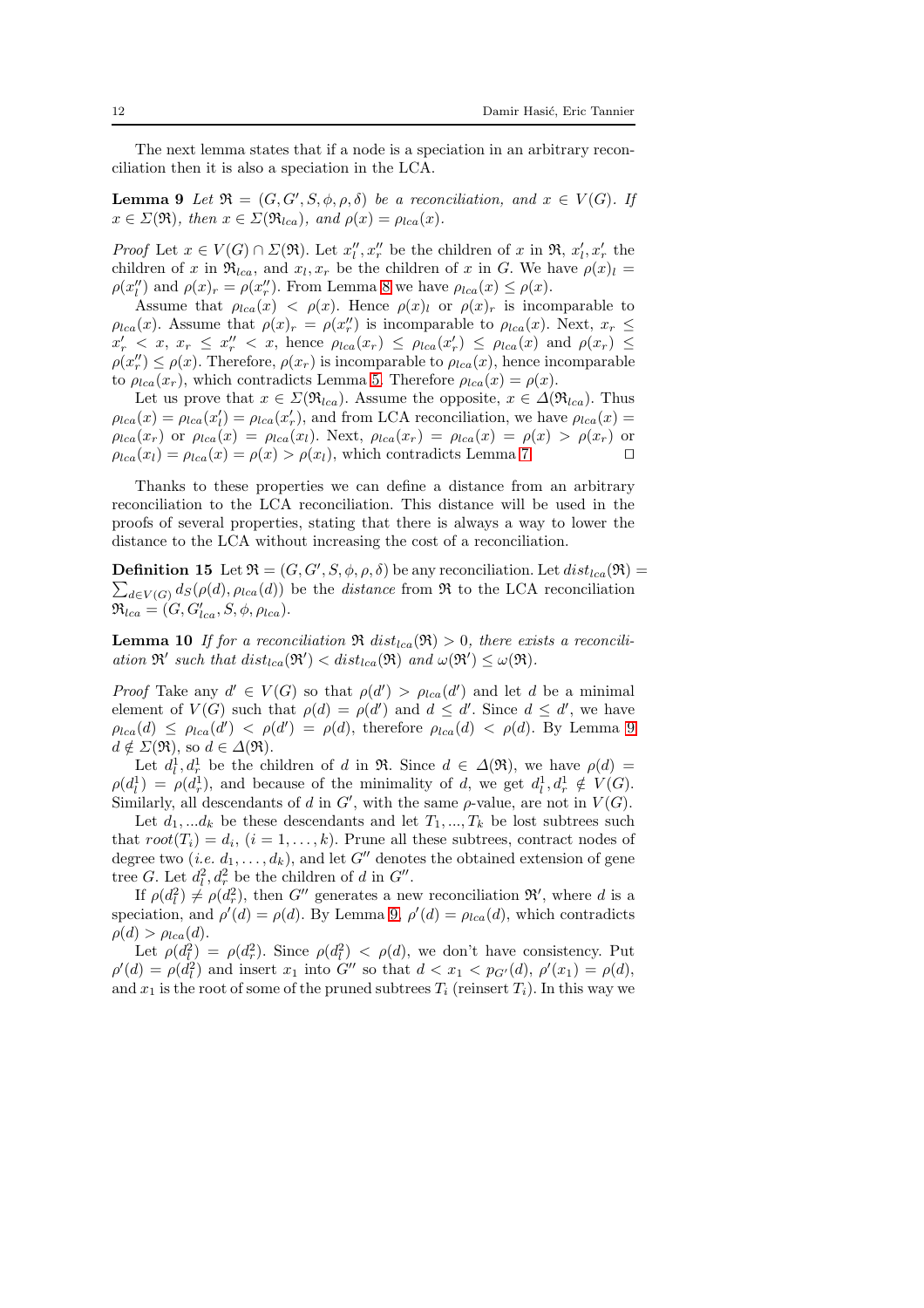get a new reconciliation  $\mathfrak{R}''$ , and d is a duplication in  $\mathfrak{R}''$ . Also  $\omega(\mathfrak{R}'') \leq \omega(\mathfrak{R})$ and  $dist_{lca}(\mathfrak{R}^{\prime\prime}) < dist_{lca}(\mathfrak{R})$ .

If  $d \in \Delta'(\mathfrak{R})$  and corresponding loss is l, then extend l so that one loss extensions follows d and the other can be some of the pruned subtrees  $T_i$ (reinsert  $T_i$ ). □

<span id="page-12-1"></span>The next lemma states that with LCA we get the smallest set of duplications.

**Lemma 11** Let  $\mathfrak{R}_{lca}$  be the LCA reconciliation and  $\mathfrak{R}$  be any reconciliation. Then  $\Delta(\mathfrak{R}_{lca}) \subseteq \Delta(\mathfrak{R}) \cap V(G)$ .

*Proof* Let  $x \in \Delta(\mathfrak{R}_{lca})$ , then  $x \notin \Sigma(\mathfrak{R}_{lca})$  and  $x \in V(G)$ . Assume the opposite, that  $x \notin \Delta(\mathfrak{R}) \cap V(G)$ , then  $x \in \Sigma(\mathfrak{R})$ . From Lemma [9](#page-11-0) we get  $x \in \Sigma(\mathfrak{R}_{lca})$ , a contradiction. Therefore  $x \in \Delta(\mathfrak{R}) \cap V(G)$ .

## 3.2 Properties of optimal reconciliations

We examine some properties of optimal reconciliations. Note that optimal reconciliations are not necessarily minimal, but we will state the relation between the two classes (see Lemma [15\)](#page-13-0). The next lemma states that optimal reconciliations never contain duplication nodes in lost subtrees.

<span id="page-12-0"></span>**Lemma 12** Let  $\Re = (G, G', S, \phi, \rho, \delta)$  be an optimal reconciliation. Then  $\Delta(\mathfrak{R}) \subset V(G)$ , i.e. all duplications nodes are in G.

*Proof* Assume the opposite. Let  $\mathfrak{R} = (G, G', S, \phi, \rho, \delta)$  be a reconciliation, and x is a minimal node of  $\Delta(\mathfrak{R})\backslash V(G)$ . Let us prove that  $\mathfrak{R}$  cannot be optimal. Let  $x_l, x_r \in V(G')$  be the children of x. Since x is a duplication, we have  $\rho(x) = \rho(x_l) = \rho(x_r)$ . Observe two cases.

Case 1,  $x_l, x_r \notin V(G)$ 

Case 1.1, x is a conversion, and l is the corresponding loss. Remove l and x, connect  $x_l$  with  $p_{G'}(l)$ , and  $x_r$  with  $p_{G'}(x)$ . In this way we get  $G''$ . Let  $\rho' = \rho/G''$ , and  $\delta' = \delta/G''$ . We get a reconciliation  $\mathfrak{R}' = (G, G'', S, \phi, \rho', \delta')$ which has one duplication less, *i.e.*  $\omega(\mathfrak{R}') = \omega(\mathfrak{R}) - 1$ . Hence  $\mathfrak{R}$  cannot be an optimal reconciliation.

Case 1.2, x is not a conversion. Remove  $T(x_l)$  and x, then connect  $x_r$  with  $p_{G'}(x)$ . By a similar argument, we get a reconciliation with one duplication and all non-free losses from  $T(x_l)$  less, *i.e.* we get a reconciliation with a strictly lower cost. Indeed, since x is a minimal duplication, subtree  $T(x_i)$  cannot have any duplications, *i.e.* by removing  $T(x_l)$  we cannot get to the situation where some free loss becomes non-free.

Case 2,  $x_l \in V(G), x_r \notin V(G)$ . Similarly, if x is not a conversion, remove  $T(x_r)$  suppress x, and we get a reconciliation with strictly less cost. If x is a conversion and l is associate loss, then remove l, suppress x and connect  $x_r$ and  $p_{G'}(l)$ . We again obtain a cheaper reconciliation. □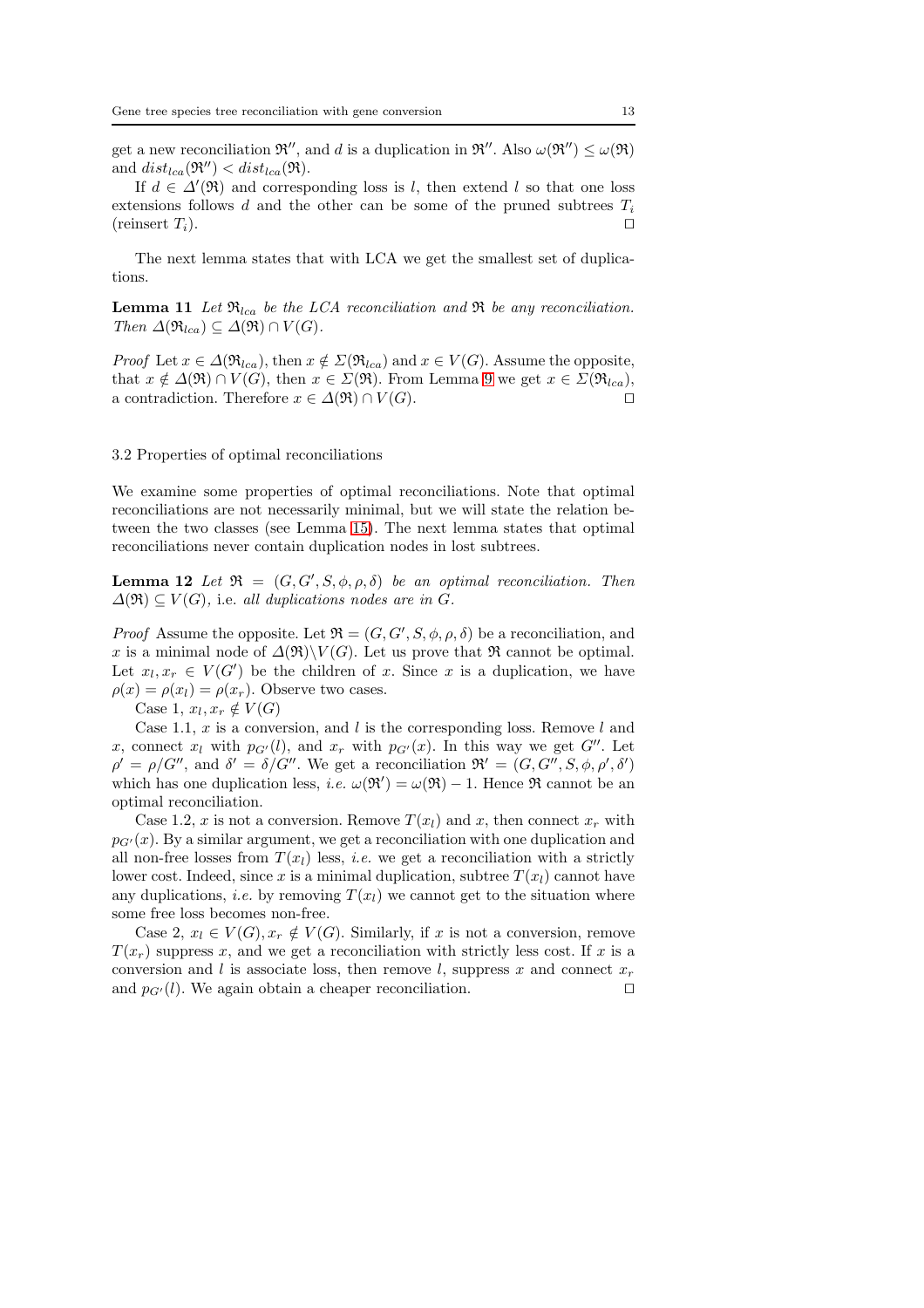<span id="page-13-1"></span>The next lemma is a version of Lemma [10](#page-11-1) for an optimal reconciliation.

**Lemma 13** Let  $\mathfrak{R}_{lca}$  be the LCA reconciliation, and let  $\mathfrak{R}$  be an optimal reconciliation. If  $dist_{lca}(\mathfrak{R}) > 0$ , there exists an optimal reconciliation  $\mathfrak{R}'$  such that  $\Delta(\mathfrak{R}') = \Delta(\mathfrak{R})$  and  $dist_{lca}(\mathfrak{R}') < dist_{lca}(\mathfrak{R})$ .

*Proof* Follows directly from the proof of Lemma [10.](#page-11-1) We constructed  $\mathfrak{R}'$  by pruning some of the lost subtrees and lowering duplication, which remained a duplication in  $\mathfrak{R}'$ . By Lemma [12](#page-12-0) lost subtrees in optimal reconciliation cannot contain duplications, hence the set of duplications remained unchanged, i.e.  $\Delta(\mathfrak{R}') = \Delta(\mathfrak{R}).$ 

<span id="page-13-2"></span>Next theorem states that all optimal reconciliations have the same sets of duplications.

**Theorem 1** Let  $\Re_{lca} = (G, G'_{lca}, S, \phi, \rho_{lca})$  be the LCA reconciliation and  $\mathfrak{R} = (G, G', S, \phi, \rho, \delta)$  be an optimal reconciliation. Then  $\Delta(\mathfrak{R}_{lca}) = \Delta(\mathfrak{R})$ .

*Proof* Assume the opposite, there exist G, S and  $\Re$  such that  $\Re$  is an optimal reconciliation and  $\Delta(\mathfrak{R}_{lca}) \neq \Delta(\mathfrak{R})$ . By Lemma [11](#page-12-1) and Lemma [12](#page-12-0) we get  $\Delta(\mathfrak{R}_{lca}) \subset \Delta(\mathfrak{R}) \cap V(G) = \Delta(\mathfrak{R})$ . Assume that  $\mathfrak{R}$  is an optimal reconciliation with  $\Delta(\mathfrak{R}_{lca}) \subset \Delta(\mathfrak{R})$  and minimum  $dist_{lca}(\mathfrak{R})$ . We have  $dist_{lca}(\mathfrak{R}) = 0$ , otherwise we could get an optimal reconciliation  $\mathfrak{R}'$  with  $dist_{lca}(\mathfrak{R}') < dist_{lca}(\mathfrak{R})$ and  $\Delta(\mathfrak{R}') = \Delta(\mathfrak{R})$  (Lemma [13\)](#page-13-1). From  $dist_{lca}(\mathfrak{R}) = 0$ , we obtain  $\rho(x) =$  $\rho_{lca}(x), \,\forall x \in V(G).$ 

Let  $x' \in \Delta(\mathfrak{R}) \backslash \Delta(\mathfrak{R}_{lca})$ . By Lemma [12,](#page-12-0) we have  $x' \in V(G)$ . From  $x' \notin$  $\Delta(\mathfrak{R}_{lca})$  we get that  $x' \in \Sigma(\mathfrak{R}_{lca})$ . We will continue in a similar way as in the proof of Lemma [10.](#page-11-1) Let  $x_1, ..., x_k$  be descendants of  $x'$  in  $V(G')$  with the same  $\rho$ -value as  $x'$ .

Assume  $x_1 \in V(G)$ . Since  $\rho(x) = \rho_{lca}(x), \forall x \in V(G)$  and  $\rho(x_1) = \rho(x')$ we get  $\rho_{lca}(x_1) = \rho_{lca}(x')$ , hence (Lemma [4\)](#page-8-1)  $x' \in \Delta(\mathfrak{R}_{lca})$ , a contradiction. Therefore  $x_1 \notin V(G)$ .

By a similar argument,  $x_1, \ldots, x_k \notin V(G)$ . Let  $T_i$  be the lost subtrees rooted at  $x_i$   $(i = 1, ..., k)$ . By pruning  $T_i$  and suppressing  $x_i$   $(i = 1, ..., k)$ we get  $G''$ , and a new reconciliation where node  $x'$  is a speciation. Hence we get a reconciliation with strictly lower cost, which contradicts the optimality of  $\Re$ . □

Next lemma states that, in an optimal reconciliation, we cannot have two comparable nodes  $x, y \in V(G') \backslash V(G)$  such that  $\rho(x) = \rho(y)$ .

**Lemma 14** Let  $\Re$  be an optimal reconciliation and  $x, y \in V(G')$  such that  $\rho(x) = \rho(y)$  and  $x < y$ . Then  $y \in V(G) \cap \Delta(R_{lca}) = \Delta(\mathfrak{R}_{lca}) = \Delta(\mathfrak{R}).$ 

*Proof* From Lemma [4](#page-8-1) we have  $y \in \Delta(\mathfrak{R})$ . From Theorem [1,](#page-13-2) we obtain  $\Delta(\mathfrak{R}) =$  $\Delta(\mathfrak{R}_{lca})$ . From Lemma [12,](#page-12-0) we have  $y \in V(G) \supseteq \Delta(\mathfrak{R}) = \Delta(\mathfrak{R}_{lca})$ . Therefore  $y \in V(G) \cap \Delta(\mathfrak{R}_{lca}).$ 

<span id="page-13-0"></span>Next lemma states the relation between minimal and optimal reconciliations.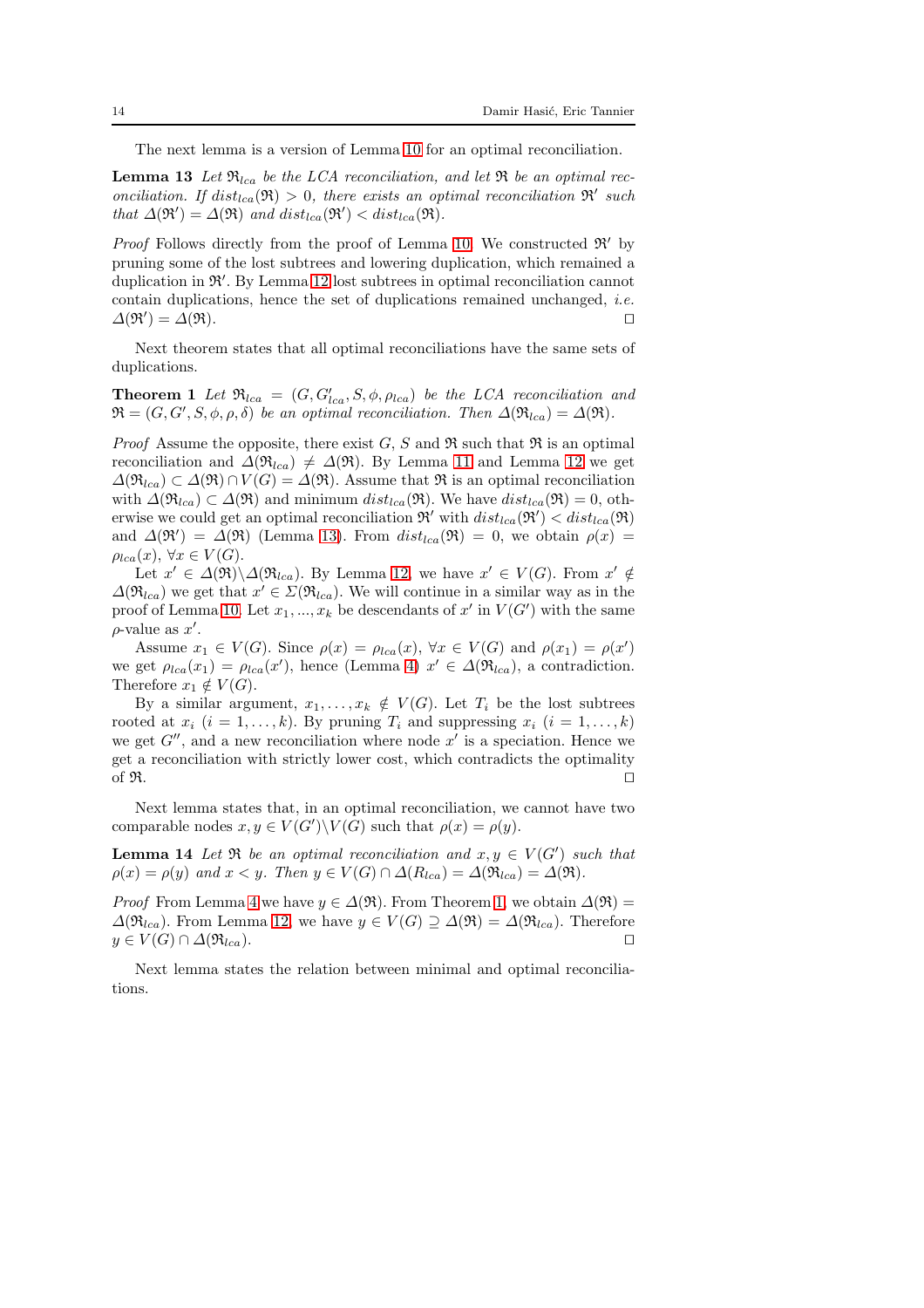**Lemma 15** Let  $\Re$  be an optimal reconciliation. Then there exists  $\Re'$ , a minimal reconciliation such that  $\Re$  is a completion of  $\Re'$ .

*Proof* Let  $\mathfrak{R}'$  be the reconciliation obtained from  $\mathfrak{R}$  by deleting all lost subtrees except their root edges. So  $\Re$  is a completion of  $\Re'$ . We prove that  $\Re'$  is minimal. Suppose the opposite. There is  $e' = (x', p_{G'}(x')) \in E(G') \backslash E(G)$  such that by removing  $e'$  and suppressing  $p_{G'}(x')$  we obtain again a reconciliation, denoted by  $\mathfrak{R}''$ . From the proof of Lemma [6,](#page-9-0) Case 2, we have that  $\forall s \in V(S)$ and  $x, y \in V(G')$ , such that  $x < y$ ,  $\rho(x) < s < \rho(y)$ ,  $\exists z \in V(G')$  such that  $\rho(z) = s$  and  $x < z < y$ . Let  $x_1$  be another child of  $p_{G'}(x')$ . Since there is no lost subtrees with more than one edge, we have  $x_1 \in V(G)$ .

Let  $s = \rho(p_{G'}(x'))$ . Since  $\mathfrak{R}''$  is a reconciliation,  $\exists x'' \in V(G'')$  such that  $s = \rho(x'')$  and x'' comparable to  $x_1$ . Take minimal x'' with these properties, then (Lemma [3\)](#page-7-0)  $x'' \in \Sigma(\mathfrak{R}^{\prime\prime})$ . After bringing back e, we get that  $p_{G'}(x')$  or x'' becomes a duplication (Lemma [4\)](#page-8-1). Hence  $\Delta(\mathfrak{R}'') \subset \Delta(\mathfrak{R}') = \Delta(\mathfrak{R})$ , which contradicts the optimality of  $\Re$  (Lemma [11](#page-12-1) and Theorem [1\)](#page-13-2). □

## <span id="page-14-0"></span>3.3 LCA completions are optimal

Theorem 2 A completion of the LCA reconciliation is an optimal reconciliation.

Proof Let  $\mathfrak{R} = (G, G', S, \phi, \rho, \delta)$  be an optimal reconciliation with  $dist_{lca}(\mathfrak{R})$ minimum. We prove that this reconciliation is a completion of the LCA. Since all completions of the LCA have the same weight by definition, this proves that all completions of the LCA are optimal reconciliations.

From Lemma [13](#page-13-1) we get  $dist_{lca}(\mathfrak{R}) = 0$  and therefore  $\rho(x) = \rho_{lca}(x), \forall x \in$  $V(G)$ . From Theorem [1](#page-13-2) and Lemma [12,](#page-12-0) we have  $\Delta(\mathfrak{R}) = \Delta(\mathfrak{R}_{lca}) \subseteq V(G)$ .

Let t be a root of some lost subtree of G'. Let us prove that  $t \in V(G'_{lca})$ , and vice versa, if  $t \in V(G'_{lca}) \backslash V(G)$ , then t is a root of some lost subtree of G′ . This correspondence has to be bijective.

Let us prove that we can establish a bijection

 $f: V(G) \cup \{t \mid t \text{ is a root of some lost subtree of } V(G')\} \rightarrow V(G'_{lca}) \backslash A(\mathfrak{R}_{lca})$ such that  $f(x) = x$ ,  $\forall x \in V(G)$ ,  $x < y \implies f(x) < f(y)$ ,  $\rho(x) = \rho(f(x))$ . First, put  $f(x) = x, \forall x \in V(G)$ .

Let  $t \in V(G')\backslash V(G)$  be a root of some lost subtree of  $G'$ ,  $\rho(t) = s$ ,  $x < t <$  $p_G(x)$ . From Lemmas [12](#page-12-0) and [3,](#page-7-0) we have  $t \in \Sigma(\mathfrak{R})$  and t is a minimal element of  $\rho^{-1}(s)$ . Hence, there is no other element  $t' \in V(G')$  such that  $\rho(t') = s$ ,  $x < t' < p_G(x)$ . Since  $t \in \Sigma(\mathfrak{R})$ , we have  $\rho(x) < \rho(t) \leq \rho(p_G(x))$ . In  $\mathfrak{R}_{lca}$  we also have  $x' \in V(G'_{lca})$ , such that  $\rho(x') = s$ , and  $x < x' < p_G(x)$ . Next, put  $f(t) = x'.$ 

Above correspondence is obviously an injection. Let us prove that it is a surjection. In a similar way, let  $x' \in V(G'_{lca}) \backslash A(\mathfrak{R}_{lca})$ ,  $\rho_{lca}(x') = s'$ . If  $x' \in V(G)$ , then  $x' = f(x')$ . Now, assume  $x' \notin V(G)$ . Again from Lemmas [12](#page-12-0) and [3](#page-7-0) we have that  $x' \in \Sigma(\mathfrak{R}_{lca})$  and  $x'$  is a minimal element of  $\rho_{lca}^{-1}(s')$ . Let  $x < x' < p_G(x)$ ,  $x \in V(G)$ . Similarly, we have  $\rho_{lca}(x) < \rho_{lca}(p_G(x))$  and  $x'$  is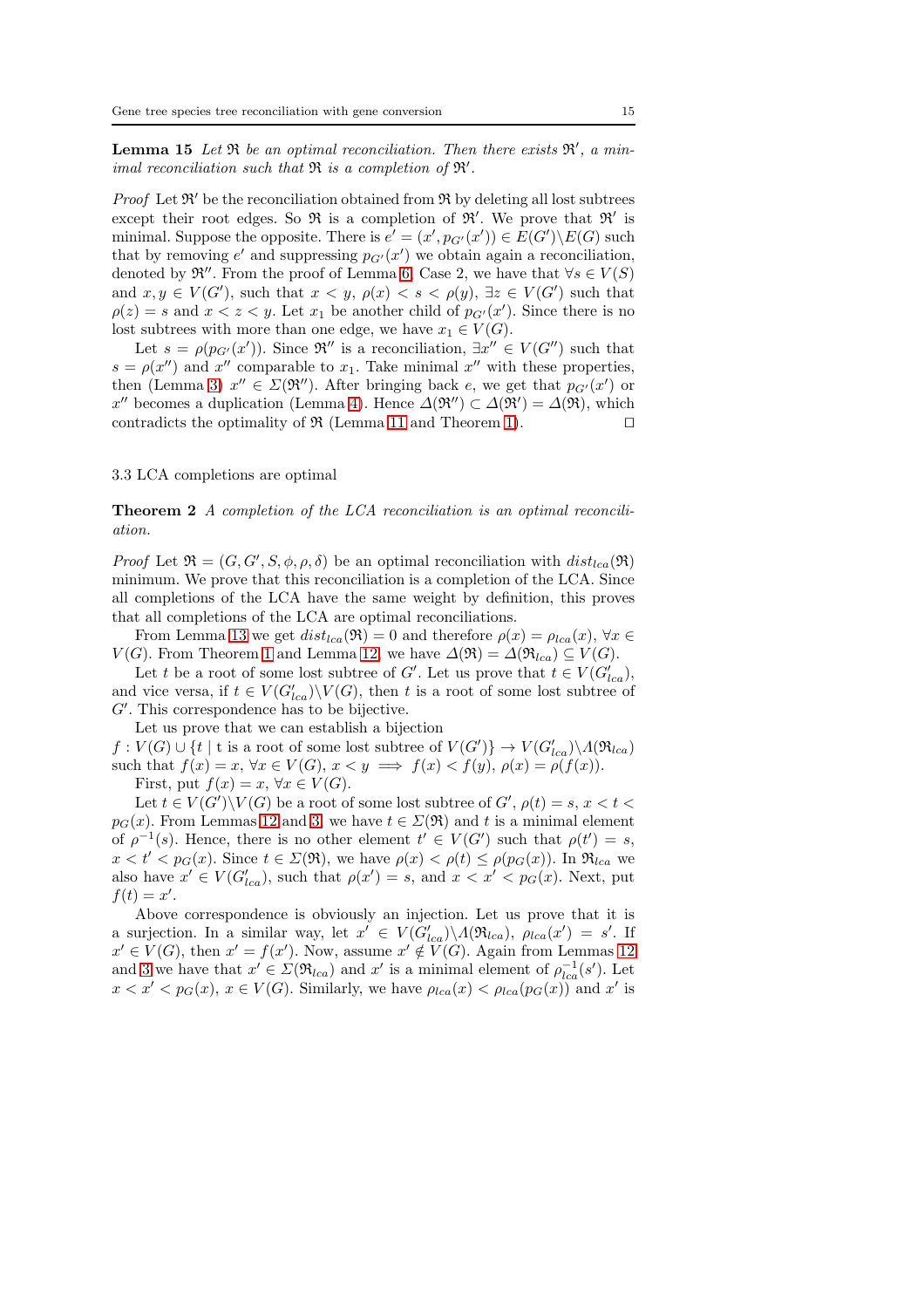the only element from  $V(G')\backslash V(G)$  assigned to s' comparable to x. In order for  $\Re$  to be  $\rho$ -consistent, there is a root of the lost subtree of  $G'$  (say t) such that:  $\rho(t) = s'$ , and  $x < t < p_G(x)$  and it is unique. So,  $f(t) = x'$ .

We proved the existence of the described correspondence, therefore every lost subtree of  $\Re$  is obtained as a loss extension in  $\Re_{lca}$ . □

The LCA reconciliation is easy to find, it is a well known result that there is a linear time algorithm to compute it [Chauve and El-Mabrouk \(2009](#page-35-8)). What remains in order to derive an algorithm to find an optimal reconciliation is to find a completion. Next section presents a method to find a completion of an arbitrary reconciliation.

## <span id="page-15-0"></span>3.4 Finding a completion and the flow of losses

Finding a completion is a kind of flow problem. We have demands, which are losses, that we supply by duplications, *i.e.* we associate them to duplications to form conversions. The amount and distribution of duplications in the phylogenetic tree tells how many losses can be supplied. The number of losses that can be supplied tells the value of a completion. We compute this number recursively along the tree. In consequence we have to define restriction of reconciliations to subtrees, which are multiple reconciliations.

**Definition 16 (Multiple reconciliation)** Let  $\mathfrak{R}_i = (G_i, G'_i, S, \phi_i, \rho_i)$  be DL reconciliations of gene trees  $G_i$  with species tree  $S, (i = 1, \ldots, k)$ . Let  $T_1, \ldots, T_t$  be trees,  $\rho'_j : V(T_j) \to V(S)$  verifying that  $\rho'_j(root(T_j)) = root(S)$ and  $T_j$  is  $\rho'_j$ -consistent,  $(j = 1, \ldots, t)$ . Let  $\mathfrak{R}'_j = (T_j, S, \rho'_j)$ ,  $(j = 1, \ldots, t)$ . Next, let  $\delta : \bigcup \Delta(\mathfrak{R}_i) \cup \bigcup \Delta(\mathfrak{R}'_j) \rightarrow \bigcup \Lambda(\mathfrak{R}_i) \cup \bigcup \Lambda(\mathfrak{R}'_j)$  be a partial injective function such that  $\delta(d) = l$  implies that d and l are assigned to the same node in  $V(S)$ . Then the structure  $\mathfrak{R}_m = (G, S, \mathfrak{R}_1, ..., \mathfrak{R}_k, \mathfrak{R}'_1, ..., \mathfrak{R}'_t, \delta)$  is called multiple reconciliation.

The crucial property of a multiple reconciliation is that a loss from one tree (G' or  $T_i$ ) can be assigned by  $\delta$  to a duplication from another gene tree. The cost of a multiple reconciliation is computed the same way as the cost of a reconciliation. The multiple reconciliation *induced* by a reconciliation  $\Re$  and an edge e is composed of all parts of  $\Re$  mapped to  $S(e)$  by  $\rho$ . If it is evident from the context, instead of multiple reconciliation, we will write reconciliation, allowing additional lost subtrees. Let  $\mathfrak{R}_m$  be a multiple reconciliation with  $e \in E(S)$ . Let  $\mathfrak{R}_{m1}$  be the reconciliation obtained from  $\mathfrak{R}_m$  by adding k new lost subtrees with only one root edge assigned to e. Obviously  $\omega(\mathfrak{R}_m) + k =$  $\omega(\mathfrak{R}_{m1}),$  but it is possible that  $\omega(c(\mathfrak{R}_{m})) = \omega(c(\mathfrak{R}_{m1}))$  (see Figure [2\)](#page-16-0).

**Definition 17 (Flow)** Let  $\Re$  be a reconciliation,  $e \in E(S)$ , and  $\Re(e)$  the multiple reconciliation induced with  $\Re$  and e. Let  $\Re'(e)$  be the reconciliation obtained from  $\Re(e)$  by removing all  $T_1, \ldots, T_l$  the lost trees containing only one loss assigned to e. With  $\mathfrak{R}_k(e)$  denote multiple reconciliation obtained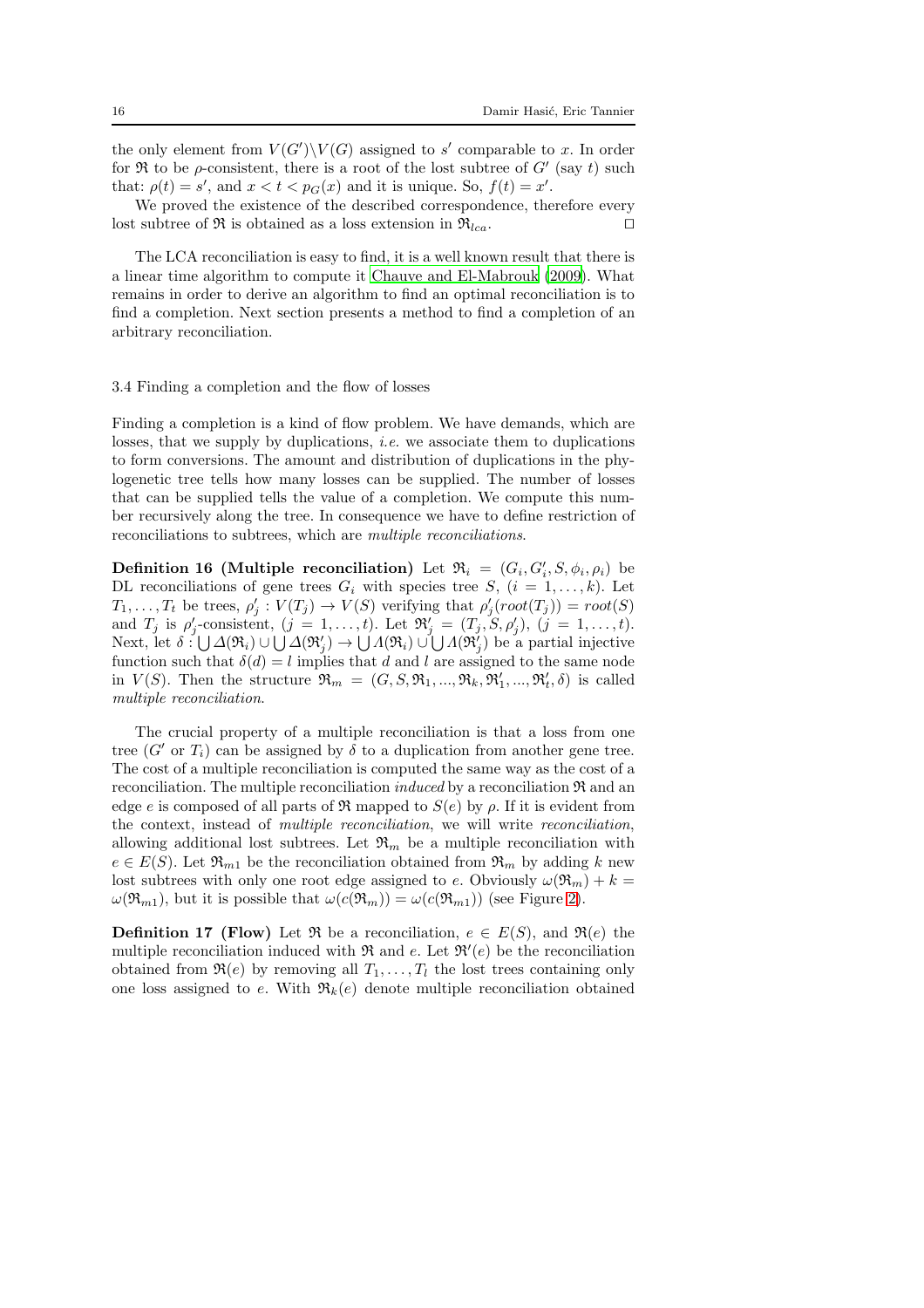from  $\mathfrak{R}'(e)$  by adding k lost trees containing only one loss assigned to e (k may be lower or higher than l, if  $k = l$  then  $\Re_k = \Re$ ). Let k' be the maximum number such that  $\omega(c(\mathfrak{R}_{k'}(e))) = \omega(c(\mathfrak{R}'(e)))$ . With  $F(e, \mathfrak{R}) = F(e) = k' - l$ is denoted the  $flow$  of the edge  $e$ .

Note that if  $F(e) \geq 0$ , then  $F(e)$  is the maximum number of extra losses assigned to e that does not change the weight of the completion of  $\Re(e)$ . Opposite is also true, if  $m \geq 0$  is the maximum number of extra losses assigned to e that does not change the weight of a completion of  $\Re(e)$ , then  $m = F(e)$ .

<span id="page-16-0"></span>

Fig. 2 Flow. (a) Multiple reconciliation  $\mathfrak{R}_1$ . (b) Multiple reconciliation  $\mathfrak{R}_2$ obtained from  $\mathfrak{R}_1$  by adding k extra  $(k = 2)$  losses to the edge e. We have  $\omega(\mathfrak{R}_2) = \omega(\mathfrak{R}_1) + k$ . (c) Completion of  $\mathfrak{R}_2$ . Completion of  $\mathfrak{R}_1$  can be obtained by removing added lost subtrees. We see that  $\omega(c(\mathfrak{R}_2)) = \omega(c(\mathfrak{R}_1))$ . Maximum number  $k$  for which the last relation holds is called flow of the edge  $e$ 

We show how to efficiently compute the flow recursively with Lemma [16.](#page-16-1) Recall  $\mathfrak{D}(e) = \mathfrak{D}(e, \mathfrak{R}_m)$ ,  $L(e) = L(e, \mathfrak{R}_m)$  denote number of duplications and losses assigned to e in reconciliation  $\mathfrak{R}_m$ .

<span id="page-16-1"></span>**Lemma 16** Let  $\mathfrak{R}_m$  be a multiple reconciliation,  $e \in E(S)$ . Then

$$
F(e) = max\Big(min\Big(F(e_l), F(e_r)\Big), 0\Big) + \mathfrak{D}(e) - L(e).
$$

Proof We will use mathematical induction on e. Let e be a leaf edge. Then  $e_l = NULL$ ,  $e_r = NULL$ , and  $F(e_l) = F(e_r) = 0$ . The only way new losses, assigned to  $e$ , can be free is by pairing them with duplications in  $e$ . Therefore  $k' = d$  and  $F(e) = k' - l = d - l$ .

Now, let e be a non-leaf edge,  $m = max(min(F(e_l, \mathfrak{R}_m(e_l)), F(e_r, \mathfrak{R}_m(e_r))), 0),$  $d = \mathfrak{D}(e, \mathfrak{R}_m(e)),$  and  $l = L(e, \mathfrak{R}_m(e)).$  By inductive hypothesis, we can extend m losses over  $e_r$  and  $e_l$ , so the weight of the completions of  $\mathfrak{R}_m(e_l)$  and  $\mathfrak{R}_m(e_r)$  is not changed. We can make d losses, assigned to e, free by pairing them with duplications in e. Hence  $k' = m + d$  and  $F(e) = k' - l = m + d - l$ . ⊓⊔

<span id="page-16-2"></span>**Lemma 17** Let  $\mathfrak{R}_1$  be a multiple reconciliation with a root edge  $e = (s, p(s)),$ and  $F(e, \mathfrak{R}_1) \leq 0$ . By assigning an extra loss to e we obtain  $\mathfrak{R}_2$ . Then  $\omega(c(\mathfrak{R}_2)) =$  $\omega(c(\mathfrak{R}_1))+1.$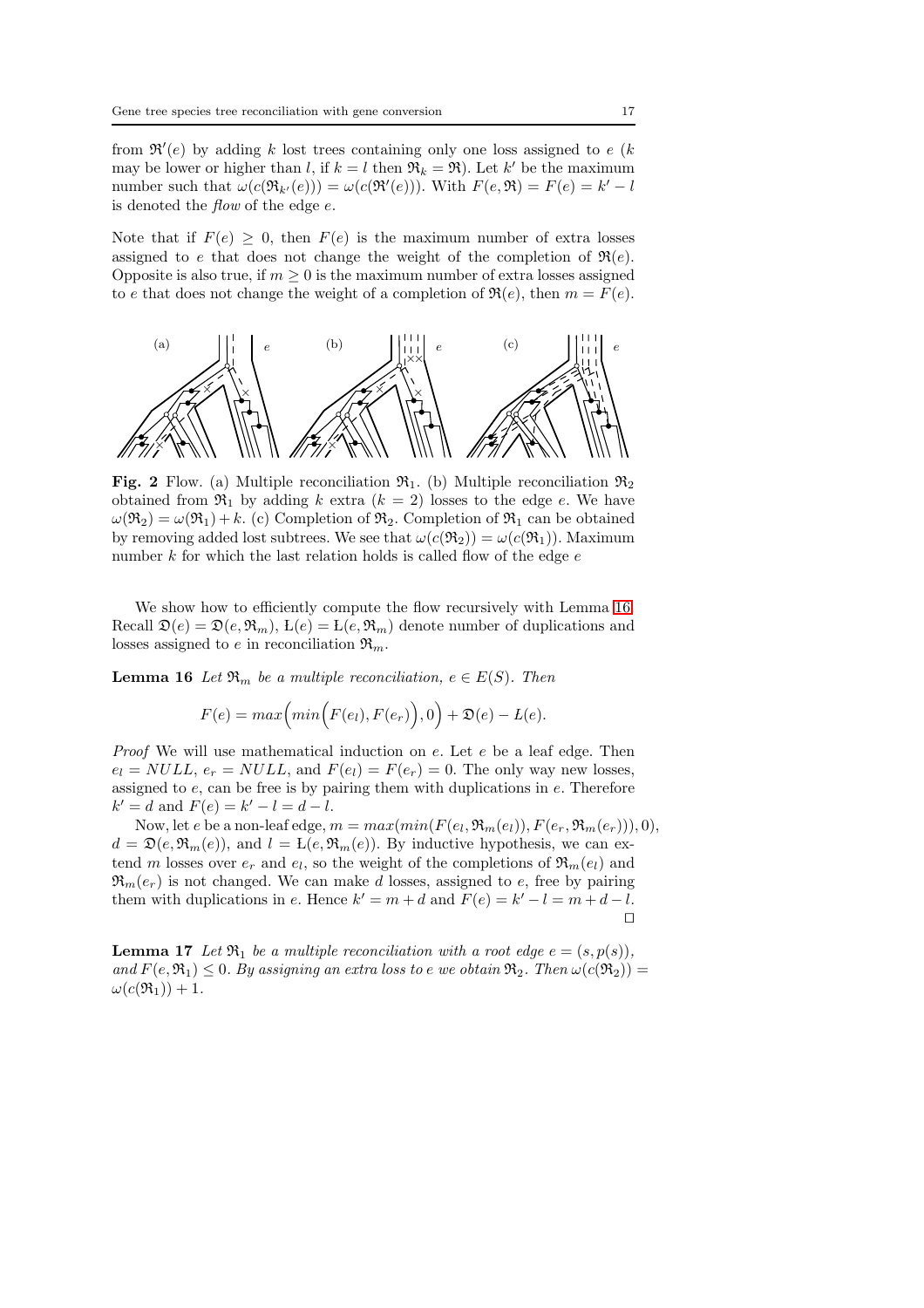We postpone the proof of this Lemma to section [5](#page-29-0) because it will use some notions introduced later.

<span id="page-17-0"></span>The next lemma is a consequence of Lemma [17.](#page-16-2)

**Lemma 18** Let  $\mathfrak{R}_1$  be a (multiple) reconciliation, e is the root edge of S, and  $F(e, \mathfrak{R}_1) < 0$ . Let  $\mathfrak{R}_2$  be a reconciliation obtained from  $\mathfrak{R}_1$  by removing a loss assigned to e. Then  $\omega(c(\mathfrak{R}_2)) = \omega(c(\mathfrak{R}_1)) - 1$ 

Lemmas [17](#page-16-2) and [18](#page-17-0) are stated in a way of adding and removing a loss from the root edge e. Similar lemmas are in effect if we remove/add a duplication from/to the root edge e. Because of the obviousness we will not state them nor prove them.

Thanks to this flow computation we can find a completion of any reconciliation by a polynomial time algorithm, which pseudo-code is written in Algorithm [1](#page-17-1) and [2.](#page-17-2)

<span id="page-17-1"></span>

|    | 1: procedure $ONECOMPLEITION(\mathfrak{R})$                                                                   |
|----|---------------------------------------------------------------------------------------------------------------|
| 2: | while there is a loss $l \in \Sigma \backslash \Sigma'$ assigned to edge e such that either there is a dupli- |
|    | cation that is not a conversion assigned to $e$ or children of $e$ have positive flow <b>do</b>               |
| 3: | $EXTENDLossINTOFREETREE(\mathfrak{R}, l)$                                                                     |

- 
- 4: end while 5: end procedure

#### <span id="page-17-2"></span>Algorithm 2 Extends one loss into a free tree.

```
1: procedure EXTENDLOSSINTOFREETREE(\Re, l)2: l is assigned to e = (s, p(s)) and e_1, e_2 are children of e
 3: \Delta''(e) is the set of all duplications that are not conversion assigned to e<br>4: if \Delta''(e) \neq \emptyset and F(e_1) > 0 and F(e_2) > 0 then
        if \Delta''(e) \neq \emptyset and F(e_1) > 0 and F(e_2) > 0 then
 5: Randomly choose between "assign" and "extend"
 6: end if
 7: if F(e_1) \leq 0 or F(e_2) \leq 0 or "assign" has been chosen then
 8: Assign l to a random d \in \Delta''(e)<br>9: else
        else
10: extend l over e_1, e_211: l_1, l_2 are new losses assigned to e_1, e_2<br>12: EXTENDLOSSINTOFREETREE(\Re, l_1)
            EXTENDLossINTOFREETree(\mathfrak{R}, l_1)13: EXTENDLOSSINTOFREETREE(\Re, l_2)14: end if
15: end procedure
```
<span id="page-17-3"></span>Let us introduce a convention. If we say that, e.g.  $\mathfrak{R}'$  is an output of EXTENDLOSSES $(\Re)$ , then the procedure EXTENDLOSSES(.) is observed as a standalone procedure with the input  $\mathfrak{R}$ . But if we say that  $\mathfrak{R}'$  is an output of ExtendLosses (no input parameters), then we observe ExtendLosses as a part (sub procedure) of the main procedure, and ExtendLosses receives parameters as described.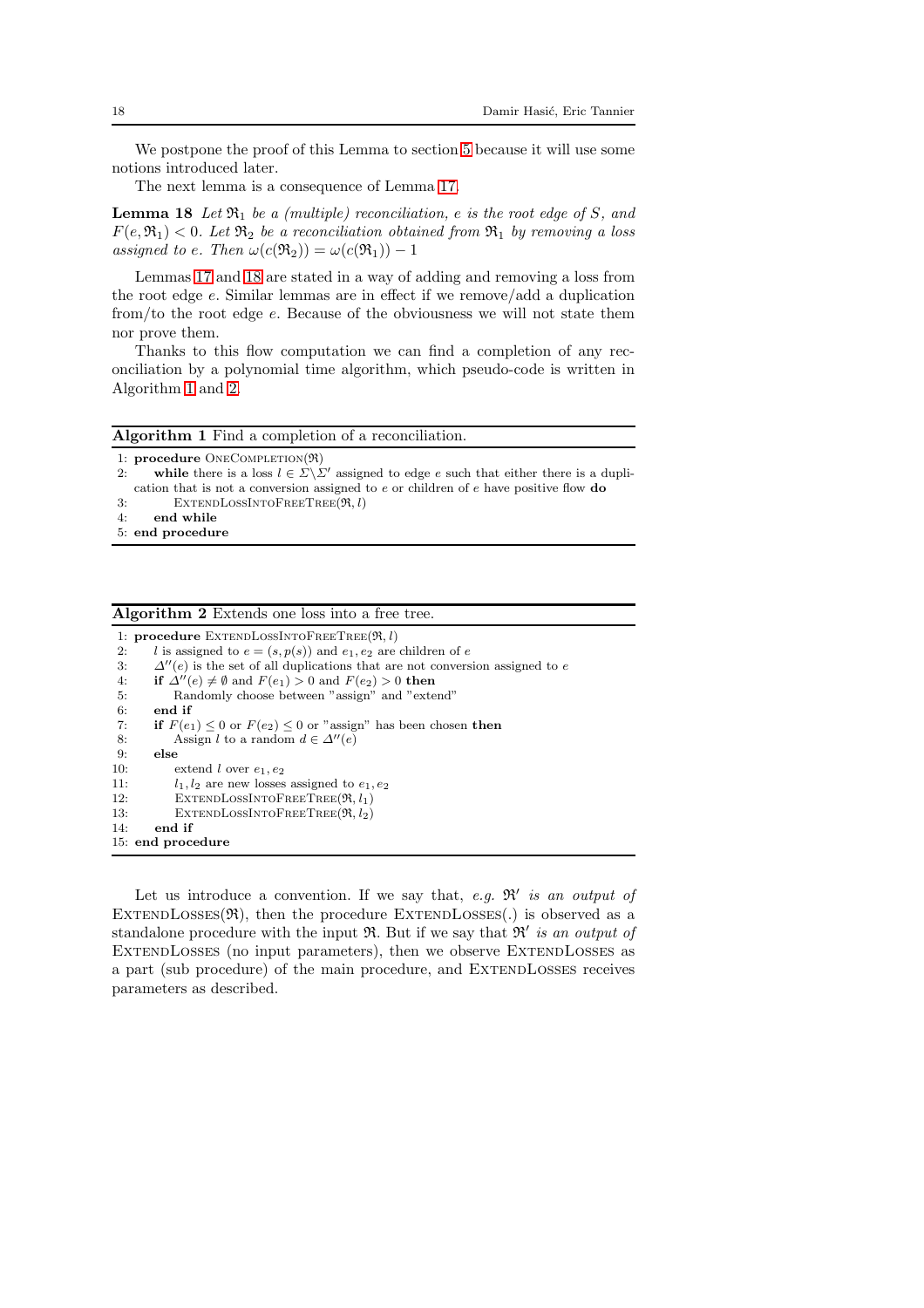**Lemma 19** Let  $\Re$  be a reconciliation, l is a non-free loss assigned to e  $\in$  $E(S)$ ,  $e_1, e_2$  are children of e. Next,  $\Delta''(e) \neq \emptyset$  or  $(F(e_1) > 0$  and  $F(e_2) > 0)$ . Then the procedure EXTENDLOSSINTOFREETREE $(\mathfrak{R}, l)$  extends l into a free tree.

*Proof* Note that if  $\Delta''(e) = \emptyset$  and  $F(e_1) = F(e_2) = 0$ , then  $F(e) \leq 0$ .

We will use mathematical induction on e. Let e be a leaf edge. Then  $e_1 =$ *NULL*,  $e_2 = NULL$  and  $F(e_1) = F(e_2) = 0$ . Hence  $\Delta''(e) \neq \emptyset$ , and l is assigned to a random duplication from  $\Delta''(e)$ .

Assume that e is not a leaf edge. If  $\Delta''(e) \neq \emptyset$  and assign is chosen, then l is assigned to a random element from  $\Delta''(e)$ , *i.e.* l is extended into a free tree with one edge. If  $\Delta''(e) = \emptyset$  or extend is chosen, then  $F(e_1) > 0$ ,  $F(e_2) > 0$ and l is extended into  $l_1$  and  $l_2$ . Since  $F(e_i) > 0$ ,  $(i = 1, 2)$  then  $e_i$  satisfies if condition in OneCompletion. Hence, by inductive hypothesis, Extend-LOSSINTOFREETREE( $\Re$ ,  $l_i$ ) extends  $l_i$  into a free tree, *i.e.* l is extended into free tree. ⊓⊔

Let us introduce a convention. Let  $e = (x, p_{G'}(x)) \in E(G')$ . If  $\rho(p_{G'}(x)) =$  $p(\rho(x))$ , then we can write  $\rho(e) = (\rho(x), \rho(p_{G'}(x))) \in E(S)$ . This property does not hold for any edge of  $G'$ , but it holds for any edge of a lost subtree, since we do not observe lost subtrees with duplications (an optimal reconciliation cannot have a lost subtree with a duplication). Let  $T$  be a subtree of  $G'$ , then  $\rho(t) = {\rho(e) | e \in E(T)}$ . Sometimes we will identify lost trees with their root, i.e. v can denote both a root of a tree or a tree with root v. The reason for this is that lost subtrees are dynamical, they extend or switch (an operation introduced later), but their roots are not.

<span id="page-18-0"></span>**Lemma 20** Let  $\Re$  be a reconciliation with non-extended losses,  $t_i$  ( $i = 1, ..., k$ ) and  $t'_{j}$   $(j = 1, ..., m)$  are free and non-free lost subtrees of  $c(\Re)$  such that  $t'_j \geq t'_i$  whenever  $t_i$  and  $t'_j$  overlap. All non-free lost subtrees  $t'_j$   $(j = 1, \ldots, m)$ are non-extended, i.e. they have one edge each. Then  $c(\mathfrak{R})$  is a possible output of ONECOMPLETION $(\mathfrak{R})$ .

*Proof* Let  $\mathfrak{R}_0 = \mathfrak{R}, \mathfrak{R}_i$  is obtained from  $\mathfrak{R}_{i-1}$  by extending corresponding loss to the tree  $t_i$   $(i = 1, ..., k)$ . Hence  $\mathfrak{R}_k = c(\mathfrak{R})$ .

Assume that trees  $t_1, \ldots, t_{i-1}$  ( $i \geq 1$ ) are constructed by iterations of EXTENDLOSSINTOFREETREE. Take  $t_i$  that has the minimal root among free lost subtrees that are not added. Let us prove that  $F(e, \mathfrak{R}_{i-1}) > 0, \forall e \in$  $E(\rho(t_i))\setminus\{root_E(\rho(t_i))\}$ . Assume the opposite, let  $F(e_1, \mathfrak{R}_{i-1}) \leq 0$ , and since free subtree  $t_i$  extends over  $e_1$ , we have that some loss in  $S(e_1)$  becomes non-free. More precisely,  $\omega(c(\mathfrak{R}_{i-1}(e_1))) < \omega(c(\mathfrak{R}_{i}(e_1)))$ . This means that  $|A \setminus A'(c(\mathfrak{R}_{i-1}(e_1)))| < |A \setminus A'(c(\mathfrak{R}_{i}(e_1)))|$ . Since trees  $t_1, \ldots, t_{i-1}$  (and  $t_i$ ) are free and already present in  $\mathfrak{R}_{i-1}$  (i.e.  $\mathfrak{R}_i$ ), then we can assume that they are not changed in  $c(\mathfrak{R}_{i-1})$  (i.e.  $c(\mathfrak{R}_i)$ ), because we gain nothing by further extending free losses (although it is possible).

Observe  $c(\mathfrak{R}_i(e_1))$ . Let  $T_S$  be the maximal subtree of  $S(e_1)$  (see Figure [7\)](#page-31-0) such that if  $v_0 \in V(T_S) \backslash L(T_S)$  is a lost subtree in  $c(\mathfrak{R}_i(e_1))$ , then there are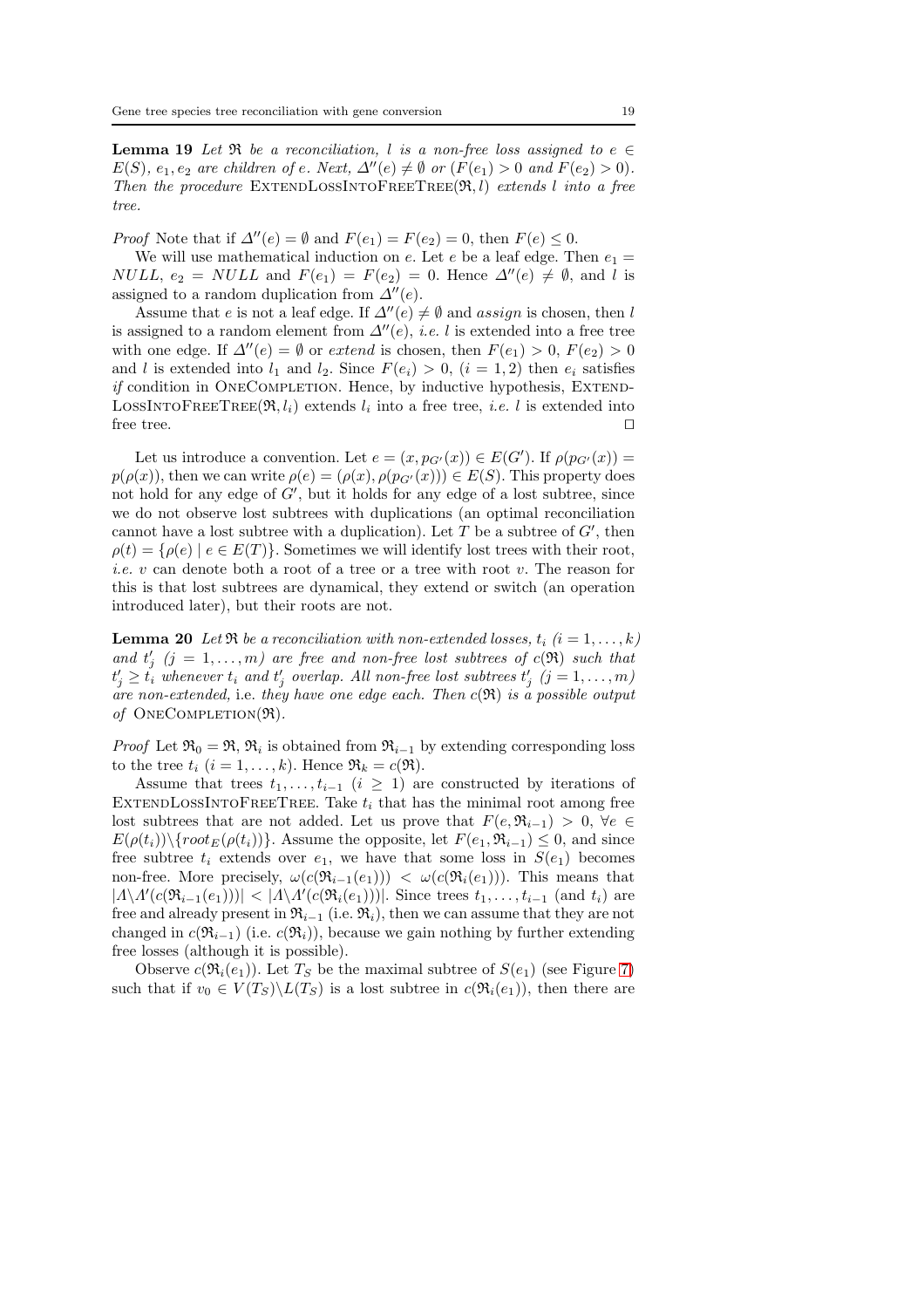lost subtrees (in  $c(\Re_i(e_1))$ )  $v_1, \ldots, v_s$ ,  $\rho(v_0) < \rho(v_1) < \ldots < \rho(v_s)$ ,  $v_i$  overlaps with  $v_{i+1}$   $(i = 0, \ldots, s-1)$  and  $v_s = t_i$ .

Let  $v \in V(T_S) \backslash L(T_S)$  be a lost subtree. Let us prove that v is a free tree (in  $c(\mathfrak{R}_{i-1}(e_1)), c(\mathfrak{R}_{i}(e_1)),$  and  $c(\mathfrak{R}))$ . From  $v \in V(T_S) \backslash L(T_S)$  we have  $v = v_0 < v_1 < \ldots, v_{s-1} < v_s = t_i$  and  $v_{i-1}$  overlaps  $v_i$ . Since  $v_{s-1}$  overlaps  $t_i$  $(in c(\mathfrak{R}_i(e_1)))$  and  $t_i$  is the same in both  $c(\mathfrak{R}_i(e_1))$  and  $c(\mathfrak{R})$ , we have that  $v_{s-1}$ overlaps  $t_i$  in  $c(\mathfrak{R})$ , hence  $v_{s-1}$  is a free tree in  $c(\mathfrak{R})$ , *i.e.*  $v_{s-1} \in \{t_1, \ldots, t_{i-1}\}.$ Applying the same argument on  $v_{s-1}$ , we get  $v_{s-2} \in \{t_1, \ldots, t_{i-1}\}$ . Proceeding in this manner, we have  $v \in \{t_1, \ldots, t_{i-1}\}$ , hence v is a free tree.

Let  $f_1, \ldots, f_r$  be the children of leaf edges of  $T_S$ . From the maximality of  $T_S$ , we have there is no lost subtree in  $c(\mathfrak{R}_{i-1}(e_1))$  nor in  $c(\mathfrak{R}_i(e_1))$  that expands over  $f_j$ ,  $(j = 1, ..., r)$ . All non-free losses from  $S(e_1)$  are contained in  $S(f_i)$ ,  $(j = 1, \ldots, r)$ . This holds for both  $c(\mathfrak{R}_{i-1})$  and  $c(\mathfrak{R}_i)$ . Therefore the structure of the lost subtrees in  $\mathfrak{R}_{i-1}(f_i)$  can be identical to the structure of the lost subtrees in  $\Re_i(f_j)$ ,  $(j = 1, \ldots, r)$ , and thus obtaining that a completion of  $\mathfrak{R}_{i-1}(e_1)$  has the same weight as an extension of  $\mathfrak{R}_i(e_1)$ , a contradiction.

Hence the procedure EXTENDLOSSINTOFREETREE can give us  $t_i$ ,  $(i =$  $1, \ldots, k$ ). □

It is proved in Section [5,](#page-29-0) in a more general framework, that these procedures indeed compute a completion, and hence, if the input reconciliation is the LCA reconciliation, it computes an optimal reconciliation.

## <span id="page-19-0"></span>4 Zero-flow reconciliations and the space of all optimal reconciliations

Here we introduce zero-flow reconciliations and use them as a hinge to find all optimal reconciliations. Zero-flow (ZF) reconciliations are a subspace of optimal reconciliations and they contain LCA reconciliations, but these inclusions are strict: all sets are distinct. We first show how to find any ZF reconciliation, up to completion, from an LCA reconciliation. Then by a different procedure we show how to access the whole space of optimal reconciliations, up to completion, from a ZF reconciliation. Finally, as these reductions work up to completion, we show how to navigate in all completions for a given reconciliation.

Let  $e = (s, p(s))$  be an edge of S and R a reconciliation. We note  $X(e, \mathfrak{R}) =$  ${d \in V(G) \mid \rho_{lca}(d) \leq s, \rho(d) \geq p(s)}$  the set of nodes (duplications or conversions) which are assigned under s in the LCA reconciliation and above  $p(s)$  in R.

**Definition 18** An optimal reconciliation  $\Re$  is said to be a zero-flow (ZF) reconciliation if for all s internal node of S with children edges  $e_1$  and  $e_2$ ,  $F(e_1, \mathfrak{R}) < 0 \implies X(e_1, \mathfrak{R}) = X(e_2, \mathfrak{R}) = \emptyset.$ 

In other words, an optimal reconciliation is ZF if all duplications assigned to or above a node s, when strictly below in the LCA, verify that the flow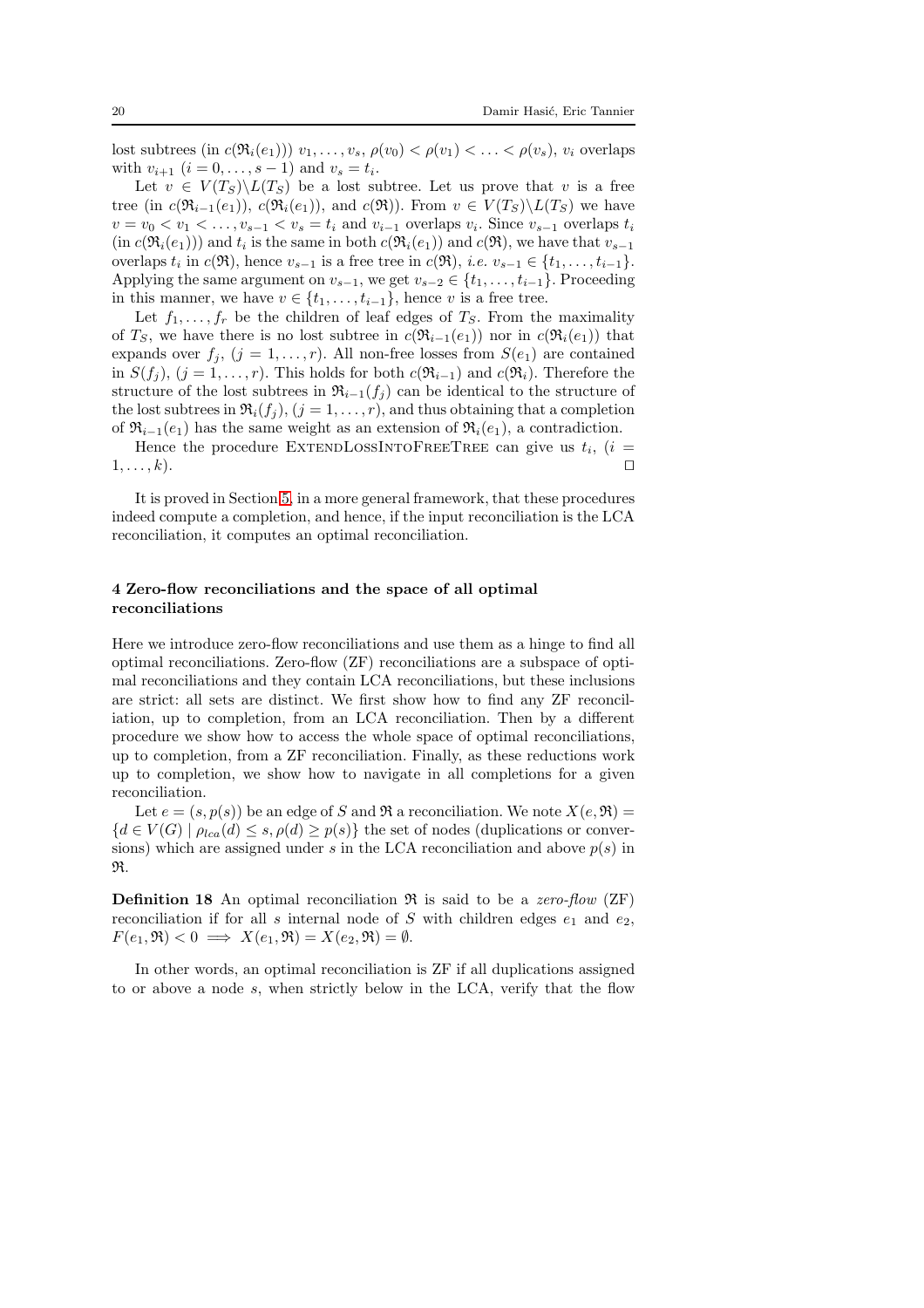the children edges of  $s$  is non negative. By definition LCA reconciliations are ZF  $(X(e, \mathfrak{R}_{lca}) = \emptyset$  for all e). But we will see that the converse is not true. Similarly ZF reconciliations are optimal by definition but some optimal reconciliations are not ZF.

## 4.1 Computing ZF reconciliations by duplication raising

Duplication raising consists in changing the position of a duplication from its position in a minimal reconciliation to an upper position in the species tree. It is a concept that was previously used to explore DL reconciliations [Chauve et al. \(2008](#page-35-9)).

**Definition 19 (Node raising)** Let  $\mathfrak{R} = (G, G', S, \phi, \rho, \delta)$  be a minimal reconciliation and  $x \in V(G)$ . We say that reconciliation  $\mathfrak{R}' = (G, G'', S, \phi, \rho', \delta')$ is obtained from  $\Re$  by *raising* node x if  $\Re'$  is a minimal reconciliation such that  $\rho(x') = \rho'(x')$ ,  $\forall x' \in V(G) \setminus \{x\}$  and  $\rho'(x) = p(\rho(x))$ .

<span id="page-20-0"></span>

Fig. 3 Duplication raising. Given duplication  $x$  (a) No speciation. After raising  $x$ , a new loss is created. An optimal solution can be generated by this operation. (b) We have  $y = p_G(x)$  and  $\rho(y) = p(\rho(x))$ . After raising x, y becomes duplication and three new losses are generated. This cannot be optimal

Depending on the assignment and event status of the parent node of  $x$ , raising x has different effects. If  $p_G(x)$  is a speciation (see Figure [3\)](#page-20-0) and  $\rho(p_G(x)) = p(\rho(x))$ , after raising x,  $p_G(x)$  becomes a duplication and three new losses are generated. This cannot lead to an optimal solution because of the additional duplication (Theorem [1\)](#page-13-2). If  $\rho(p_G(x)) > p(\rho(x))$  or  $p_G(x)$  is a duplication, after raising  $x$ , only one additional loss is generated. This condition, which is necessary to yield an optimal solution, is formalized as follows.

<span id="page-20-2"></span>
$$
x \in \Delta(\mathfrak{R}) \land \left( p(\rho(x)) < \rho(p_G(x)) \lor \left( p(\rho(x)) = \rho(p_G(x)) \land p_G(x) \in \Delta(\mathfrak{R}) \right) \right) \tag{1}
$$

The next lemma states that raising a duplication cannot decrease the weight of a completion. The proof of the lemma also describes how to lower a duplication. This procedure will be important later in some proofs.

<span id="page-20-1"></span>**Lemma 21** Let  $\Re$  be a minimal reconciliation,  $\Re_1$  is a minimal reconciliation obtained from R by raising a duplication. Then  $\omega(c(\mathfrak{R})) \leq \omega(c(\mathfrak{R}_1)).$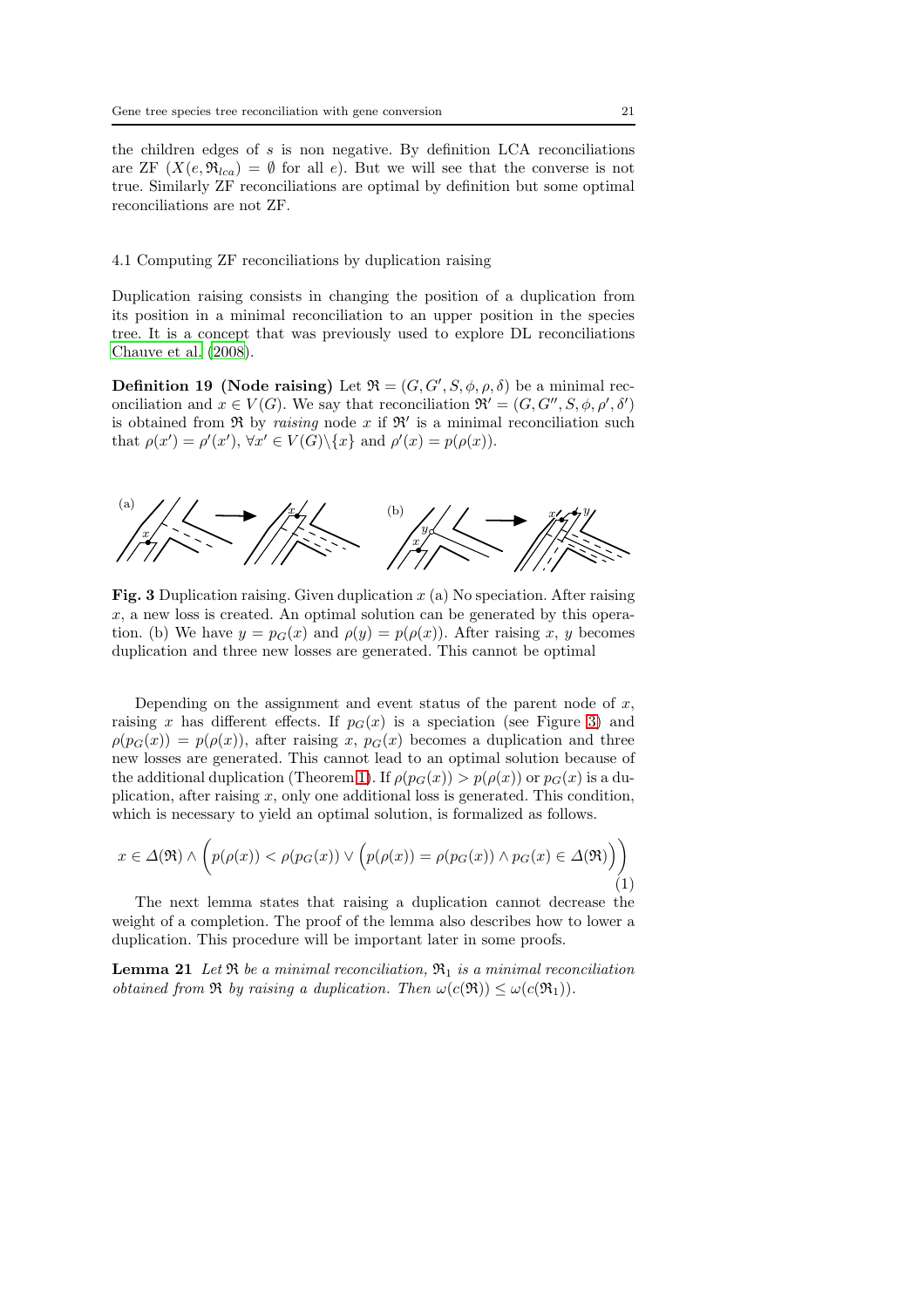*Proof* Let x be the raised duplication,  $e_1, e_2 \in E(S)$  are siblings, e is their parent, x is assigned to  $e_1$  in  $\Re$  and to  $e$  in  $\Re_1$ .

Let T be the lost subtree such that  $root(T)$  is a child of x in  $c(\mathfrak{R}_1)$  and T is expanded over  $e_2$ . Observe two cases (see Figure [4\)](#page-21-0).

<span id="page-21-0"></span>

Fig. 4 Lowering duplication. (a) Lowering duplication (that is not a conversion). If there is non-free subtree  $T$ , not associated with  $x$ , we can make it associated by rearranging the roots. By lowering  $x$  we can delete one lost subtree  $(T)$ , and if it is non-free, then we get a cheaper reconciliation. (b) Lowering a conversion. Loss assigned to  $x$  can be extended to one of the lost subtrees on the right side. We get a reconciliation of the same weight

Case 1,  $x \notin \Delta'(c(\mathfrak{R}_1))$ . Start with  $c(\mathfrak{R}_1)$ , place x back to  $e_1$ , and remove T. We get an extension of  $\Re$  with a cost at most the one of  $c(\Re_1)$ , *i.e.*  $\omega(c(\Re)) \leq$  $\omega(c(\mathfrak{R}_1)).$ 

Case 2,  $x \in \Delta'(c(\mathfrak{R}_1))$ . Let l be a loss assigned to x in  $c(\mathfrak{R}_1)$ . Start with  $c(\mathfrak{R}_1)$ , place x back to  $e_1$ , extend l, so that in  $e_1$  is paired with x (staying free loss), and in  $e_2$  is connected to T. In this way, we get an extension of  $\Re$  of the same weight as  $c(\mathfrak{R}_1)$ , i.e.  $\omega(c(\mathfrak{R})) \leq \omega(c(\mathfrak{R}_1))$ .

As a consequence of Lemma [21,](#page-20-1) no optimal reconciliation can be obtained by raising a duplication from a reconciliation that has no optimal completion. We will now see in which conditions a duplication raising of a reconciliation with an optimal completion can lead to another reconciliation with optimal completion.

<span id="page-21-1"></span>The next lemma states when raising a duplication does not increase the weight of a reconciliation.

**Lemma 22** Let  $\Re$  be a minimal reconciliation, and  $e_1, e_2 \in E(S)$  the children of edge e. If  $x \in \Delta(\mathfrak{R})$  assigned to  $e_1$  satisfies condition [\(1\)](#page-20-2),  $\mathfrak{R}_1$  is a minimal reconciliation obtained by raising x,  $F(e_1, \mathfrak{R}) > 0$  and  $F(e_2, \mathfrak{R}) > 0$ , then  $\omega(c(\mathfrak{R}_1)) = \omega(c(\mathfrak{R})).$ 

*Proof* First, construct an extension of  $\mathfrak{R}_1$ , by using  $c(\mathfrak{R})$ . By raising x, we generate one new loss in  $e_2$ . Since  $F(e_2, \mathfrak{R}) > 0$ , we have  $\omega(c(\mathfrak{R}(e_2))) =$  $\omega(c(\mathfrak{R}_1(e_2)))$ , *i.e.* the loss generated by the duplication raising can become a free loss.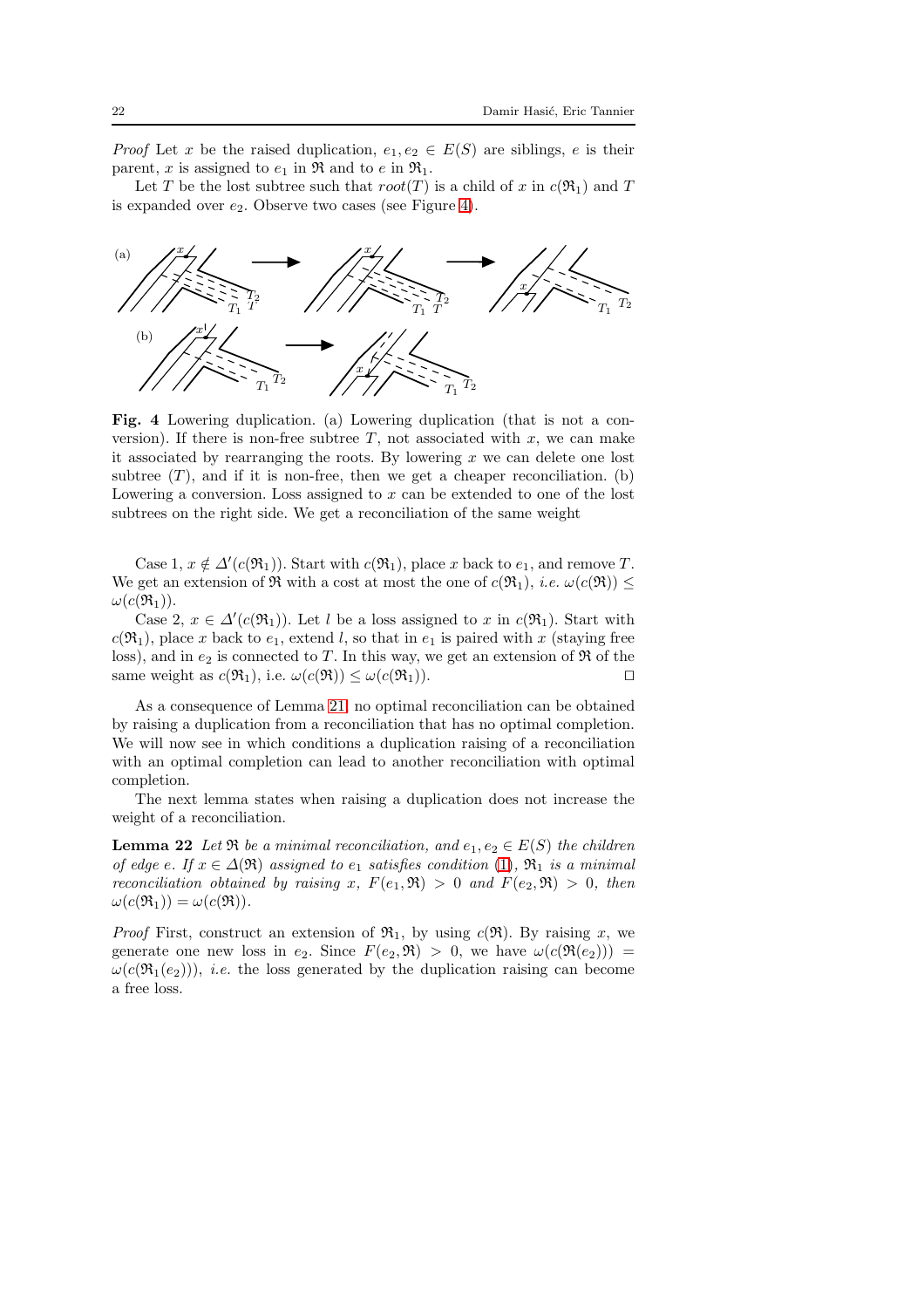Let  $x \in \Delta'(c(\mathfrak{R}))$  and assigned to  $l \in \Lambda'(c(\mathfrak{R}))$ . If l is non-extended (in  $c(\mathfrak{R})$  and since  $F(e_1, \mathfrak{R}) > 0$ , we have that l can be assigned to some other duplication in  $e_1$  or extend over children of  $e_1$  and become free. If l is part of a lost subtree  $T_l$  in  $c(\mathfrak{R})$ , then by raising x, we ca also raise l, remove subtree of  $T_l$  expanding over  $e_2$ , leave l assigned to x.

Thus we obtain an extension of  $\mathfrak{R}_1$ , not heavier than  $c(\mathfrak{R})$ , i.e.  $\omega(c(\mathfrak{R}_1)) \leq$  $\omega(c(\mathfrak{R}))$ . From Lemma [21,](#page-20-1) we have  $\omega(c(\mathfrak{R})) \leq \omega(c(\mathfrak{R}_1))$ , hence  $\omega(c(\mathfrak{R}_1)) =$  $\omega(c(\mathfrak{R})).$ 

<span id="page-22-2"></span>The next lemma follows directly from Lemma [22.](#page-21-1)

**Lemma 23** Under the hypotheses of Lemma [22,](#page-21-1) if completions of  $\Re$  are optimal, then completions of  $\mathfrak{R}_1$  are optimal.

Algorithms [3,](#page-22-0) [4,](#page-22-1) and [5](#page-23-0) describe how to generate a reconciliation which does not change the score of completions by raising duplications.

<span id="page-22-0"></span>

| <b>Algorithm 3</b> Raises duplications                                       |  |  |  |  |  |  |
|------------------------------------------------------------------------------|--|--|--|--|--|--|
| 1: <b>procedure</b> RAISESEVERALDUPLICATIONS $(d, \mathfrak{R})$             |  |  |  |  |  |  |
| for $d \in \Delta(\mathfrak{R}_{lca})$ from top to bottom of $V(G)$ do<br>2: |  |  |  |  |  |  |
| $\mathfrak{R} \leftarrow$ RAISEDUPLICATION $(d, \mathfrak{R}_{lca})$<br>3:   |  |  |  |  |  |  |
| end for<br>4:                                                                |  |  |  |  |  |  |
| 5: end procedure                                                             |  |  |  |  |  |  |

<span id="page-22-1"></span>

| <b>Algorithm 4</b> Raises duplication (respecting $F > 0$ ) |  |  |  |  |  |  |
|-------------------------------------------------------------|--|--|--|--|--|--|
|-------------------------------------------------------------|--|--|--|--|--|--|

1: **procedure** RAISEDUPLICATION $(d, \Re)$ <br>2:  $L \leftarrow \text{PossIREPosITIONS}(d, \Re)$  $L \leftarrow$  POSSIBLEPOSITIONS $(d, \Re)$ 3:  $k = \text{random}(0, |L| - 1)$ <br>4:  $o(d) = L[k]$  $\rho(d) = L[k]$ 5: GenerateNewLosses() 6: end procedure

Procedure GENERATENEWLOSSES adds lost subtrees to that the new  $\rho$ after raising a duplication is consistent with S.

<span id="page-22-4"></span>The two next statements demonstrate that, up to completion, all the ZF reconciliations are reached by applying Algorithm RaiseDuplication on a LCA reconciliation.

Lemma 24 Completions of  $\Re$ , an output of RAISEDUPLICATION when the input is the LCA reconciliation, are optimal.

<span id="page-22-3"></span>Proof Completion of LCA reconciliation is an optimal (Theorem [2\)](#page-14-0), raised duplications satisfy conditions of Lemma [23,](#page-22-2) and by this Lemma every time a duplication is raised we get that  $c(\mathfrak{R})$  is an optimal reconciliation. □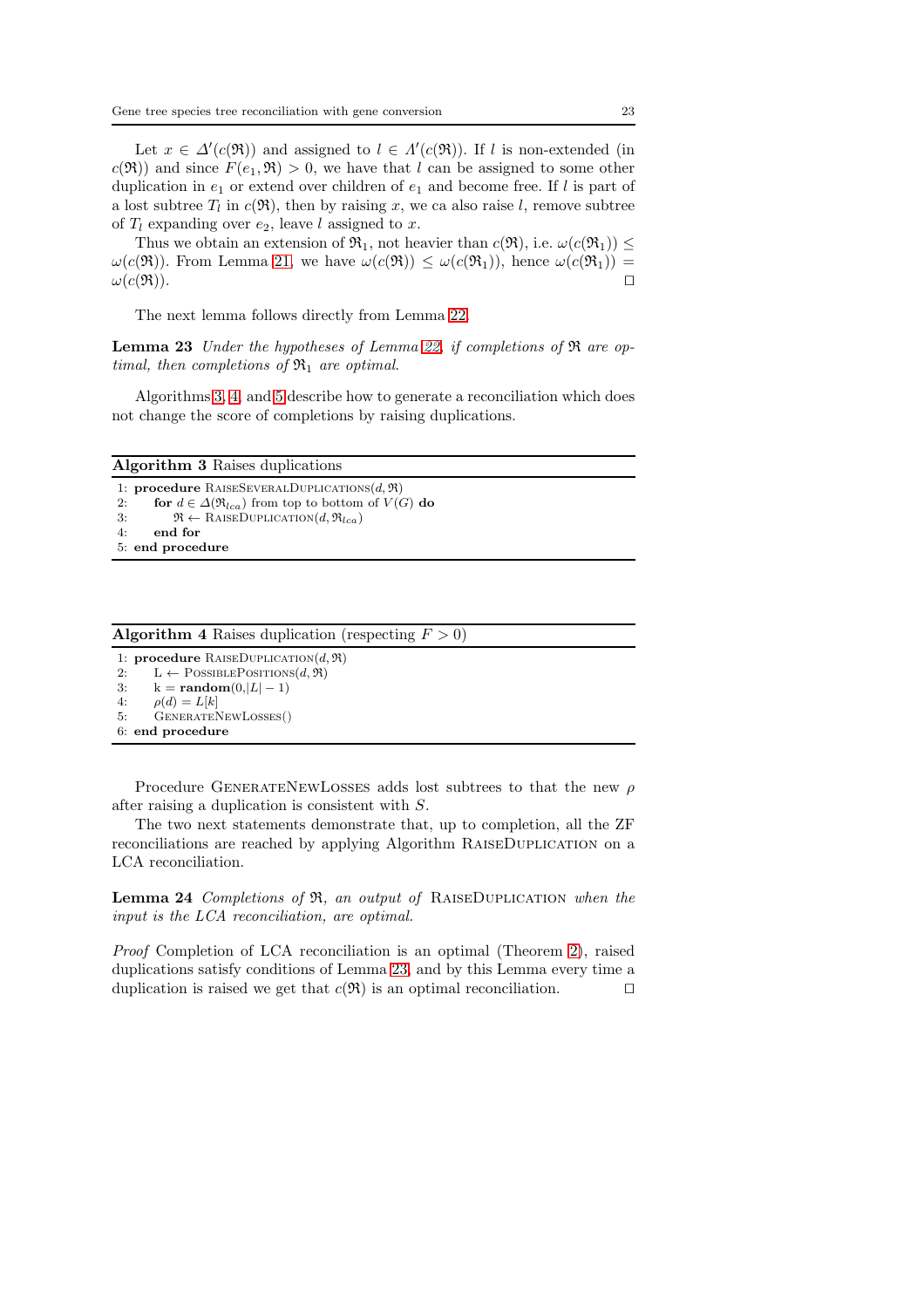<span id="page-23-0"></span>Algorithm 5 Possible new positions for a duplication.

1: procedure POSSIBLEPOSITIONS $(d, \Re)$ 2:  $s = \rho(d)$ <br>3:  $e = (s, p)$  $e = (s, p(s))$ 4:  $e'$  - sibling of  $e$ 5:  $L \leftarrow \{s\}$ <br>6: while F 6: while  $F(e) > 0$  and  $F(e') > 0$  and  $(\rho(p_G(d)) > p(s)$  or  $(\rho(p_G(d)) == p(s)$  and  $p_G(d) \in \Delta$ )) do 7:  $s = p(s)$ 8:  $e = (s, p(s))$  $\frac{9}{10}$  $\prime$  - sibling of  $e$  $L \leftarrow L + \{s\}$ 11: end while 12: end procedure

**Lemma 25** Let  $\mathbb{R}'$  be a minimal reconciliation such that  $c(\mathbb{R}')$  is a ZF reconciliation. Then  $\mathfrak{R}'$  is a possible output of RAISEDUPLICATION.

*Proof* Since  $c(\mathfrak{R}')$  is an optimal reconciliation,  $\mathfrak{R}'$  is obtained from LCA by raising duplications that satisfy condition [\(1\)](#page-20-2). By raising a duplication, value of  $F(e)$  cannot increase. Let  $e_1, e_2 \in E(S)$  be siblings, e their parent, x a duplication assigned to  $e_1$ . Let us raise x to e. If before raising  $F(e_1) \leq 0$ or  $F(e_2) \leq 0$ , then after raising  $F(e_1) < 0$  or  $F(e_2) < 0$ ,  $X(e_1) \neq \emptyset$ , and  $X(e_2) \neq \emptyset$ , a contradiction. Hence  $F(e_1) > 0$  and  $F(e_2) > 0$ .

Thus all conditions, for raising a duplication, of the procedure RaiseDu-PLICATION are satisfied, hence  $\mathfrak{R}'$  is a possible output. □

4.2 Reduction of optimal reconciliations to ZF reconciliations

Lemma [25](#page-22-3) states that up to completion, we can generate all ZF reconciliation from LCA reconciliations. We now show how to generate all reconciliations from ZF reconciliations. This is done by conversion raising. Next lemma proves that only conversions are concerned by optimal non ZF reconciliations.

<span id="page-23-1"></span>**Lemma 26** Let  $\Re$  be an optimal reconciliation,  $e_1 = (s_1, s), e_2 = (s_2, s) \in \Re$  $E(S)$ . If  $F(e_1, \mathfrak{R}) < 0$ , then  $X(e_1, \mathfrak{R})$  and  $X(e_2, \mathfrak{R})$  are only conversions.

*Proof* Assume the opposite, let  $x \in X(e_1, \mathfrak{R})$  and x is not a conversion. Put back (lower) all elements of  $X(e_1, \mathfrak{R})$  to  $e_1$ . The process is performed as in the proof of Lemma [21](#page-20-1) (Figure [4\)](#page-21-0). If we lower a conversion, the weight of a reconciliation is not changed, as well as  $F(e_1)$ . If we lower a duplication, then  $F(e_1)$  is increased by 1 and the cost of a completion is decreased by one (Lemmas [17,](#page-16-2) [18](#page-17-0) and the comment after), which is a contradiction with the optimality of  $\mathfrak{R}$ . Therefore,  $X(e_1, \mathfrak{R})$  does not contain a duplication that is not a conversion.

Similar arguments apply to  $X(e_2, \mathfrak{R})$ . □

$$
\text{By to } \Lambda(e_2, \mathfrak{R}).
$$

<span id="page-23-2"></span>Lemma 27 Procedure RAISECONVERSIONS does not change the weight of a reconciliation.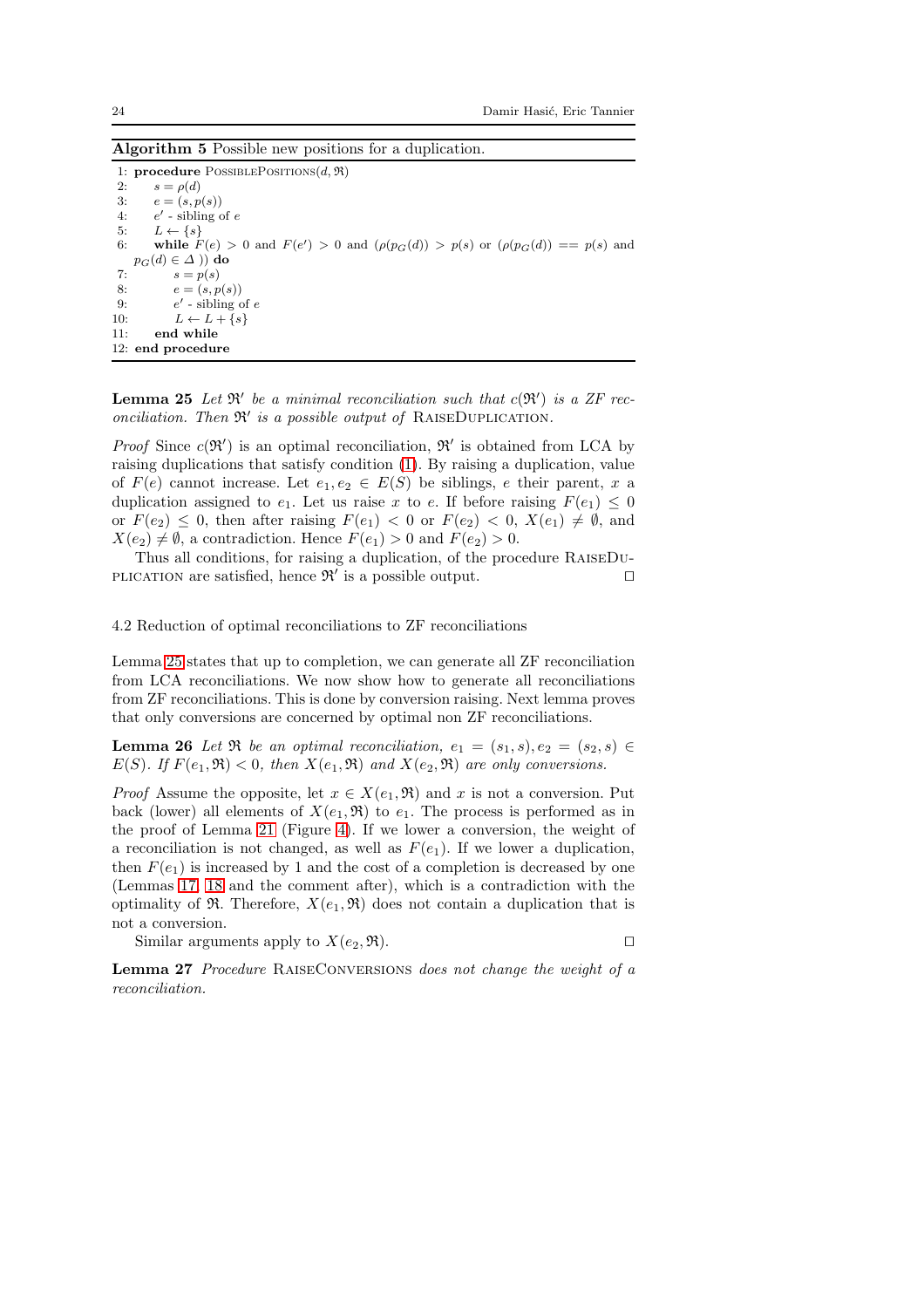*Proof* Let  $d$  be a raised conversion, and  $T_i$  is a lost subtree whose leaf is assigned to  $d$ . By raising  $d$ , we do not create an extra losses, but use existing subtree of  $T_i$  and reattach it under d (see Figure [4](#page-21-0) *(ii)* in the opposite direction and Lemma [21,](#page-20-1) Case 2). The loss that was assigned to d is removed, and newly created loss is assigned to  $d$  at a new position. In this way we do not change the number of non-free losses, and the number of duplications/conversions, i.e. the weight of the reconciliation is not changed. □

<span id="page-24-1"></span>Lemma 28 Let  $\Re$  be an optimal reconciliation. We can obtain a ZF reconciliation by lowering some conversions.

*Proof* For all  $e \in E(S)$ , if  $F(e) < 0$ , take all elements from  $X(e)$  and  $X(e')$ , where  $e'$  is the sibling of  $e$ , and lower them to  $e$  and  $e'$ . In this way we get  $X(e) = X(e') = \emptyset$ . Since these elements are conversions (Lemma [26\)](#page-23-1) lower them as described in Lemma [21,](#page-20-1) Case 2.

In this way we obtain a ZF reconciliation of the same weight as R. ⊓⊔

In consequence it is possible to reach any optimal reconciliation by an algorithm which explores first ZF reconciliations and raises some conversions as in Algorithm [6.](#page-24-0)

# <span id="page-24-0"></span>Algorithm 6 raises some conversions

1: procedure RaiseConversions(R) 2: By convention let  $e_1(d)$  denote the edge to which d is assigned, and  $e_2(d)$  its sibling in S. 3: Let  $C = \{d \mid d \in \Delta', F(e_1(d)) < 0 \text{ or } F(e_2(d)) < 0\}$ 4: Let  $T_d$  be used to denote the lost subtree with a leaf paired with d by  $\delta$ .<br>5: while  $C \neq \emptyset$  do while  $C \neq \emptyset$  do 6:  $d \in C$  - random 7: RAISEONECONVERSION $(d, \mathfrak{R}, T_d)$ <br>8:  $C = C \setminus \{d\}$  $C = C \setminus \{d\}$ 9: end while 10: end procedure

## <span id="page-24-2"></span>Algorithm 7 raises one conversion

1: procedure RAISEONECONVERSION $(d, \mathfrak{R}, T_d)$ 

- 2: Let s be a random element of  $V(S)$  satisfying<br>3: (i)  $s > p(\rho(d))$
- $(i)$  s >  $p(\rho(d))$
- 4: (ii)  $s \leq min(\rho(root(T_d)), \rho(p_G(d)))$ <br>5: (iii) if  $p_G(d) \in \Sigma$  then  $s \neq \rho(p_G(d))$
- 5: (iii) if  $p_G(d) \in \Sigma$  then  $s \neq \rho(p_G(d))$ <br>6: Note  $\rho(d) = s_0 \leq s_1 \leq \ldots \leq s_k = s$
- Note  $\rho(d) = s_0 < s_1 < \ldots < s_k = s$
- 7:  $T_d^j$  subtree of  $T_d$ ,  $\rho(root(T_d^j)) = s_j$ ,  $j = \overline{1,k}$
- 8: assign  $d$  to random  $s_i$
- 9: node (leaf) of  $T_d$ , assigned to  $s_i$ , pair with d (and d stays conversion)
- 10: root of every tree  $T_d^j$  position in  $G'$ , under d, at an appropriate position
- 11: end procedure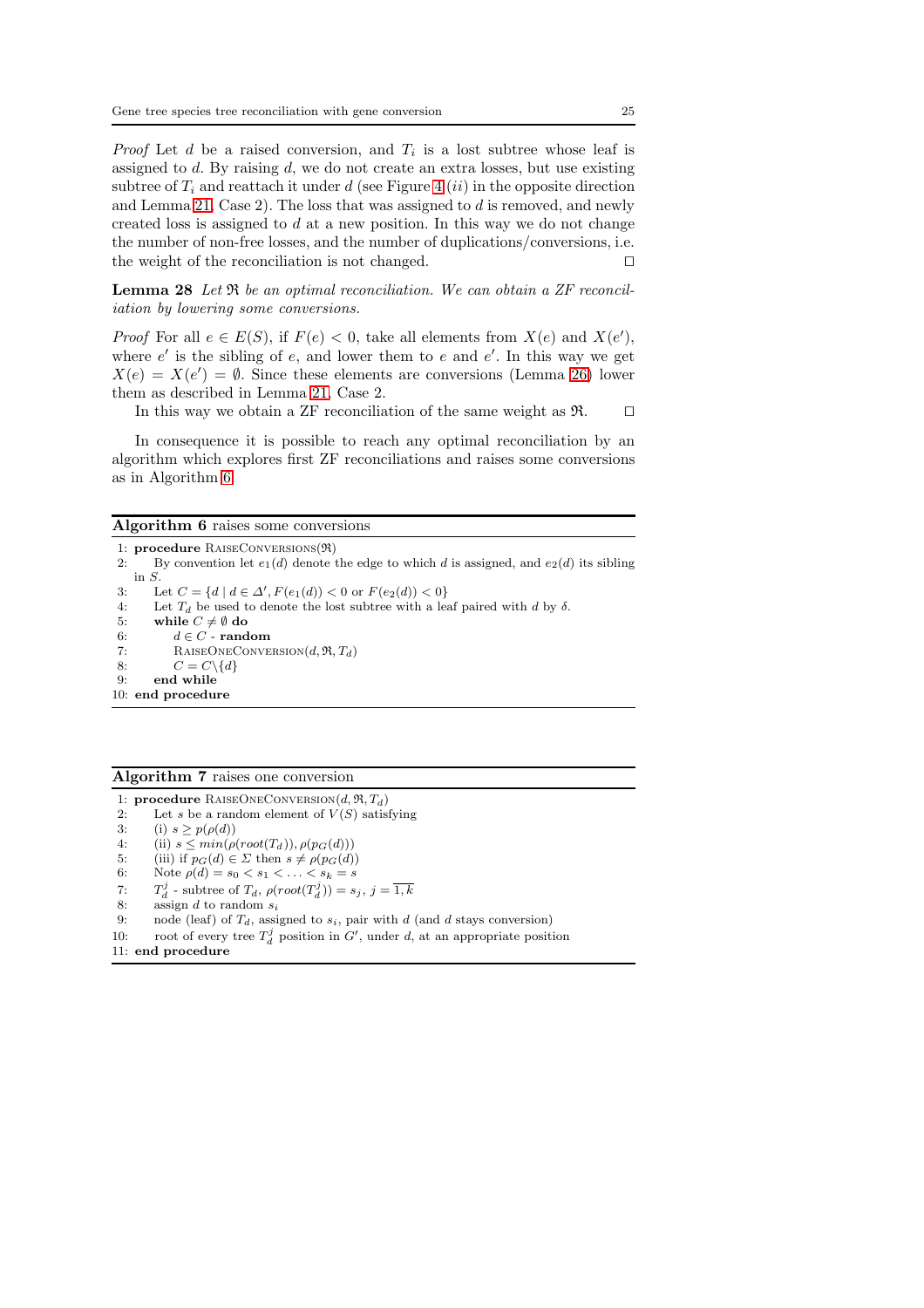4.3 Finding all completions

All previous results are valid up to completions. It means that we have an algorithm which is able to detect all duplications that can be conversions in one optimal solution for example. However we don't know all the possibilities by which it is converted. For that we need to enumerate all possible completions. The algorithm can be described by three procedures, as written in Algorithm [8.](#page-25-0)

## <span id="page-25-0"></span>Algorithm 8 finds a random completion

- 1: procedure ALLCOMPLETIONS( $\Re$ )
- 2:  $ONECOMPLEITION(\mathfrak{R})$
- 3: ExtendLossesIntoNonFreeTrees(R)
- 4:  $\text{SWITCH}(\mathfrak{R}_c)$ 5: end procedure
- 

One procedure is to generate a completion by extending losses into free trees, which is described in Section [3.4.](#page-15-0) In order to generate the full diversity of possible reconciliations, there are two others described here, which consist in extending losses into non free lost subtrees, and switch between subtrees. The first one is described in Algorithms [9](#page-25-1) and [10.](#page-26-0) In Algorithm [10](#page-26-0) a loss is extended over two edges, one with positive  $F$ -value (say edge  $e_1$ ), and the other with non-positive  $F$ -value (say edge  $e_2$ ). The part (of the lost subtree) extended over  $e_1$  is further extended as a free loss, while the part extended over  $e_2$  is further (recursively) extended as a non-free loss.

<span id="page-25-1"></span>Algorithm 9 randomly extends losses into non-free trees

- 1: procedure ExtendLossesIntoNonFreeTrees(R)
- 2:  $\Sigma_1$  is the set of all non-free, non-extended losses in  $\Re$ <br>3: **for** all  $l \in \Sigma_1$  **do**
- for all  $l \in \Sigma_1$  do
- 4: EXTENDONELOSSINTONONFREETREE $(\Re, l)$ <br>5: end for
- end for
- 6: end procedure

<span id="page-25-2"></span>**Lemma 29** Let  $l$  be a non-free loss in a reconciliation  $\Re$ . Then procedure EXTENDONELOSSINTONONFREETREE $(\mathfrak{R}, l)$  extends loss l into a non-free tree.

*Proof* If  $l$  is not extended, since it is not assigned to a duplication (conversion) we will assume that it is extended into a non-free tree (with one edge).

Let l be assigned to the edge e, and  $e_1, e_2$  are its children. We will use mathematical induction on e.

Let e be a leaf edge. Then  $e_1 = NULL$ ,  $e_2 = NULL$  and  $F(e_1) = F(e_2)$ 0. In this case, the *if* condition is not satisfied, and therefore  $l$  is not extended.

Assume that  $e$  is not a leaf edge. If the *if* condition is not satisfied, then  $l$  is not extended, *i.e.* it is extended into a non-free tree with one edge. If the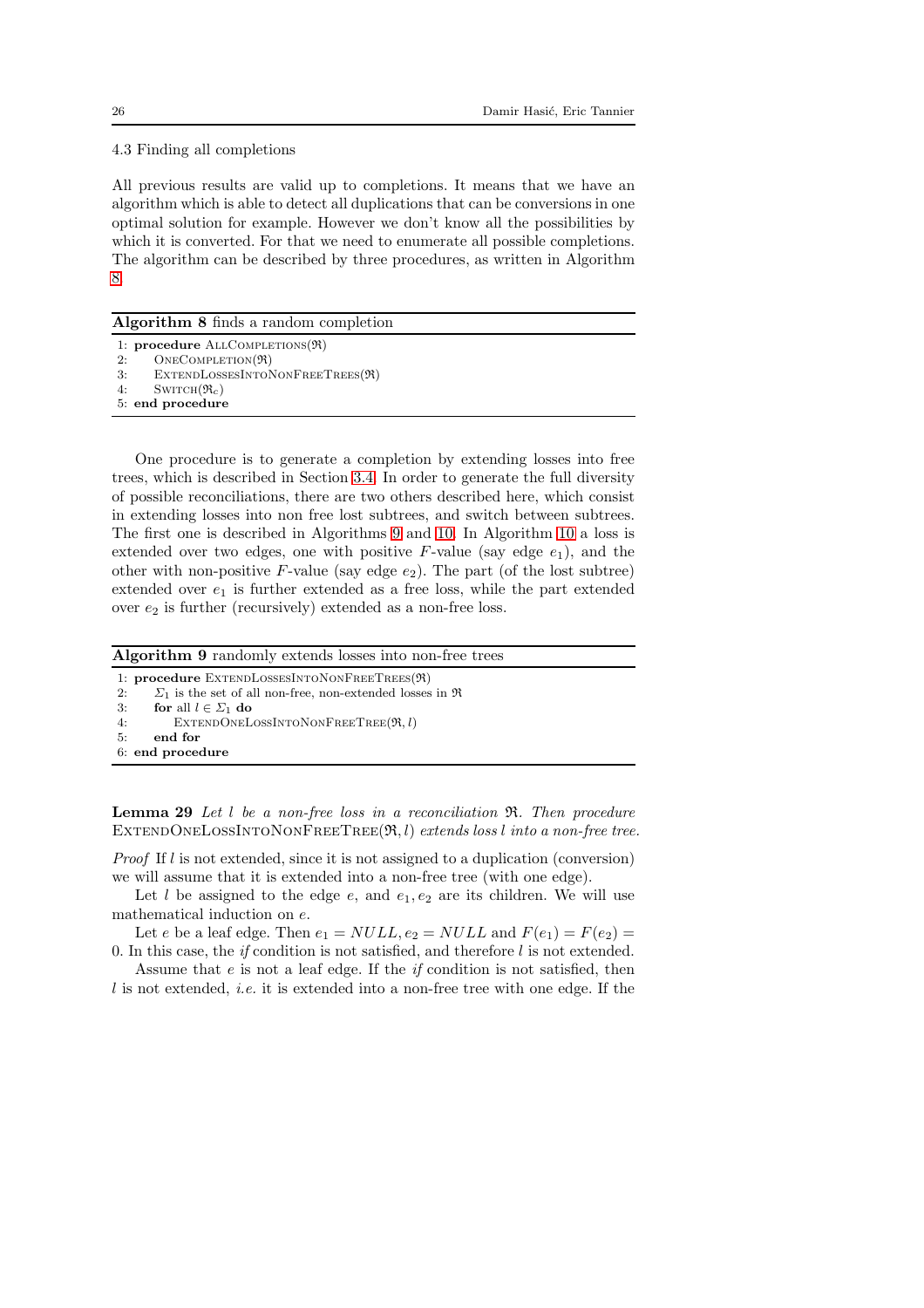<span id="page-26-0"></span>

| <b>Algorithm 10</b> randomly extends losses into non-free trees                           |  |  |  |  |  |  |
|-------------------------------------------------------------------------------------------|--|--|--|--|--|--|
| 1: procedure EXTENDONELOSSINTONONFREETREE( $\Re$ , l)                                     |  |  |  |  |  |  |
| l is assigned to $e = (s, p(s))$<br>2:                                                    |  |  |  |  |  |  |
| $e_1, e_2$ are children of e and $F(e_1) > F(e_2)$<br>3.                                  |  |  |  |  |  |  |
| Randomly choose between "extend" or not.<br>4:                                            |  |  |  |  |  |  |
| <b>if</b> $F(e_1) > 0$ and $F(e_2) \leq 0$ and "extend" has been chosen <b>then</b><br>5. |  |  |  |  |  |  |
| 6.<br>extend l over $e_1, e_2$                                                            |  |  |  |  |  |  |
| 7:<br>$l_1, l_2$ are new losses assigned to $e_1, e_2$ and l is their parent              |  |  |  |  |  |  |
| EXTENDONELOSSINTOFREETREE( $\Re$ , $l_1$ )<br>8:                                          |  |  |  |  |  |  |
| EXTENDONELOSSINTONONFREETREE $(\Re, l_2)$<br>9:                                           |  |  |  |  |  |  |
| end if<br>10:                                                                             |  |  |  |  |  |  |
| 11: end procedure                                                                         |  |  |  |  |  |  |

if condition is satisfied, then  $F(e_1) > 0$  and  $F(e_2) \leq 0$ , and l is extended into  $l_1, l_2$ . Then EXTENDONELOSSINTOFREETREE( $\Re, l_1$ ) extends  $l_1$  into a free tree (Lemma [19\)](#page-17-3), and EXTENDONELOSSINTONONFREETREE $(\Re, l_2)$  extends  $l_2$  into a non-free tree (inductive hypothesis). Hence l is extended into a nonfree tree. □

<span id="page-26-2"></span>The next lemma is a consequence of Lemma [29](#page-25-2)

Lemma 30 Procedure EXTENDLOSSESINTONONFREETREES does not change the weight of a reconciliation.

<span id="page-26-1"></span>**Lemma 31** Let  $\Re$  be a reconciliation with non-extended losses,  $t_i$  ( $i = 1...k$ ) and  $t'_{j}$  (j = 1...m) are free and non-free lost subtrees of  $c(\Re)$  such that  $t'_j \geq t'_i$  whenever  $t_i$  and  $t'_j$  overlap. Then  $c(\mathfrak{R})$  is a possible output of series of  $procedures$  ONECOMPLETION( $\Re$ ), EXTENDLOSSESINTONONFREETREES( $\Re$ ).

*Proof* Let  $\mathfrak{R}_0 = \mathfrak{R}, \mathfrak{R}_i$  is obtained from  $\mathfrak{R}_{i-1}$  by extending corresponding loss to the tree  $t_i$   $(i = 1, ..., k)$ ,  $\mathfrak{R}'_0 = \mathfrak{R}_k$ ,  $\mathfrak{R}'_j$  is obtained from  $\mathfrak{R}'_{j-1}$  by extending corresponding loss to the tree  $t'_{j}$   $(j = 1, ..., m)$ . Hence  $\mathfrak{R}'_{m} = c(\mathfrak{R})$ .

The procedure ONECOMPLETION can give us  $t_i$ ,  $(i = 1, ..., k)$  (Lemma [20\)](#page-18-0). Now we will prove that ExtendLossesIntoNonFreeTrees can give us  $t'_{j}, (j = 1, \ldots, m)$ .

Assume that  $t_i$ ,  $(i = 1, ..., k)$ ,  $t'_1, ..., t'_{j-1}$   $(j \geq 1)$  are added. Let us prove that EXTENDLOSSESINTONONFREETREES can add  $t'_{j}$ . Let  $e_{1}, e_{2} \in E(S)$ ,  $e =$  $(s, p(s))$  is their parent, and  $p(l'_j) = s$ , where  $l'_j$  extends into  $t'_j$ . If  $F(e, \mathfrak{R}'_{j-1}) >$ 0, then  $l'_j$  can be free, thus obtaining a cheaper reconciliation than  $c(\mathfrak{R})$ , a contradiction, so  $F(e, \mathfrak{R}_{j-1}') \leq 0$ .

Let  $e'_1, e'_2 \in E(\rho(t'_j))$  be siblings,  $e'$  their parent, and  $F(e'_1, \mathfrak{R}'_{i-1}) \geq F(e'_2, \mathfrak{R}'_{i-1}).$ Subtree  $t'_j$  expands over  $e'_1, e'_2$  and not necessarily originating at e'. Observe two cases.

Case 1,  $F(e', \mathfrak{R}_{j-1}') \leq 0$ . If  $F(e'_1, \mathfrak{R}_{j-1}') \leq 0$  (and  $F(e'_2, \mathfrak{R}_{j-1}') \leq 0$ ), then by pruning  $t'_j$  both  $e'_1$  and  $e'_2$  don't gain a loss, so the cost of reconciliations  $c(\mathfrak{R}'_{j-1}(e'_1))$  and  $c(\mathfrak{R}'_{j-1})(e'_2)$  will not rise in  $\mathfrak{R}'_j$ , but  $\mathfrak{R}'_j$  gain one non-free loss (pruned  $t'_{j}$ ). Hence we gain a cheaper reconciliation, a contradiction.

Assume  $F(e'_1, \mathfrak{R}'_{j-1}) > 0$  and  $F(e'_2, \mathfrak{R}'_{j-1}) > 0$ . Since  $F(e', \mathfrak{R}'_{j-1}) \leq 0$ , there is a loss l assigned to e' that is non-free (in  $\mathfrak{R}'_{j-1}$ ). Then we can extend l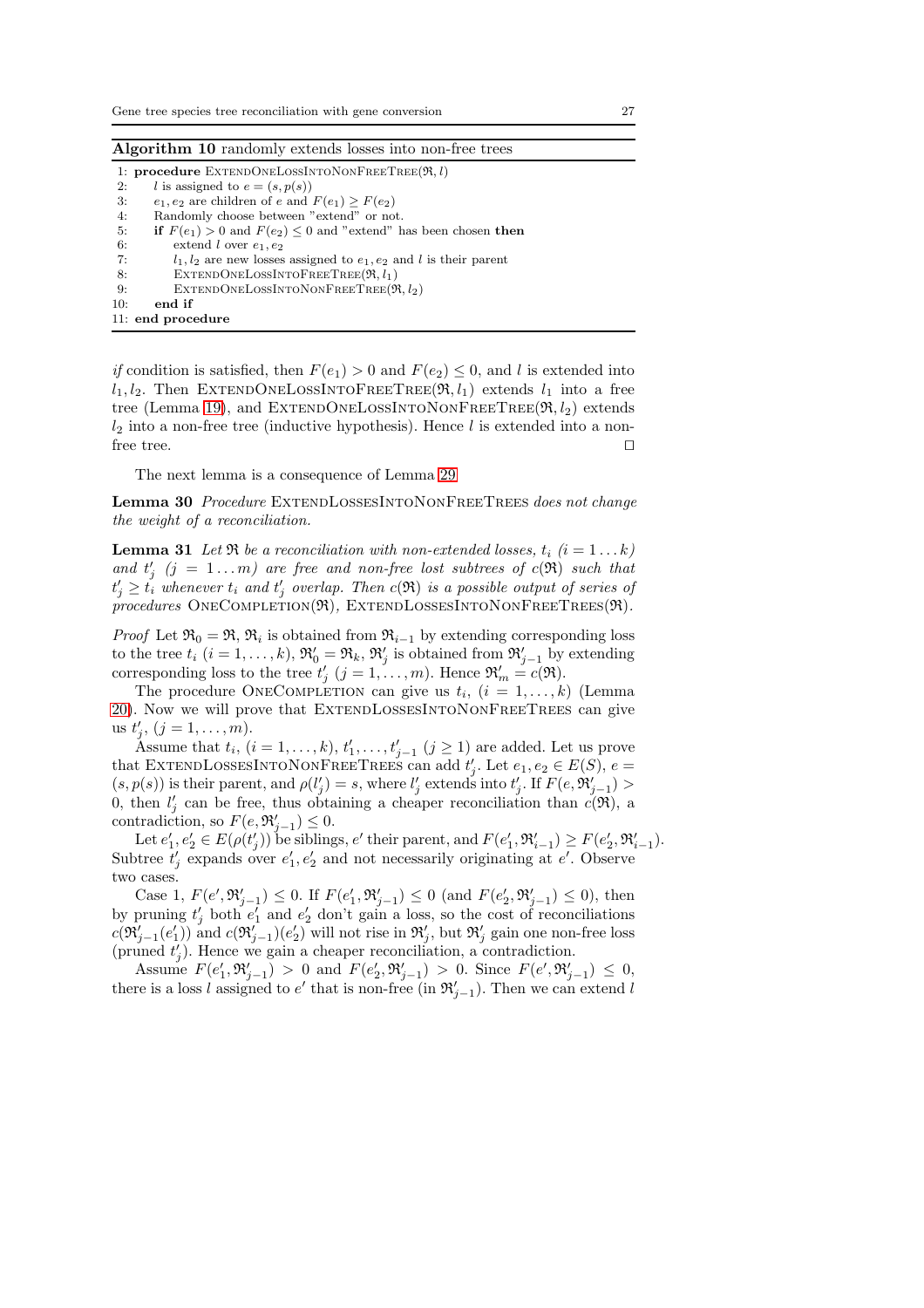

**Fig. 5a** Switch operation between binary trees. (a) Switch between  $T_0$  and  $T_1$ around  $t_0$  and  $t_1$ 

over  $e'_1, e'_2$  so it becomes free, and prune  $t'_j$  to a single edge  $(t'_j$  stays non-free). Hence obtaining a cheaper reconciliation than  $c(\mathfrak{R})$ , a contradiction.

Case 2,  $F(e', \mathfrak{R}_{j-1}') > 0$ . If  $F(e'_2, \mathfrak{R}_{j-1}') \leq 0$ , then e' has a duplication that is not a conversion. At least one of the subtrees of  $t'_{j}$  expanding over  $e'_1, e'_2$  is a free tree. Assume that it is the one expanding over  $e'_1$ . Next, we can prune subtree of  $t'_{j}$  so that  $t'_{j}$  has a leaf assigned to  $e'$  and to the duplication, thus becoming a free loss. Since  $F(e'_2, \mathfrak{R}'_{j-1}) \leq 0$  there is one non-free loss in  $\mathfrak{R}'_{j-1}(e'_2)$  that can become free, thanks to the fact that  $t'_j$  does not expand over  $e'_1$  anymore. Making this loss free enable us to obtain a cheaper reconciliation than  $c(\mathfrak{R})$ , a contradiction.

From the Cases 1 and 2, we have that if  $F(e', \mathfrak{R}'_{j-1}) \leq 0$ , then  $F(e'_1, \mathfrak{R}'_{j-1}) >$  $0, F(e'_2, \mathfrak{R}'_{j-1}) \leq 0$ , and if  $F(e', \mathfrak{R}'_{j-1}) > 0$ , then  $F(e'_1, \mathfrak{R}'_{j-1}) > 0, F(e'_2, \mathfrak{R}'_{j-1}) > 0$ 0. Hence conditions along  $\rho(t'_j)$  of EXTENDLOSSESINTONONFREETREES are satisfied, and therefore  $t'_{j}$  can be obtained by this procedure. □

To obtain all possible lost subtrees in an optimal reconciliation, we need to introduce an operation that exchanges parts of the lost subtrees. Notice that a lost subtree with more than one non-free leaf cannot appear in an optimal reconciliation.

Definition 20 (Switch operation on a binary rooted trees) Let  $T_0$  and  $T_1$  be binary rooted trees and  $t_i \in V(T_i) \setminus \{root(T_i)\}$   $(i = 0, 1)$ . A switch operation on  $T_0$  and  $T_1$  around  $t_0$  and  $t_1$  creates new trees by separating subtrees  $T_i(t_i)$  from  $T_i$  and joining them with  $p(t_{1-i}) \in T_{1-i}$   $(i = 0, 1)$ .

<span id="page-27-0"></span>**Definition 21** (Switch operation on a reconciliation) Let  $\Re$  be a reconciliation,  $T_0$  and  $T_1$  free and non-free lost subtrees,  $l \in L(T_1)$  is a non-free loss, p is a path in S from  $\rho(l)$  to  $\rho(root(T_1))$ . Assume there exists a minimal element  $s_0 \in \{s \mid s \in V(p) \cap V(\rho(T_0))\} \setminus {\rho(root(T_0)), \rho(root(T_1))}$ , and  $t_i \in V(T_i)$  such that  $\rho(t_i) = s_0$   $(i = 0, 1)$ . By switch operation on  $T_0$  and  $T_1$ we mean a switch operation on the binary trees  $T_0$  and  $T_1$  around  $t_0$  and  $t_1$ .

Switch operation on a reconciliation is defined only for one free and one non-free lost subtree, and is possible only if trees  $T_0$  and  $T_1$  overlap, *i.e.* if  $\rho(v_0) \in \rho(T_1)$  or  $\rho(v_1) \in \rho(T_0)$ , where  $v_i = root(T_i)$ ,  $(i = 0, 1)$ . In the case  $\rho(v_0) \in \rho(T_1)$ , it must be  $\rho(l) < \rho(v_0)$ , where l is a non-free leaf of  $T_1$ . In these cases we say that  $T_0$  and  $T_1$  are *switchable*. We have that either  $T_0$  gives a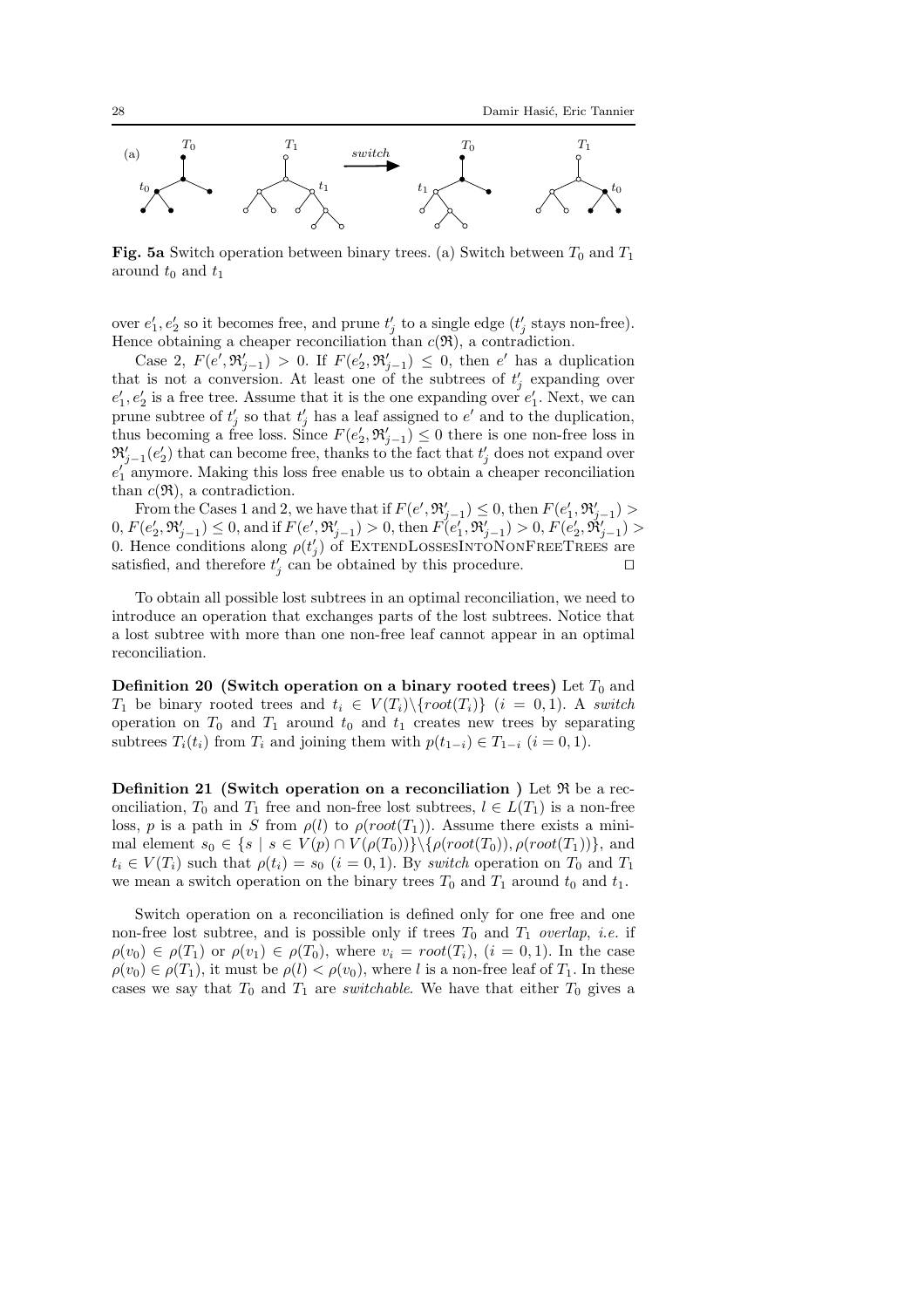

Fig. 5b Switch operation between reconciliations. (b-c) Switch on a reconciliation. Exactly one lost subtree receives a (nontrivial) subtree from the other lost subtree. A subtree with a non-free loss has to be involved in a switch operation. An empty triangle denotes a free subtree, while a triangle with  $x$ denotes a non-free subtree



Fig. 6 Example for necessity of switch operation. (a) Minimal reconciliation. (b) The completion. We have one free and two non-free trees. (c) A completion obtained by switch operation. Note that this completion is not obtainable by standard extension into free and non-free trees

(non-trivial) subtree to  $T_1$ , or  $T_1$  gives a (non-trivial) subtree to  $T_0$ , but both cannot happen.

When we apply a switch operation two times on the same trees, around the same nodes, we obtain starting trees, i.e. switching is self-inverse operation. After switch operation, involved trees still overlap.

For simplicity of notation, we introduce some conventions. We write tree instead of *lost subtree*. We will identify a tree with its root, *i.e.* instead of writing a tree with the root v, we will use a tree v. We do this because, when switching, trees are changed, but the roots are not. When we write  $v_0 < v_1$ , we mean  $\rho(v_0) < \rho(v_1)$ . Number of non-free leaves in a tree v is denoted by  $\omega(v)$ , thus  $\omega(v) = 0$  means that v is a free lost subtree, and  $\omega(v) = 1$  means that  $v$  is a non-free lost subtree.

If we will apply a switch operation on switchable trees  $v_0$ ,  $v_1$  such that  $\omega(v_1) = 1$  and  $\omega(v_0) = 0$ , we say that  $v_1$  carries over a (non-free) loss to  $v_0$ . The next lemma is obvious.

#### <span id="page-28-0"></span>Lemma 32 Switch operation does not change the weight of a reconciliation.

<span id="page-28-1"></span>The next lemma tells us how to, from an arbitrary reconciliation, obtain a reconciliation with more convenient structure of lost subtrees.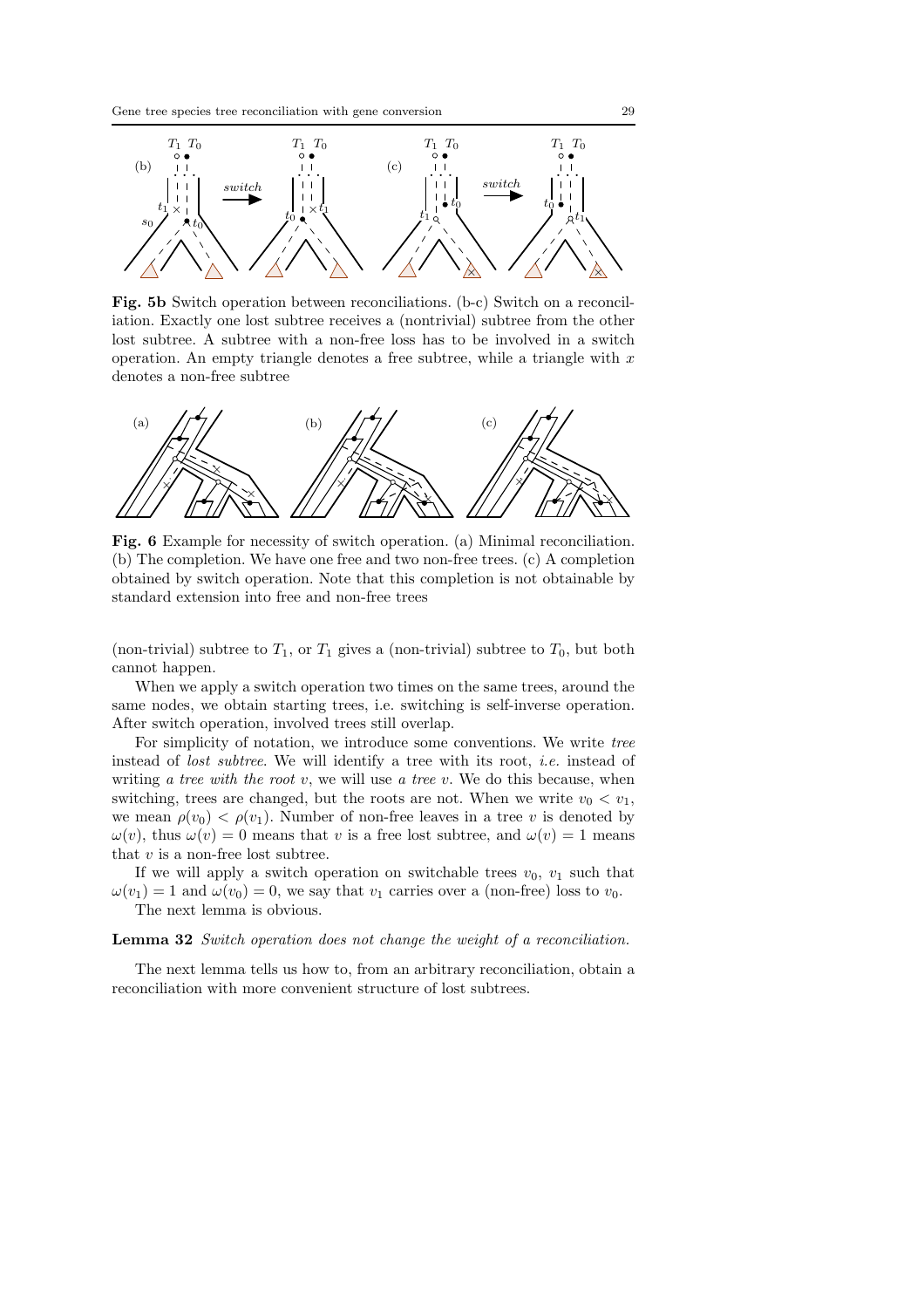**Lemma 33** Let  $\Re$  be a reconciliation. Then there exists a reconciliation  $\Re_1$ such that if  $v_0$  and  $v_1$  are free and non-free overlapping trees in  $\mathfrak{R}_1$ , then  $v_0 \leq v_1$  and  $\omega(\Re) = \omega(\Re_1)$ .

*Proof* Let  $V_{lost} = \{v \mid v \text{ is a lost subtree}\}\)$ . Take  $v_0 \in V_{lost}$  such that  $\omega(v_0) = 1$ , and  $v_1 \in V_{lost}$  such that  $\omega(v_1) = 0$ ,  $v_0 < v_1$ , and  $v_0$  is overlapping with  $v_1$ . By switching  $v_0$  and  $v_1$  we get  $\omega(v_0) = 0$ ,  $\omega(v_1) = 1$  and  $v_0 < v_1$ . Repeat the process as long as there are trees  $v_0, v_1$  as described. We need to prove that this algorithm ends.

Let  $d(V_{lost})$  be the total distance of all non-free  $v \in V_{lost}$  from  $root(S)$ . Hence  $d(V_{lost})$  is a non-negative integer. Every time, when switching is applied,  $d(V_{lost})$  decreases, hence the algorithm must stop, because  $d(V_{lost})$  cannot decrease indefinitely.

Switch operation does not change the weight of a reconciliation (Lemma  $32$ ).  $□$ 

<span id="page-29-1"></span>Algorithm 11 applies switch operation on lost subtrees

```
1: procedure \text{SWITCH}(\mathfrak{R})2: \mathfrak{T}' - the set of all non-free lost subtrees in \Re3: \mathfrak{T}_{v'} - the set of all free lost subtrees, less than v', switchable with v'4: while \mathfrak{T}' \neq \emptyset do
 5:\ell' \in \mathfrak{T}' - random
 6: v \in \mathfrak{T}_{v'} \cup \{NULL\}<br>7: if v == \text{NULL} then
               if v = =NULL then
  8: \mathfrak{T}' = \mathfrak{T}' \setminus \{v'\}9: continue while loop 10: end if
                end if
11: SWITCHSUBTREES(v, v')\frac{12}{13}:
                  \vec{v}' = (\mathfrak{T}' \backslash \{v'\}) \cup \overrightarrow{\{v\}}end while
14: end procedure
```
Procedure SWITCHSUBTREES is described in Definition [21.](#page-27-0)

## <span id="page-29-0"></span>5 The algorithm

In this section, we prove that the algorithm returns an optimal reconciliation, and any optimal reconciliation can be an output of the algorithm. We also prove the remaining lemmas.

All elements are ready to write the main algorithm that generates a random optimal solution.

Algorithm [12](#page-30-0) gives the main procedure.

Now we prove a lemma stated earlier.

*Proof (Proof of Lemma [17\)](#page-16-2)* Let l be the number of assigned losses to e in  $\mathfrak{R}_1$ ,  $\mathfrak{R}$  is the (multiple) reconciliation obtained from  $\mathfrak{R}_1$  by removing all (*l*) losses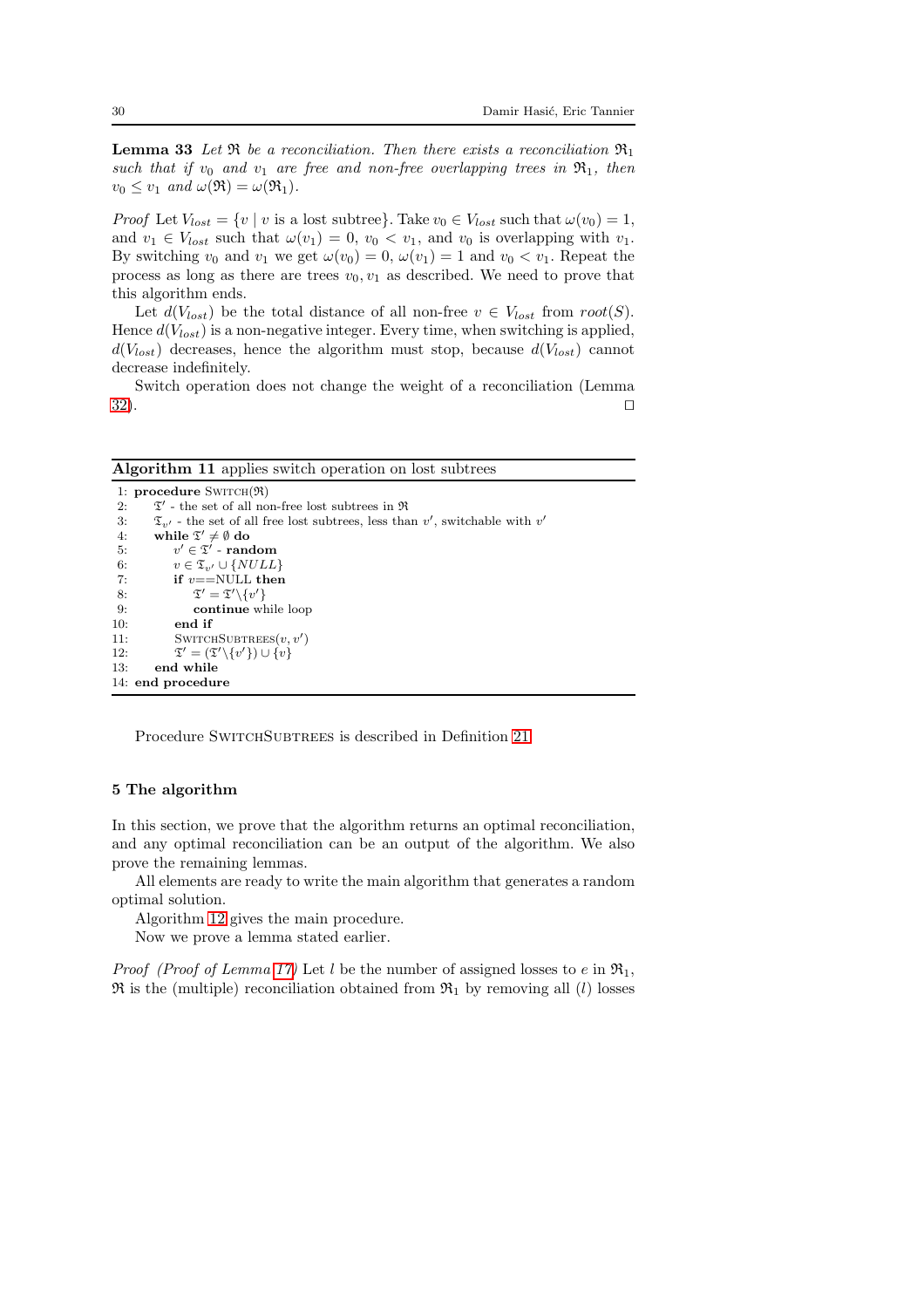#### <span id="page-30-0"></span>Algorithm 12 Random reconciliation

1: procedure  $\text{RANDR}(S, G, \phi)$ 

- 2: Let  $\mathfrak{R}_{lca}$  be the LCA reconciliation<br>3:  $\mathfrak{R} \leftarrow$  RAISESEVERALDUPLICATIONS(
- 3:  $\mathfrak{R} \leftarrow$  RAISESEVERALDUPLICATIONS $(d, \mathfrak{R}_{lca})$ <br>4:  $\mathfrak{R}_{c} \leftarrow$  ALLCOMPLETIONS $(\mathfrak{R})$
- 4:  $\mathfrak{R}_c \leftarrow \text{ALLCOMPLETIONS}(\mathfrak{R})$ <br>5: Return RAISECONVERSIONS
- Return RAISECONVERSIONS $(\Re_c)$

6: end procedure

from e, k' is from the definition of flow. Then  $F(e, \mathfrak{R}_1) = k' - l$ . Therefore, the maximum number of extra losses that we can assign to  $e$  in  $\mathfrak{R}$ , without completion cost change, is  $k'$  and  $k' \leq l$ .

It is obvious that  $\Delta(\mathfrak{R}) = \Delta(\mathfrak{R}_1) = \Delta(\mathfrak{R}_2)$ . Also  $\omega(c(\mathfrak{R})) < \omega(c(\mathfrak{R}_2))$ .

We have that  $\omega(c(\mathfrak{R}_2)) = \omega(c(\mathfrak{R}_1)) + 1$  or  $\omega(c(\mathfrak{R}_2)) = \omega(c(\mathfrak{R}_1))$ . Assume that  $\omega(c(\mathfrak{R}_2)) = \omega(c(\mathfrak{R}_1)).$ 

Observe  $c(\mathfrak{R}_2)$ . Let  $t_1, \ldots, t_l, t_{l+1}$  be the lost subtrees with the roots assigned to  $p(s)$  (and expanding over e). If any of these subtrees are non-free in  $c(\mathfrak{R}_2)$  then by removing it we get an extension of  $\mathfrak{R}_1$  that has strictly less weight than  $\omega(c(\mathfrak{R}_2)) = \omega(c(\mathfrak{R}_1))$ , a contradiction. Therefore all subtrees  $t_1, \ldots, t_l, t_{l+1}$  are free in  $c(\mathfrak{R}_2)$ .

Let us prove that there is at least one non-free subtree in  $c(\mathfrak{R}_2)$ . Assume the opposite, *i.e.* all lost subtrees of  $c(\mathfrak{R}_2)$  are free. Then we can have an extension of  $\mathfrak{R}_1$  and  $\mathfrak{R}$  with all free lost subtrees, by just removing one or all subtrees extending over e. Hence  $\omega(c(\mathfrak{R})) = \omega(c(\mathfrak{R}_1)) = \omega(c(\mathfrak{R}_2)) = |\Delta(\mathfrak{R})|$ . This means that we can assign at least  $l+1$  losses to e in  $\Re$  without completion cost change. This contradicts the fact that  $k' < l + 1$ . Therefore  $c(\mathfrak{R}_2)$  has at least one non-free lost subtree.

Let us prove that there exists a chain of lost subtrees  $v_1, \ldots, v_{m-1}, v_m$  (in  $\mathfrak{R}_2$ ) such that  $v_1 < \ldots < v_m$ ,  $v_i$  overlaps  $v_{i+1}$ ,  $(i = 1, \ldots, m-1)$ ,  $v_1$  is a nonfree tree,  $v_2, \ldots, v_m$  are free trees and  $v_m$  is a tree assigned to  $p(s)$  extending over e.

Assume the opposite. Let  $T<sub>S</sub>$  be the maximum subtree with root edge e that contains only free lost subtrees (see Figure [7\)](#page-31-0), and  $f_1, \ldots, f_r$  edges of S that are children of leaf-edges of  $T<sub>S</sub>$ . Because of the maximality of  $T<sub>S</sub>$  and the assumption that there is no chain leading from non-free tree to one of the trees  $t_1, \ldots, t_{l+1}$ , we have that there is no tree expanding from inner node of  $T_S$  over one of the edges  $f_1, \ldots, f_r$ . Since  $\mathfrak{R}_2$  has at least one non-free lost subtree, we have  $r \geq 1$ , *i.e.* edges  $f_1, \ldots, f_r$  do exist.

Since  $\omega(c(\mathfrak{R})) < \omega(c(\mathfrak{R}_2))$  and  $c(\mathfrak{R}_2)$  has only free trees in  $T_S$ , then there is i such that  $\omega(c(\mathfrak{R})(f_i)) < \omega(c(\mathfrak{R}_2)(f_i))$ . Since no lost subtrees expands from inner node of  $T_S$  over  $f_i$ , we can take the lost subtrees with roots in  $c(\mathfrak{R})(f_i)$ and use them in  $c(\mathfrak{R}_2)$ , instead of the lost subtrees in  $c(\mathfrak{R}_2)(f_i)$ . Thus we obtain an extension of  $\mathfrak{R}_2$  with strictly less cost than  $c(\mathfrak{R}_2)$ , a contradiction. This means that there is a chain  $v_1, \ldots, v_m$  with described properties  $(v_1$  is non-free, etc.).

Now, apply switch operation on  $v_i, v_{i+1}$ , for every  $i = 1, ..., m-1$ . In this way  $v_m$ , which is one of the trees  $t_1, \ldots, t_{l+1}$ , becomes non-free. The weight of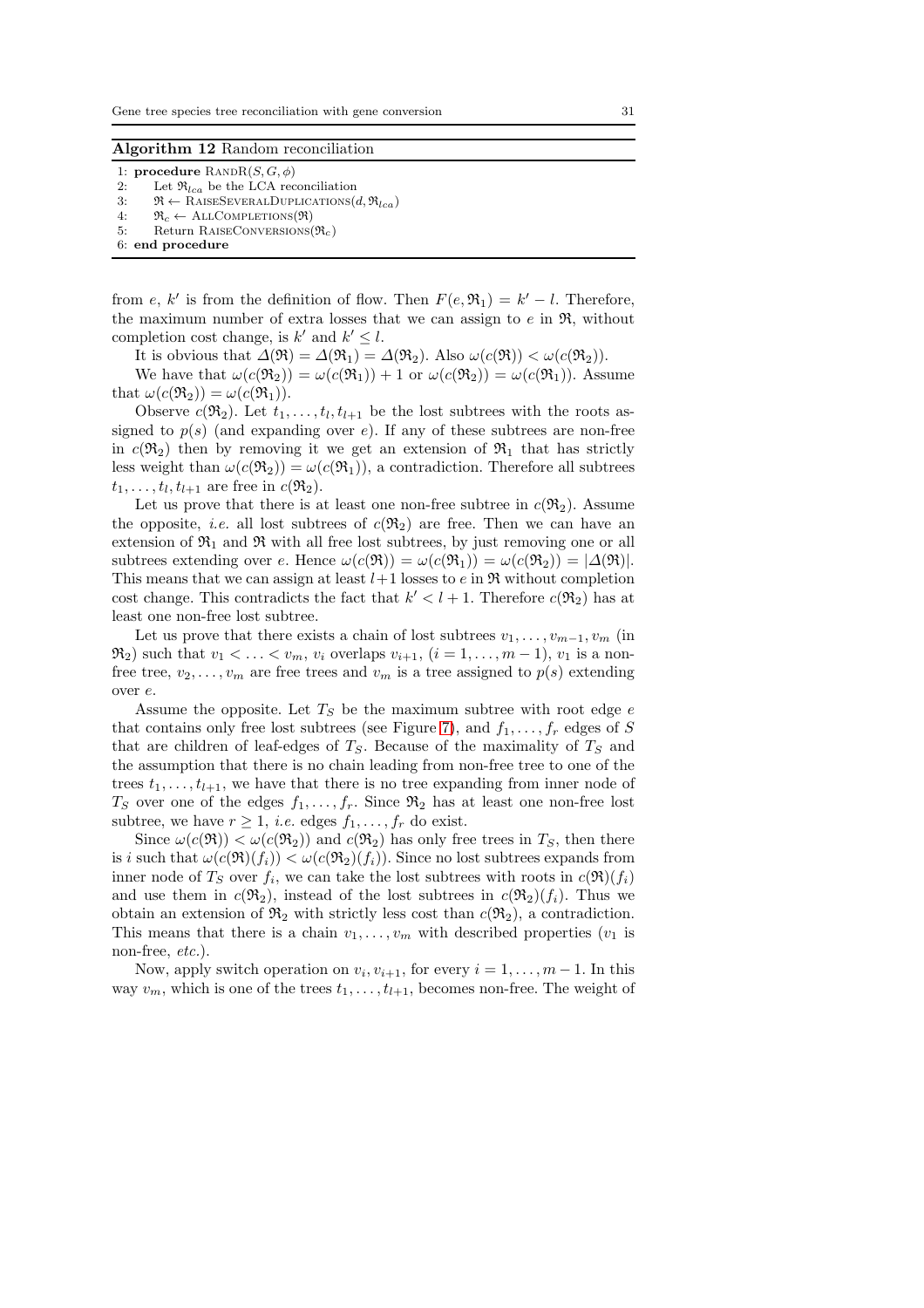$c(\mathfrak{R}_2)$  is not changed with these switch operations. Now, by removing  $v_m$ , we obtain an extension of  $\mathfrak{R}_1$  with strictly less cost than  $c(\mathfrak{R}_2)$ , which contradicts the assumption  $\omega(c(\mathfrak{R}_2)) = \omega(c(\mathfrak{R}_1))$ . Therefore  $\omega(c(\mathfrak{R}_2)) = \omega(c(\mathfrak{R}_1)) + 1$ . □

<span id="page-31-0"></span>

Fig. 7 Tree  $T<sub>S</sub>$  is the maximum subtree of  $S(e<sub>1</sub>)$  rooted at  $e<sub>1</sub>$  that contains only free lost subtrees. There are no lost subtrees expanding from  $T<sub>S</sub>$  over  $f<sub>i</sub>$ . Black dots denote roots of lost subtrees  $(t_i, v_{i_1}, v_{i_2})$ . All non-free lost subtrees of  $S(e_1)$  are in  $S(f_i)$ ,  $j=1, r$ 

Let  $e = (s, p(s)) \in E(S)$ , and by  $L'(e) = L'(e, \mathfrak{R}) = L'(s) = L'(s, \mathfrak{R})$ denote the number of non-free lost subtrees, in the reconciliation R, with a root assigned to  $p(s) \in V(S)$ , expanding over e.

<span id="page-31-1"></span>**Lemma 34** Let  $\Re$  be a reconciliation,  $\Re_1$  output of ONECOMPLETION( $\Re$ ),  $e \in E(S)$ , and  $e_l, e_r$  children of e. Then

(a)  $F(e, \mathfrak{R}) > 0 \implies L'(e, \mathfrak{R}_1) = 0;$ 

<span id="page-31-2"></span>(b)  $F(e, \mathfrak{R}) \leq 0 \implies L'(e, \mathfrak{R}_1) = L(e, \mathfrak{R}) - \mathfrak{D}(e, \mathfrak{R}) - \max(\min(F(e_l, \mathfrak{R}), F(e_r, \mathfrak{R})), 0);$ 

(c) if  $\mathfrak{R}_2$  is another output of ONECOMPLETION( $\mathfrak{R}$ ), then  $\omega(\mathfrak{R}_1) = \omega(\mathfrak{R}_2)$ .

Proof Let  $l = L(e, \mathfrak{R}), d = \mathfrak{D}(e, \mathfrak{R}), m = max(min(F(e_l, \mathfrak{R}), F(e_r, \mathfrak{R})), 0).$ 

(a) Since ONECOMPLETION extends losses only into edges e, if  $F(e) > 0$ , we have that the number of extra losses, expanded over e, is not greater than  $F(e)$ . Assume that  $\mathfrak{R}_1$  generates extra f losses in e. Hence  $f \leq F(e, \mathfrak{R}) = m + d - l$ . Let  $f_m$  and  $l_m$  be the number of losses made free by extending over  $e_l, e_r$ , and  $f_d$  and  $l_d$  are number of losses made free by assigning them to the duplications in e. Hence  $f_m + l_m \leq m$ ,  $f_d + l_d \leq d$ ,  $f_m + f_d \leq f$ ,  $l_m + l_d \leq l$ .

Assume the opposite, let  $L'(e, \mathfrak{R}_1) > 0$ . Then  $f_m + f_d + l_m + l_d < f + l \leq d+m$  $\implies f_d + l_d < d$  or  $f_m + l_m < m$ . Therefore one extra loss can be made free by assigning it to duplication in  $e$ , or extending it over  $e_r$  and  $e_l$ . This contradicts the procedure EXTENDLOSSINTOFREETREE, which make loss free if  $\Delta(e) \neq \emptyset$ or  $F(e_1) > 0$  and  $F(e_2) > 0$ .

(b) Since  $F(e, \mathfrak{R}) \leq 0$ ,  $\mathfrak{R}_1$  does not extend any new losses over e, and  $m + d \leq l$ . At most m losses can be extended over  $e_r$  and  $e_l$ , and at most  $d$  losses can be assigned to the duplications in  $e$ . Therefore, number of losses that remained non-free is  $l - d - m$ .

(c) From (a) and (b), we have  $L'(e, \mathfrak{R}_1) = L'(e, \mathfrak{R}_2)$ ,  $\forall e \in E(S)$ , hence  $|A \backslash A'(\mathfrak{R}_1)| = |A \backslash A'(\mathfrak{R}_2)|$ . Since EXTENDLOSSINTOFREETREE does not create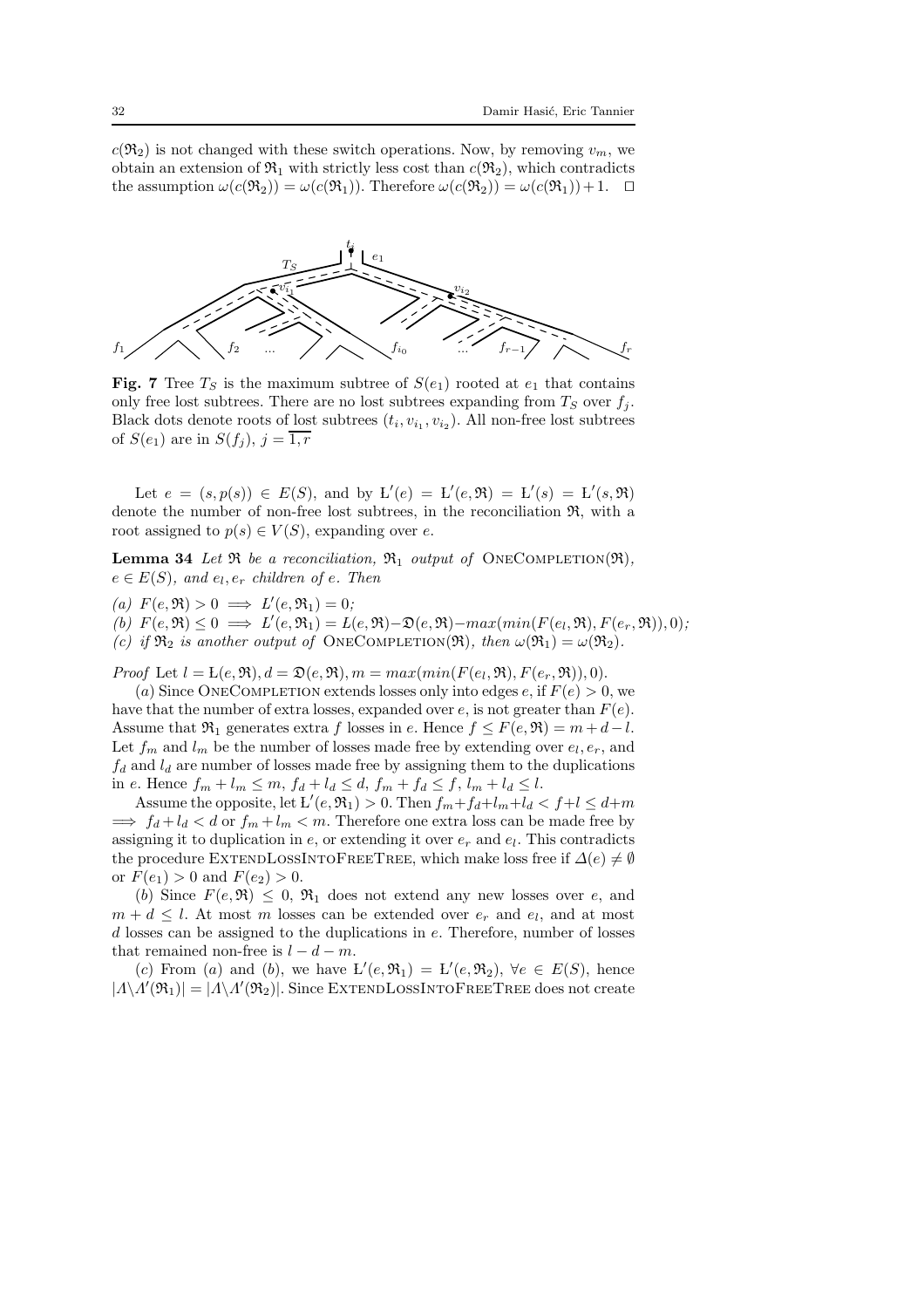new duplications, we have  $\Delta(\mathfrak{R}_1) = \Delta(\mathfrak{R}_2) = \Delta(\mathfrak{R})$ . Therefore  $\omega(\mathfrak{R}_1) =$  $\omega(\mathfrak{R}_2)$ .  $□$ 

<span id="page-32-0"></span>**Lemma 35** Let  $\Re$  be a minimal reconciliation. Then ALLCOMPLETIONS( $\Re$ ) returns a completion of R.

*Proof* Let  $\mathfrak{R}_1$  be a reconciliation from Lemma [33,](#page-28-1) obtained by applying switch operations on  $c(\mathfrak{R})$ . Then  $\omega(\mathfrak{R}_1) = \omega(c(\mathfrak{R}))$  and  $\mathfrak{R}_1$  satisfies the conditions from Lemma [31.](#page-26-1) Hence  $\mathfrak{R}_1$  is a possible output of the series of procedures  $ONECOMPLEITION(\mathfrak{R})$ , EXTENDLOSSESINTONONFREETREES $(\mathfrak{R})$ .

Let  $\mathfrak{R}_2$  be another output of this series of procedures with the input  $\mathfrak{R}$ . From Lemmas [19](#page-17-3) and [29](#page-25-2) we have that  $\mathfrak{R}_2$  is an extension of  $\mathfrak{R}$ . From Lemmas [34](#page-31-1) [\(c\)](#page-31-2) and [30](#page-26-2) we have  $\omega(\mathfrak{R}_1) = \omega(\mathfrak{R}_2)$ . Since  $\mathfrak{R}_1$  is a completion of  $\mathfrak{R}_2$ , we have  $\mathfrak{R}_2$  is a completion of  $\mathfrak{R}$ .

Since SWITCH does not change the weight of a reconciliation (Lemma [32\)](#page-28-0) and  $\mathfrak{R}_2$  is a completion of  $\mathfrak{R}$ , we have that ALLCOMPLETIONS( $\mathfrak{R}$ ) is also a completion of  $\Re$ . □

## Theorem 3 Algorithm [12](#page-30-0) returns an optimal solution.

*Proof* The algorithm starts with LCA reconciliation  $\mathfrak{R}_1$ . LCA's completion is an optimal reconciliation (Theorem [2\)](#page-14-0), therefore completion of  $\mathfrak{R}_1$  is an optimal reconciliation.

Let  $\mathfrak{R}_2$  be an output of RAISESEVERALDUPLICATIONS( $\mathfrak{R}_1$ ). Then  $c(\mathfrak{R}_2)$ is an optimal reconciliation (Lemma [24\)](#page-22-4).

Let  $\mathfrak{R}_3$  be an output of ALLCOMPLETIONS( $\mathfrak{R}_2$ ). Then (Lemma [35\)](#page-32-0) it is s completion of  $\mathfrak{R}_2$ , hence  $\mathfrak{R}_3$  is an optimal reconciliation.

Assume that  $\mathfrak{R}_4$  is an output of RAISECONVERSIONS( $\mathfrak{R}_3$ ). From Lemma [27](#page-23-2) we have  $\omega(\mathfrak{R}_4) = \omega(\mathfrak{R}_3)$ . Hence  $\mathfrak{R}_4$  is an optimal reconciliation. Note that  $\mathfrak{R}_4$  is an output of RANDR( $S, G, \phi$ ). □

<span id="page-32-1"></span>Next lemma states that all duplications raised on a path going though a vertex with non positive flow on its children are conversions.

**Lemma 36** Let  $\Re$  be a ZF reconciliation such that if  $v', v$  are non-free and free lost subtrees that overlap, then  $v \leq v'$ . Then  $\Re$  is a possible output of EXTENDLOSSESINTONONFREETREES.

*Proof* From Lemma [25](#page-22-3) we have that  $\mathfrak{R}'$  is a possible output of RAISEDU-PLICATION, where  $\mathfrak{R}'$  is the minimization of  $\mathfrak{R}$ . From Lemma [31](#page-26-1) and and this Lemma condition,  $\Re$  is a possible output of the series of procedures ONECOMPLETION( $\mathfrak{R}'$ ), EXTENDLOSSESINTONONFREETREES( $\mathfrak{R}'$ ). Hence  $\mathfrak{R}$ is a possible output of ExtendLossesIntoNonFreeTrees. ⊓⊔

<span id="page-32-2"></span>**Lemma 37** Let  $\Re$  be a ZF reconciliation. Then  $\Re$  is a possible output of SWITCH.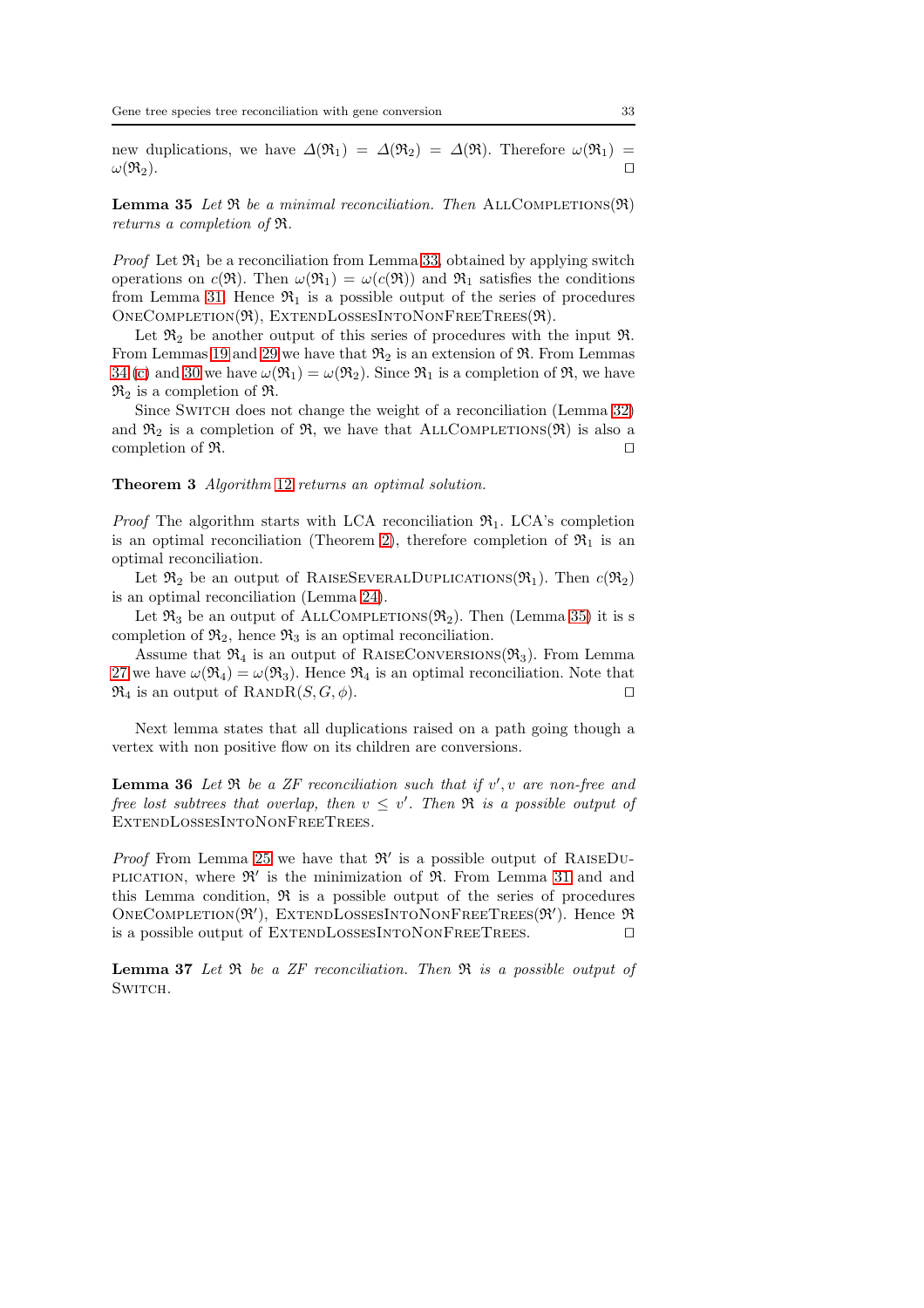*Proof* Let  $v'$  and  $v$  be non-free and free lost subtrees in  $\Re$ . If they overlap and  $v' < v$ , apply switch operation. Previous procedure repeat as long as there are such trees. Let us prove that the procedure will stop.

Let  $d$  be the sum of the distances of the roots of the non-free subtrees to root(S). With every switch operation d decreases. Since  $d \geq 0$ , it cannot decrease indefinitely. Hence the procedure will stop.

The reconciliation, obtained in this way, denote by  $\mathfrak{R}_1$ . Now,  $\mathfrak{R}_1$  satisfies the conditions in Lemma [36,](#page-32-1) hence it is a possible output of EXTENDLOSSesIntoNonFreeTrees.

So, by EXTENDLOSSESINTONONFREETREES we obtain  $\mathfrak{R}_1$ , and by SWITCH $(\mathfrak{R}_1)$ , where switch operations are applied in the reversed order, we obtain R. □

## Theorem 4 Any optimal solution can be generated by Algorithm [12.](#page-30-0)

*Proof* Let  $\Re$  be an arbitrary optimal reconciliation. By lowering some conversions, we can obtain a ZF reconciliation  $\mathfrak{R}_1$  such that  $\omega(\mathfrak{R}_1) = \omega(\mathfrak{R})$  (see Lemma [28\)](#page-24-1).

By Lemma [37,](#page-32-2)  $\mathfrak{R}_1$  is obtainable by SWITCH.

So,  $\mathfrak{R}_1$  is a possible output of SWITCH, and  $\mathfrak{R}$  is a possible output of RAISECONVERSIONS $(\mathfrak{R}_1)$ , if conversion raising is applied in the reversed order. ⊓⊔

# **Theorem 5** Algorithm [12](#page-30-0) has time complexity  $O(m^2 + m \cdot n)$ .

*Proof* Let  $n = |V(G)|$ ,  $m = |V(S)|$ , then  $E(G) \in O(n)$ ,  $E(S) \in O(m)$ . LCA reconciliation can be determined in linear time (see [Chauve and El-Mabrouk](#page-35-8)  $(2009)$ , say  $O(m + n)$ .

Algorithm [2](#page-17-2) forms a set  $\Delta''(e)$  and it takes  $O(m)$  time. It extends a loss into free tree. The maximum size of a (non-)free tree is  $O(m)$ . Algorithm [1](#page-17-1) applies Algorithm  $2 |\Sigma \backslash \Sigma'| \leq |\Sigma|$  times, hence it has time complexity  $O(|\Sigma| \cdot m)$ .

Algorithm [5](#page-23-0) determines possible new positions for a duplication  $d$ . Since the height of the tree S is  $O(m)$ , we have that the number of possible positions is also  $O(m)$  and this is the complexity of Algorithm [5.](#page-23-0) Algorithm [4](#page-22-1) calls Algorithm [5](#page-23-0) and generates  $k \in O(m)$  new losses. Hence the complexity of Al-gorithm [4](#page-22-1) is  $O(m)$ . Algorithm [3](#page-22-0) calls Algorithm 4  $|\Delta|$  times and its complexity is  $O(|\Delta| \cdot m)$ .

Algorithm [7](#page-24-2) raises one conversion. Maximal raise height is  $O(m)$  and this is the complexity of the algorithm. Algorithm [6](#page-24-0) calls Algorithm [7](#page-24-2)  $|C|$  times  $(C -$  the set of all conversions). Therefore the complexity of Algorithm [6](#page-24-0) is  $O(|C| \cdot m)$ .

Algorithm [10](#page-26-0) extends a loss into a non-free tree. The size of non-free tree is  $O(m)$  an this is the complexity of the algorithm. Algorithm [9](#page-25-1) uses Algorithm [10](#page-26-0)  $|\Sigma_1|$  times, and its complexity is  $O(|\Sigma_1| \cdot m)$ .

Algorithm [11](#page-29-1) applies a switch operation on lost subtrees. With every switch, a root of a subtree with non-free loss is further away from  $root(S)$ . Longest distance from  $root(S)$  is  $O(m)$ . Switch operation always include one non-free loss. Therefore the complexity of this algorithm if  $O(|\Sigma \backslash \Sigma'| \cdot m)$ .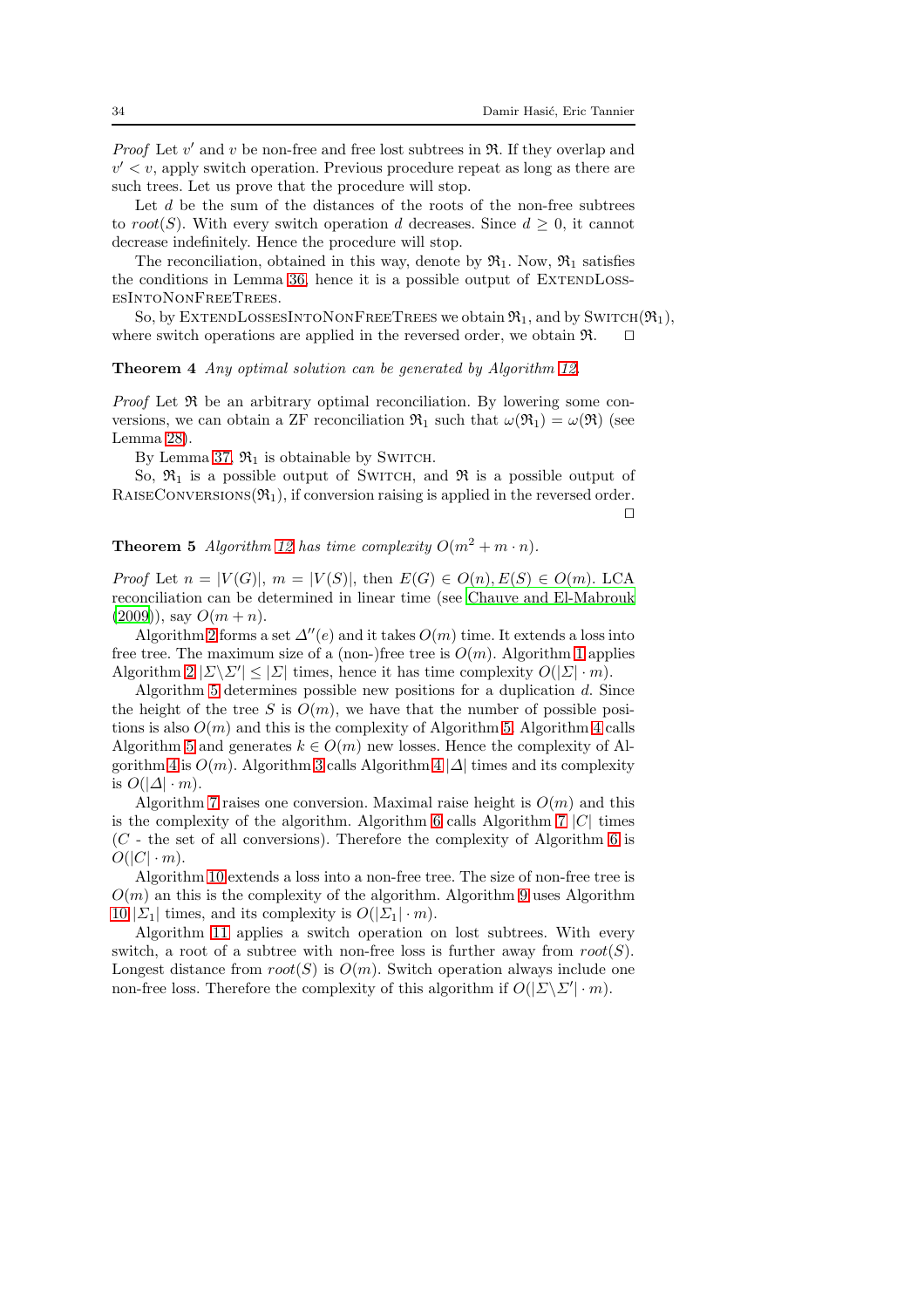When we add corresponding complexities we get  $O(m+n) + O(|\mathbf{\Sigma}| \cdot m)$  +  $O(|\Delta| \cdot m) + O(|C| \cdot m) + O(|\Sigma_1| \cdot m) + O(|\Sigma \setminus \Sigma'| \cdot m)$ . Since  $|\Sigma|, |\Sigma_1|, |\Sigma \setminus \Sigma'| \in$  $O(m + n)$ ,  $|\Delta| \in O(n)$ , we have that the complexity of the main algorithm is  $O(m^2 + m \cdot n)$ . □

## 6 Conclusion

In this paper we give a polynomial algorithm that returns an optimal reconciliation in duplication, loss, conversion model. The algorithm can return any optimal reconciliation with a non-zero probability, and can enumerate the whole space of solutions.

A natural extension would be a uniform sampling of all solutions in order to statistically assess properties of the solution space. Because of the switch operation, this could be achieved by an Markov chain Monte Carlo method. Future work is to define adequate transition probabilities to ascertain fast convergence.

An interesting problem that we leave open for further research is the weighted case. Unfortunately the approach, used in this paper, is not useful for this case. A completion of LCA reconciliation does not have to be an optimal reconciliation (see Figure [8\)](#page-34-1). It might be necessary to raise some speciations from  $V(G)$  in order to obtain an optimal solution.

<span id="page-34-1"></span>Adding transfers and recombinations significantly increases the complexity of the problem.



Fig. 8 Weighted case and  $(d, l, c) = (2, 1, 1)$ . (a) LCA reconciliation is equal to its completion (because there are no losses), and the weight is  $4d = 8$ . (b) The speciation and duplication are raised. Speciation is now duplication and three new losses are added. The weight is  $2d + 3c = 7$ 

## References

<span id="page-34-0"></span>Arvestad L, Berglund AC, Lagergren J, Sennblad B (2004) Gene tree reconstruction and orthology analysis based on an integrated model for duplications and sequence evolution. In: Proc. eighth Annu. Int. Conf. Comput. Mol. Biol. - RECOMB '04. ACM Press, New York, New York, USA. pp 326–335. doi: 10.1145/974614.974657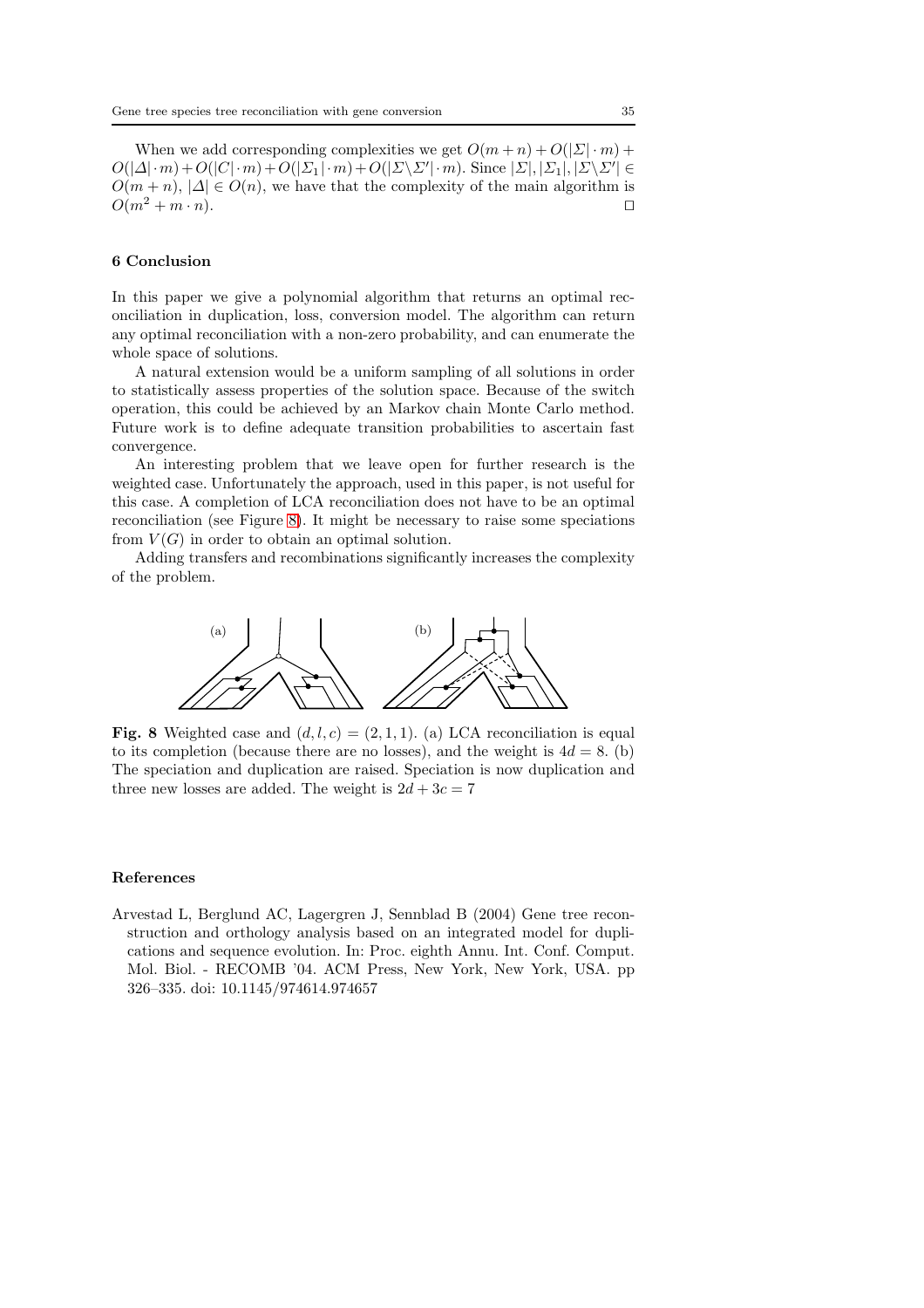- <span id="page-35-2"></span>Bourgon R, Delorenzi M, Sargeant T, Hodder AN, Crabb BS, Speed TP (2004) The serine repeat antigen (SERA) gene family phylogeny in Plasmodium: the impact of GC content and reconciliation of gene and species trees. Mol Biol Evol 21(11):2161–2171. doi: 10.1093/molbev/msh228
- <span id="page-35-6"></span>Boussau B, Szöllősi GJ, Duret L, Gouy M, Tannier E, Daubin V (2013) Genome-scale coestimation of species and gene trees. Genome Res 23:323– 330. doi: 10.1101/gr.141978.112
- <span id="page-35-3"></span>Brooks DR, Ferrao AL (2005) The historical biogeography of co-evolution: emerging infectious diseases are evolutionary accidents waiting to happen. J Biogeogr 32(8):1291–1299. doi: 10.1111/j.1365-2699.2005.01315.x
- <span id="page-35-12"></span>Chan Yb, Ranwez V, Scornavacca C (2015) Exploring the space of gene/species reconciliations with transfers. J Math Biol 71(5):1179–1209. doi: 10.1007/ s00285-014-0851-2
- <span id="page-35-13"></span>Chan Yb, Ranwez V, Scornavacca C (2017) Inferring incomplete lineage sorting, duplications, transfers and losses with reconciliations. J Theor Biol 432:1 – 13. doi: 10.1016/j.jtbi.2017.08.008
- <span id="page-35-10"></span>Chang WC, Eulenstein O (2006) Computing and Combinatorics. Lecture Notes in Computer Science, vol 4112. Springer Berlin Heidelberg, Berlin, Heidelberg. doi: 10.1007/11809678
- <span id="page-35-8"></span>Chauve C, El-Mabrouk N (2009) New perspectives on gene family evolution: Losses in reconciliation and a link with supertrees. In: Batzoglou S (ed) Res. Comput. Mol. Biol.. Springer Berlin Heidelberg, Berlin, Heidelberg. pp 46–58. doi: 10/dxfx65
- <span id="page-35-9"></span>Chauve C, Doyon JP, El-Mabrouk N (2008) Gene family evolution by duplication, speciation, and loss. J Comput Biol  $15(8)$ :1043–1062. doi: 10.1089/ cmb.2008.0054
- <span id="page-35-4"></span>Chen JM, Cooper DN, Chuzhanova N, Frec C, Patrinos GP (2007) Gene conversion: mechanisms, evolution and human disease. Nat Rev Genet 8:762– 775. doi: 10.1038/nrg2193
- <span id="page-35-11"></span>Doyon JP, Scornavacca C, Gorbunov KY, Szöllősi GJ, Ranwez V, Berry V (2010) An efficient algorithm for gene/species trees parsimonious reconciliation with losses, duplications and transfers. In: Tannier E (ed) Comparative Genomics: International Workshop, RECOMB-CG 2010, Ottawa, Canada, October 9-11, 2010. Proceedings. Springer Berlin Heidelberg, Berlin, Heidelberg. pp 93–108. doi: 10.1007/978-3-642-16181-0 9
- <span id="page-35-1"></span>Doyon JP, Ranwez V, Daubin V, Berry V (2011) Models, algorithms and programs for phylogeny reconciliation. Brief Bioinformatics 12(5):392–400. doi: 10.1093/bib/bbr045
- <span id="page-35-0"></span>Dufayard JF, Duret L, Penel S, Gouy M, Rechenmann F, Perriere G (2005) Tree pattern matching in phylogenetic trees: automatic search for orthologs or paralogs in homologous gene sequence databases. Bioinformatics 21(11):2596–2603. doi: 10.1093/bioinformatics/bti325

<span id="page-35-5"></span>Felsenstein J (2004) Inferring phylogenies. Sinauer Associates

<span id="page-35-7"></span>Górecki P, Tiuryn J (2006) DLS-trees: A model of evolutionary scenarios. Theor Comput Sci 359(1-3):378–399. doi: 10.1016/j.tcs.2006.05.019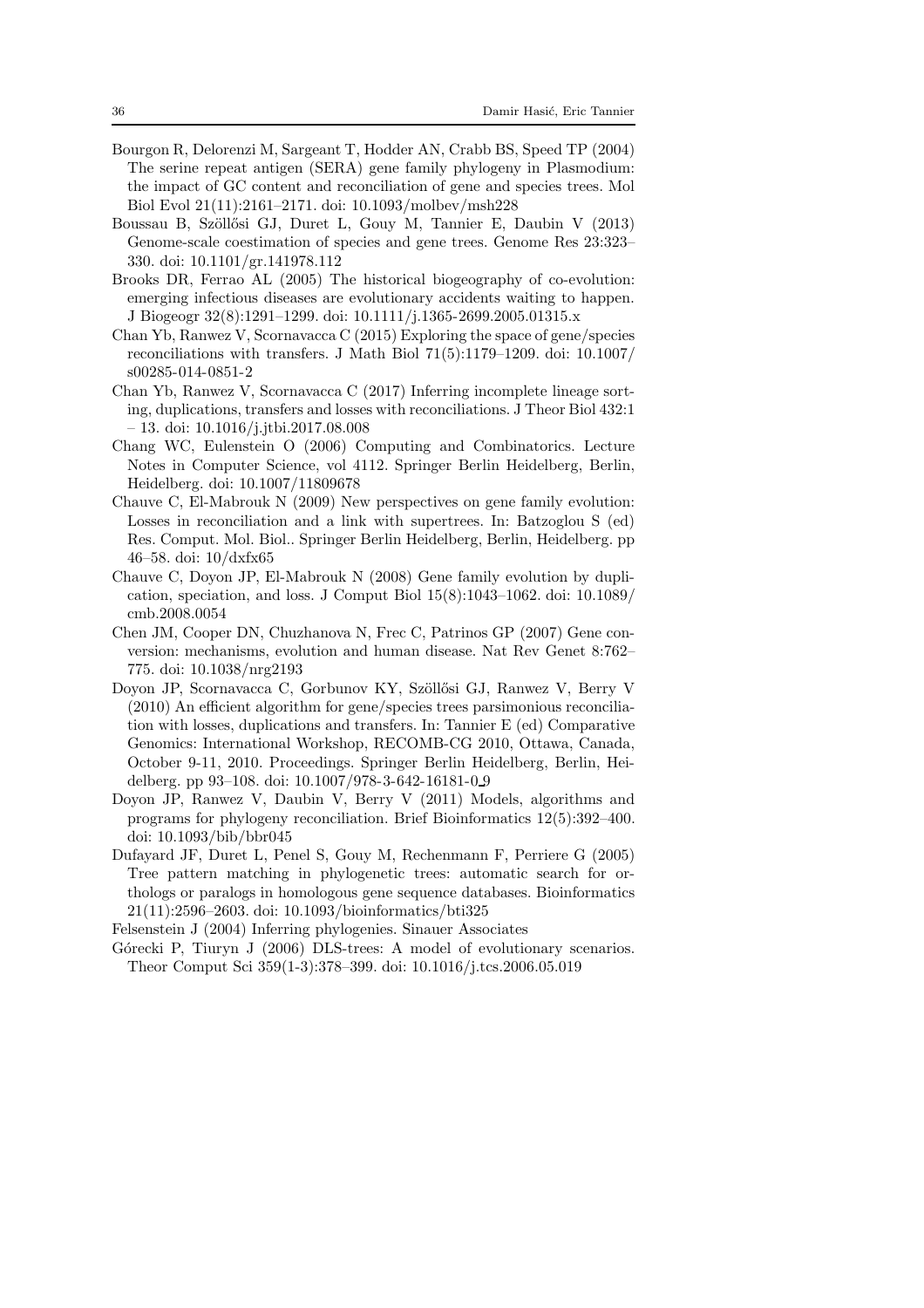- <span id="page-36-2"></span>Groussin M, Mazel F, Sanders JG, Smillie CS, Lavergne S, Thuiller W, Alm EJ (2017) Unraveling the processes shaping mammalian gut microbiomes over evolutionary time. Nat Commun 8:14,319. doi: 10.1038/ncomms14319
- <span id="page-36-12"></span>Hasić D, Tannier E  $(2017)$  Gene tree reconciliation including transfers with replacement is hard and FPT. submitted
- <span id="page-36-3"></span>van der Heijden RT, Snel B, van Noort V, Huynen MA (2007) Orthology prediction at scalable resolution by phylogenetic tree analysis. BMC Bioinformatics 8:83. doi: 10.1186/1471-2105-8-83
- <span id="page-36-8"></span>Hsu CH, Zhang Y, Hardison RC, Program NCS, Green ED, Miller W (2010) An effective method for detecting gene conversion events in whole genomes. J Comput Biol 17:1281–1297. doi: 10.1089/cmb.2010.0103
- <span id="page-36-6"></span>Hu F, Lin Y, Tang J (2014) MLGO: phylogeny reconstruction and ancestral inference from gene-order data. BMC Bioinformatics 15:354. doi: 10.1186/ s12859-014-0354-6
- <span id="page-36-10"></span>Kejnovsky E, Hobza R, Kubat Z, Widmer A, Marais GAB, Vyskot B (2007) High intrachromosomal similarity of retrotransposon long terminal repeats: evidence for homogenization by gene conversion on plant sex chromosomes? Gene 390:92–97. doi: 10.1016/j.gene.2006.10.007
- <span id="page-36-5"></span>Ko WY, Kaercher KA, Giombini E, Marcatili P, Froment A, Ibrahim M, Lema G, Nyambo TB, Omar SA, Wambebe C, Ranciaro A, Hirbo JB, Tishkoff SA (2011) Effects of natural selection and gene conversion on the evolution of human glycophorins coding for mns blood polymorphisms in malariaendemic african populations. Am J Hum Genet 88:741–754. doi: 10.1016/j. ajhg.2011.05.005
- <span id="page-36-11"></span>Lafond M, Swenson KM, El-Mabrouk N (2012) An optimal reconciliation algorithm for gene trees with polytomies. In: Algorithms in Bioinformatics: 12th International Workshop, WABI 2012, Ljubljana, Slovenia, September 10-12, 2012. Proceedings. Springer Berlin Heidelberg, Berlin, Heidelberg. pp 106–122. doi: 10.1007/978-3-642-33122-0 9
- <span id="page-36-9"></span>Mansai SP, Innan H (2010) The power of the methods for detecting interlocus gene conversion. Genetics 184:517–527. doi: 10.1534/genetics.109.111161
- <span id="page-36-1"></span>Matassi G (2017) Horizontal gene transfer drives the evolution of Rh50 permeases in prokaryotes. BMC Evol Biol 17(1):2. doi: 10.1186/s12862-016-0850-6
- <span id="page-36-7"></span>Mirarab S, Bayzid MS, Boussau B, Warnow T (2014) Statistical binning enables an accurate coalescent-based estimation of the avian tree. Science (New York, NY) 346:1250,463. doi: 10.1126/science.1250463
- <span id="page-36-13"></span>Nakhleh L (2013) Computational approaches to species phylogeny inference and gene tree reconciliation. Trends Ecol Evol (Amst) 28(12):719–728. doi: 10.1016/j.tree.2013.09.004
- <span id="page-36-4"></span>Page RD, Charleston MA (1998) Trees within trees: phylogeny and historical associations. Trends Ecol Evol (Amst) 13(9):356–359. doi: 10.1016/ S0169-5347(98)01438-4
- <span id="page-36-0"></span>Planet PJ, Kachlany SC, Fine DH, DeSalle R, Figurski DH (2003) The widespread colonization island of actinobacillus actinomycetemcomitans. Nat Genet 34(2):193–198. doi: 10.1038/ng1154